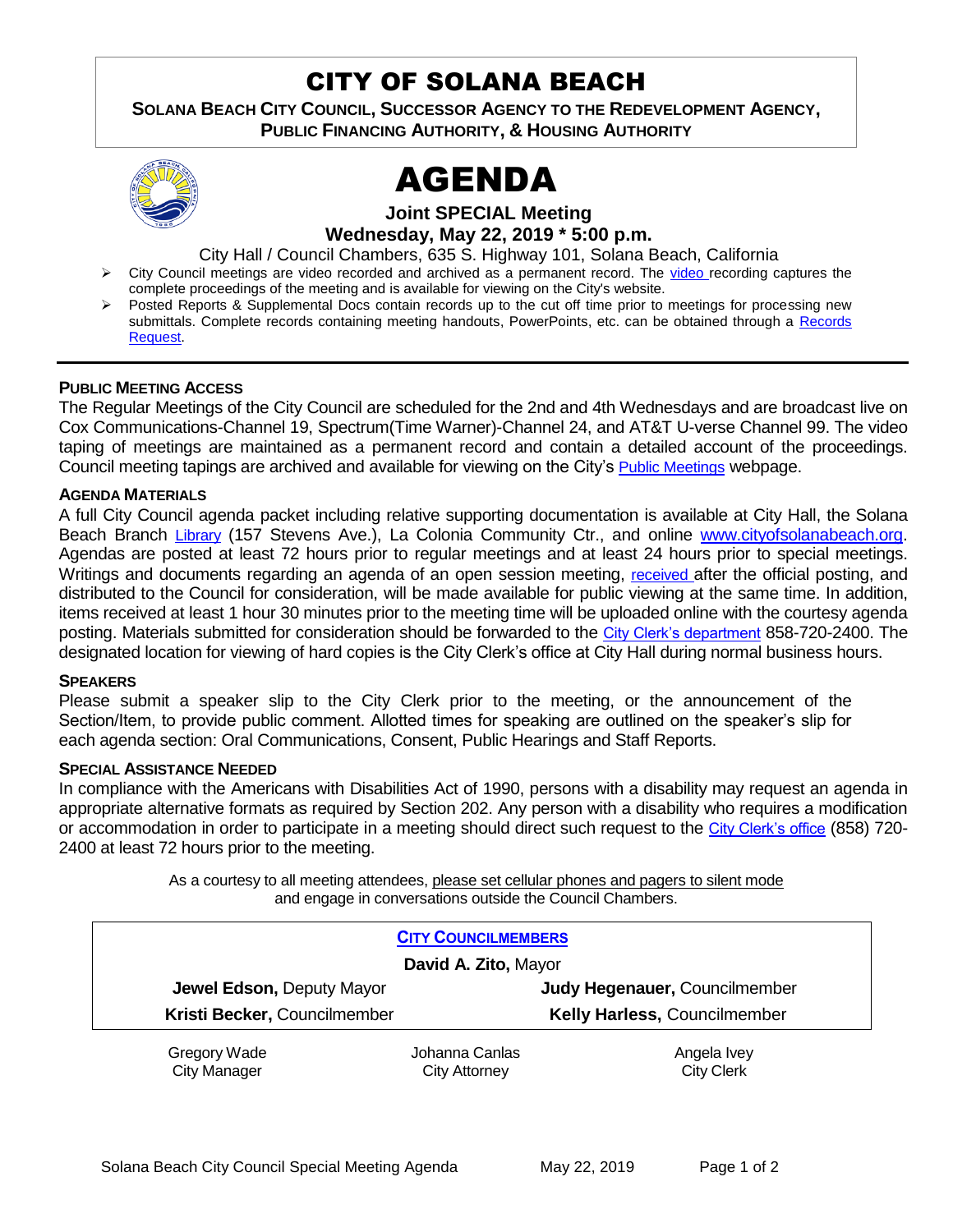#### SPEAKERS:

Please submit your speaker slip to the City Clerk prior to the meeting or the announcement of the Item. Allotted times for speaking are outlined on the speaker's slip for Oral Communications, Consent, Public Hearings and Staff Reports.

#### **CALL TO ORDER AND ROLL CALL:**

#### **FLAG SALUTE:**

#### **APPROVAL OF AGENDA:**

#### **D. STAFF REPORTS**: (D.1. - D.2.)

*Submit speaker slips to the City Clerk.*

#### **D.1. Proposed Fiscal Years (FY) 2019/20 and 2020/21 Budget.** (File 0330-30)

Recommendation: That the City Council

1. Review the FY 2019/20 and FY 2020/21 Proposed Budgets and provide Staff with [direction to formulate the budgets for adoption on June 12, 2019.](#page-2-0)

#### Item D.1. Report (click here)

*Posted Reports & Supplemental Docs contain records up to the cut off time, prior to the start of the meeting, for processing new submittals. The final official record containing handouts, PowerPoints, etc. can be obtained through a Records Request to the City Clerk's Office.*

#### **D.2. Council Revisions to Draft Fiscal Year 2019/2020 Work Plan.** (File 0410-08)

Recommendation: That the City Council

1. Review and discuss the modifications to the draft Fiscal Year 2019/2020 Work [Plan and direct Staff to return to Council with the final Fiscal Year 2019/2020 Work](#page-3-0) Plan for approval with the Budget in June 2019.

#### Item D.2. Report (click here)

*Posted Reports & Supplemental Docs contain records up to the cut off time, prior to the start of the meeting, for processing new submittals. The final official record containing handouts, PowerPoints, etc. can be obtained through a Records Request to the City Clerk's Office.*

#### **ADJOURN:**

#### **AFFIDAVIT OF POSTING**

*STATE OF CALIFORNIA COUNTY OF SAN DIEGO CITY OF SOLANA BEACH*



I, Angela Ivey, City Clerk of the City of Solana Beach, do hereby certify that this Agenda for the May 22, 2019 Council Meeting was called by City Council, Successor Agency to the Redevelopment Agency, Public Financing Authority, and the Housing Authority of the City of Solana Beach, California, was provided and posted on May 15, 2019 at 6:30 p.m. on the City Bulletin Board at the entrance to the City Council Chambers. Said meeting is held at 5:00 p.m., May 22, 2019, in the Council Chambers, at City Hall, 635 S. Highway 101, Solana Beach, California.

> Angela Ivey, City Clerk City of Solana Beach, CA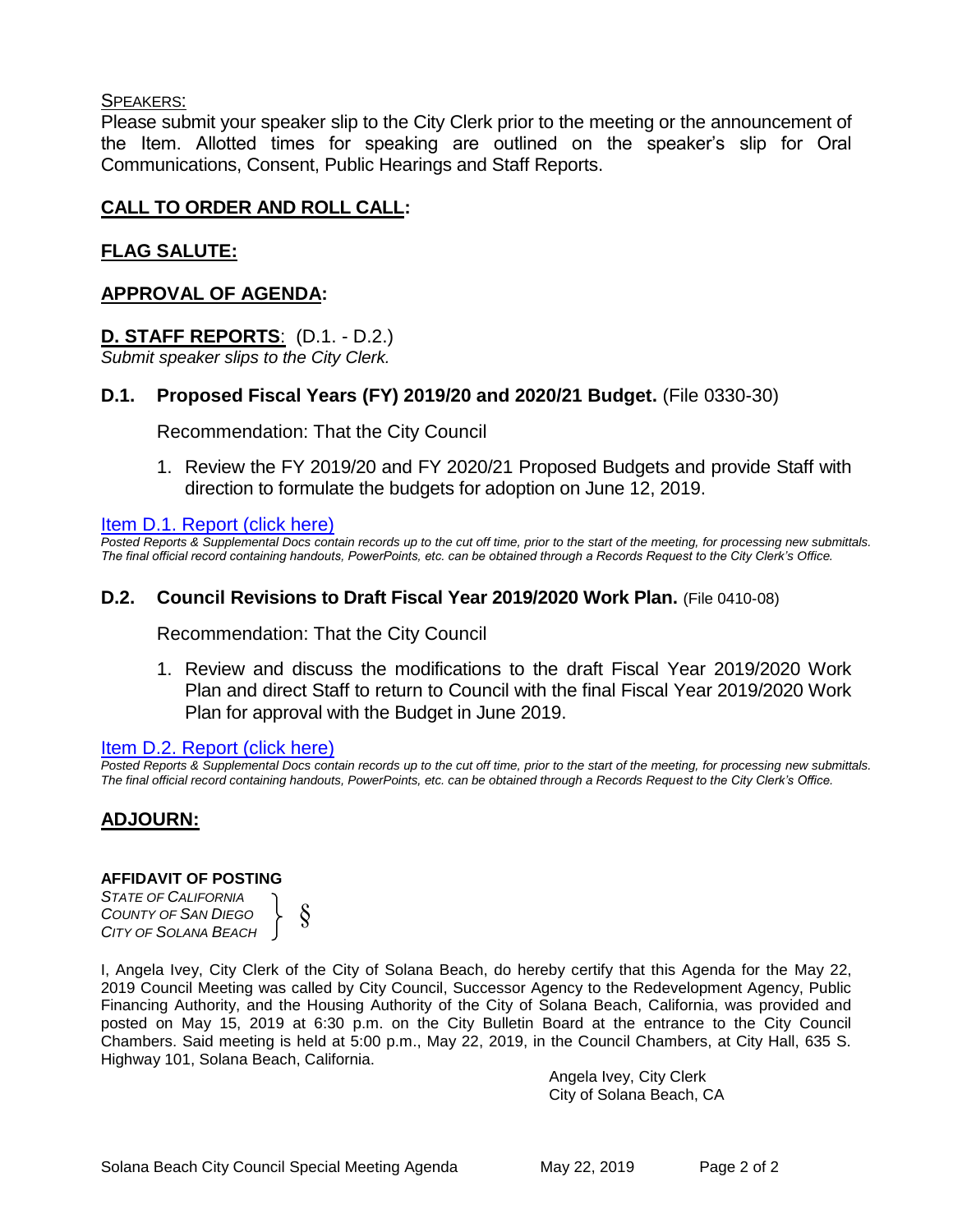## **PLACEHOLDER**

## <span id="page-2-0"></span>**THIS ITEM WILL BE POSTED ONCE AVAILABLE**

#### **D.1. Proposed Fiscal Years (FY) 2019/20 and 2020/21 Budget.** (File 0330-30)

Recommendation: That the City Council

1. Review the FY 2019/20 and FY 2020/21 Proposed Budgets and provide Staff with direction to formulate the budgets for adoption on June 12, 2019.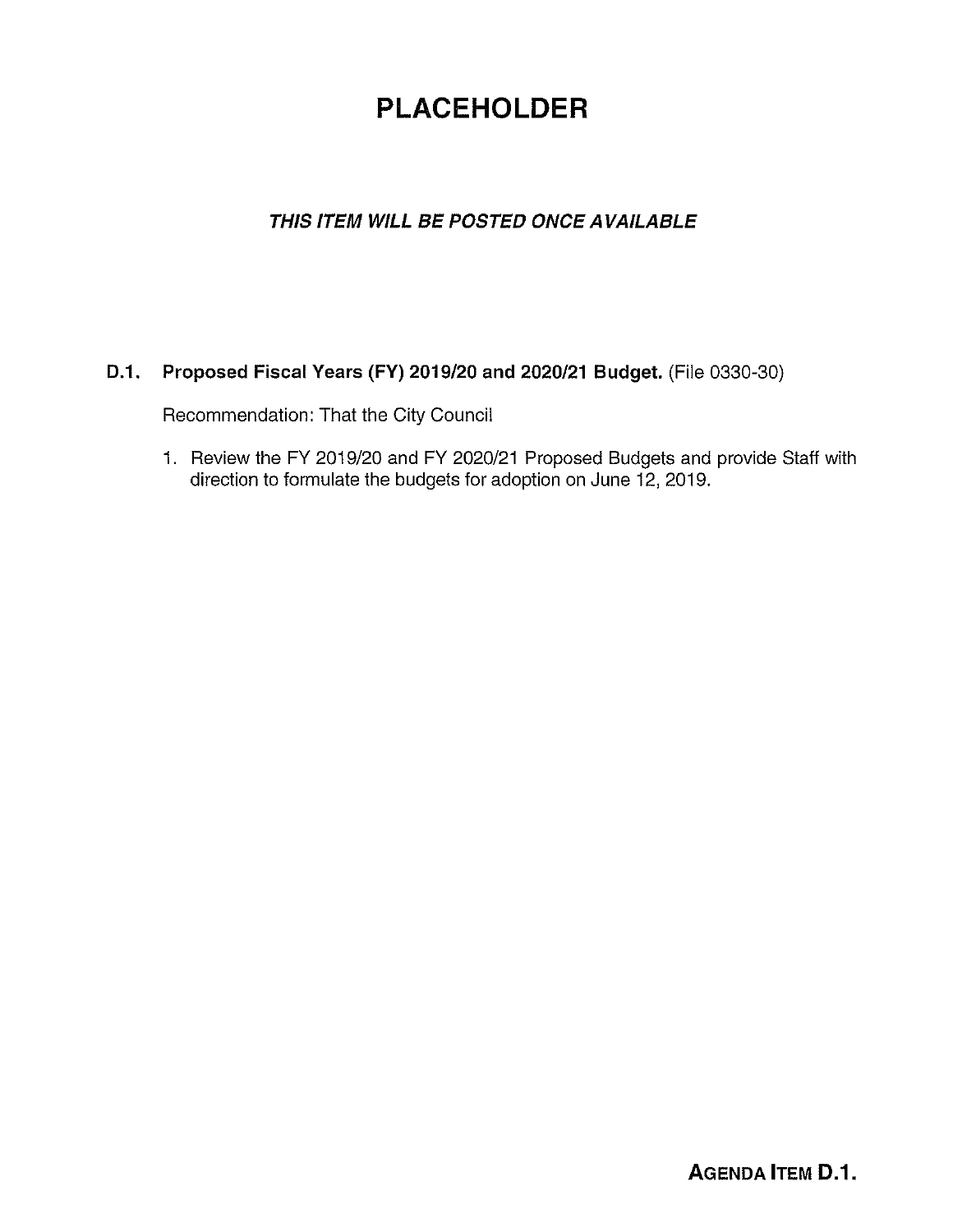<span id="page-3-0"></span>

## **STAFF REPORT CITY OF SOLANA BEACH**

**TO: FROM: MEETING DATE: ORIGINATING DEPT: SUBJECT:** 

Honorable Mayor and City Councilmembers Gregory Wade, City Manager May 22, 2019 City Manager's Department **Council Revisions to Draft Fiscal Year 2019/2020 Work Plan**

#### **BACKGROUND:**

The Fiscal Year (FY) 2019/2020 Work Plan is a guiding document that includes all of the City Council's priority projects. The FY 2019/2020 Work Plan includes an overall focus to keep four strategic priorities in mind as the City Council directs Staff on projects and programs: Community Character, Organizational Effectiveness, Environmental Sustainability and Fiscal Sustainability with the knowledge that all four concepts are important to the overall sustainability of the City.

This item is before City Council to consider the revisions to the draft FY 2019/2020 Work Plan based on the feedback received from the Council and the community at the March 27, 2019 Work Plan Workshop (Workshop).

#### **DISCUSSION:**

On March 27, 2019, the City Council (Council) held a public workshop to discuss the draft FY 2019/2020 Work Plan, recommend changes, and accept public comment. At the public workshop, Council recommended changes to the draft Work Plan presented by City Staff. The revised draft FY 2019/2020 Work Plan (Attachment 1, changes in track changes format) has been amended based on Council comments and is now being brought back for consideration and direction.

Similar to previous Work Plan's, Staff included the estimated costs and key tasks associated with each priority item. Some of these costs were updated after the March 27, 2019 workshop based on more information gathered from Staff during the budget preparation process. All prioritized items were updated based on the progress made throughout FY 2018/2019.

This Work Plan builds on the changes made last year to make the Work Plan truly a priority Work Plan of programs and projects that can be reasonably accomplished in the priority vvork Plan of programs and projects that can be reasonably accomplished in the<br>CITY COUNCIL ACTION:<br>AGENDA ITEM D 2

|<br>|<br>|<br>|<br>|

**AGENDA ITEM D.2.**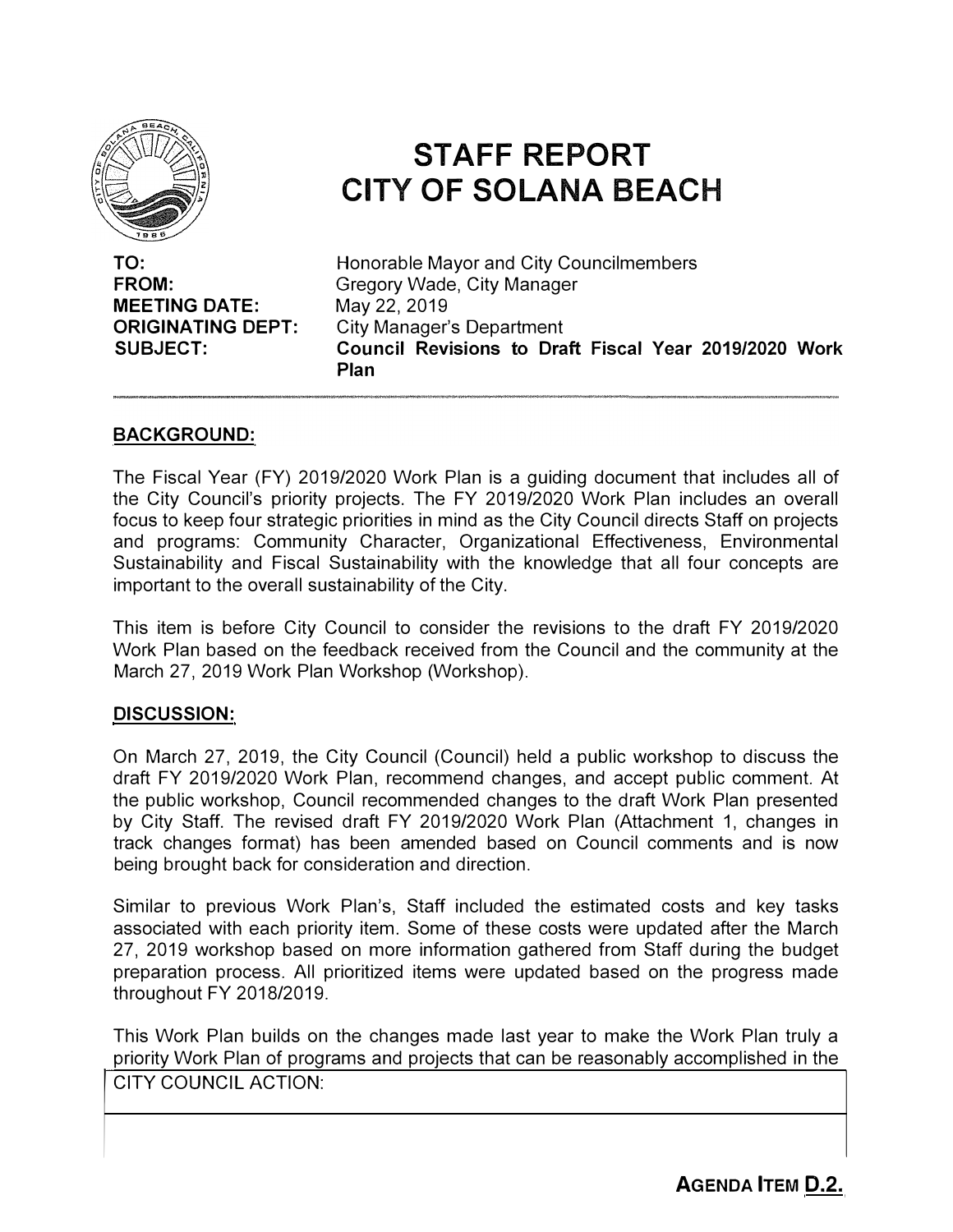next fiscal year. Previous Work Plans included projects and tasks that had carried over for many years with objectives that would not reasonably be addressed in the coming fiscal year, whether that is due to Council priorities or Staff workload and resources. Therefore, this Work Plan identifies objectives and key tasks that are truly priorities of the City Council and that Staff believes are reasonable to accomplish in the coming year.

The revised Work Plan (Attachment 1) already incorporates the revisions accepted by Council at the prior Workshop. Therefore, the track changes in the attached Work Plan are only those as directed by the Council, after receiving feedback from the public. It should be noted that all recommendations from the Climate Action Commission are included in the revised Work Plan, as directed by Council. Associated costs for all new items have been included and are there for discussion as Council contemplates final approval with the budget.

If City Council approves the recommended revisions in the attached draft FY 2019/2020 Work Plan, or has any additional revisions, Staff recommends Council direct Staff to bring back for formal adoption with the Budget in June 2019.

#### **CEQA COMPLIANCE STATEMENT:**

Not a project as defined by CEQA.

#### **FISCAL IMPACT:**

Funding for the projects contained in the draft Fiscal Year 2019/2020 Work Plan vary from project to project. Some of the projects have been budgeted for; while others do not currently have funding identified at this time. The funding identified in this Work Plan is consistent with the funding proposed in the draft Budget being presented to Council at this same meeting.

#### **WORK PLAN:**

Revision to Work Plan.

#### **OPTIONS:**

- Approve the revisions to the draft Fiscal Year 2019/2020 Work Plan.
- Give direction to Staff on further modifications.
- Deny Staff Recommendation and provide direction to Staff.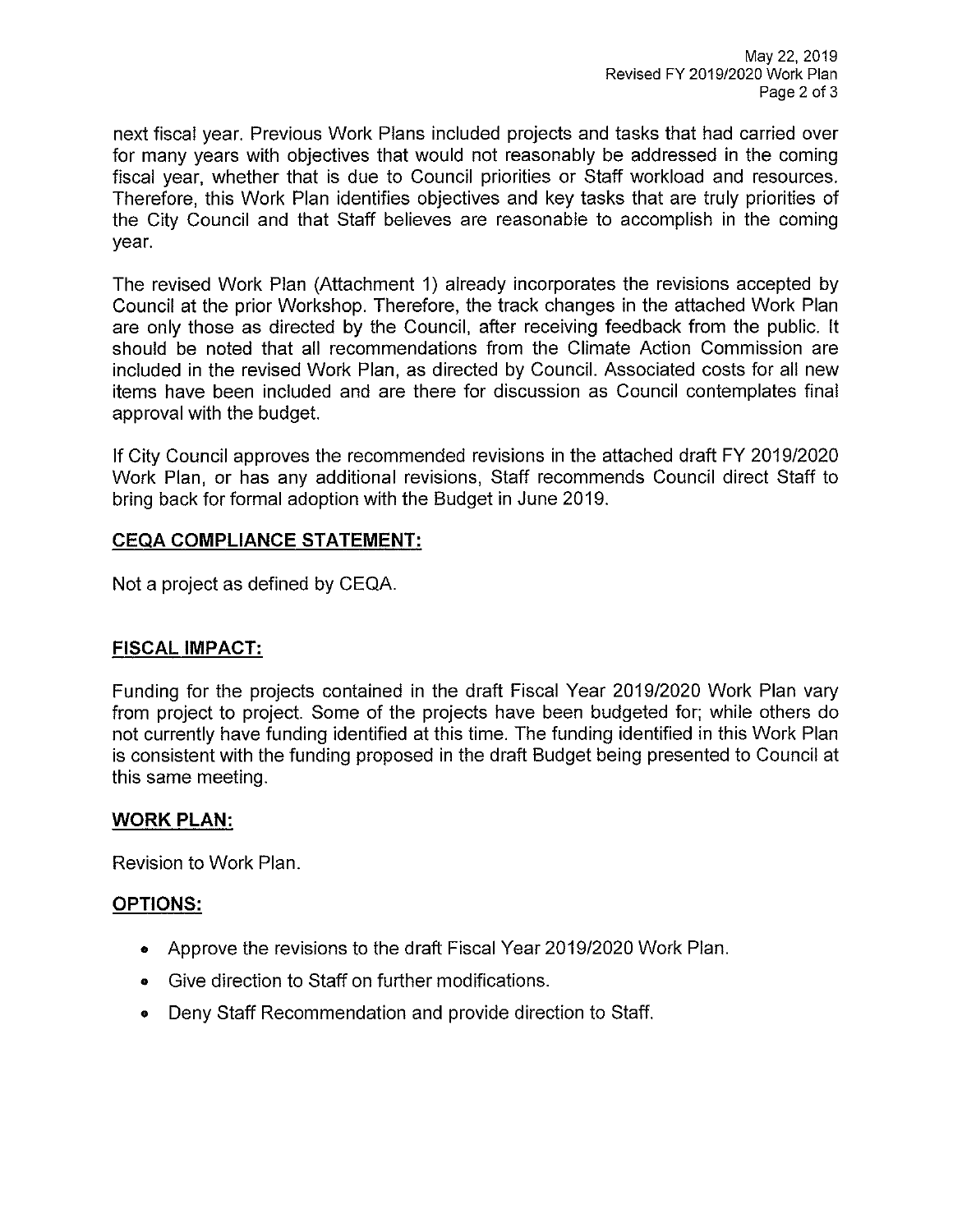#### **DEPARTMENT RECOMMENDATION:**

Staff recommends the City Council review and discuss the modifications to the draft Fiscal Year 2019/2020 Work Plan and direct Staff to return to Council with the final Fiscal Year 2019/2020 Work Plan for approval with the Budget in June 2019.

#### **CITY MANAGER'S RECOMMENDATION:**

Approve Department Recommendation.

**Gregory Wade, City Manager** 

Attachment 1: Revised draft Fiscal Year 2019/2020 Work Plan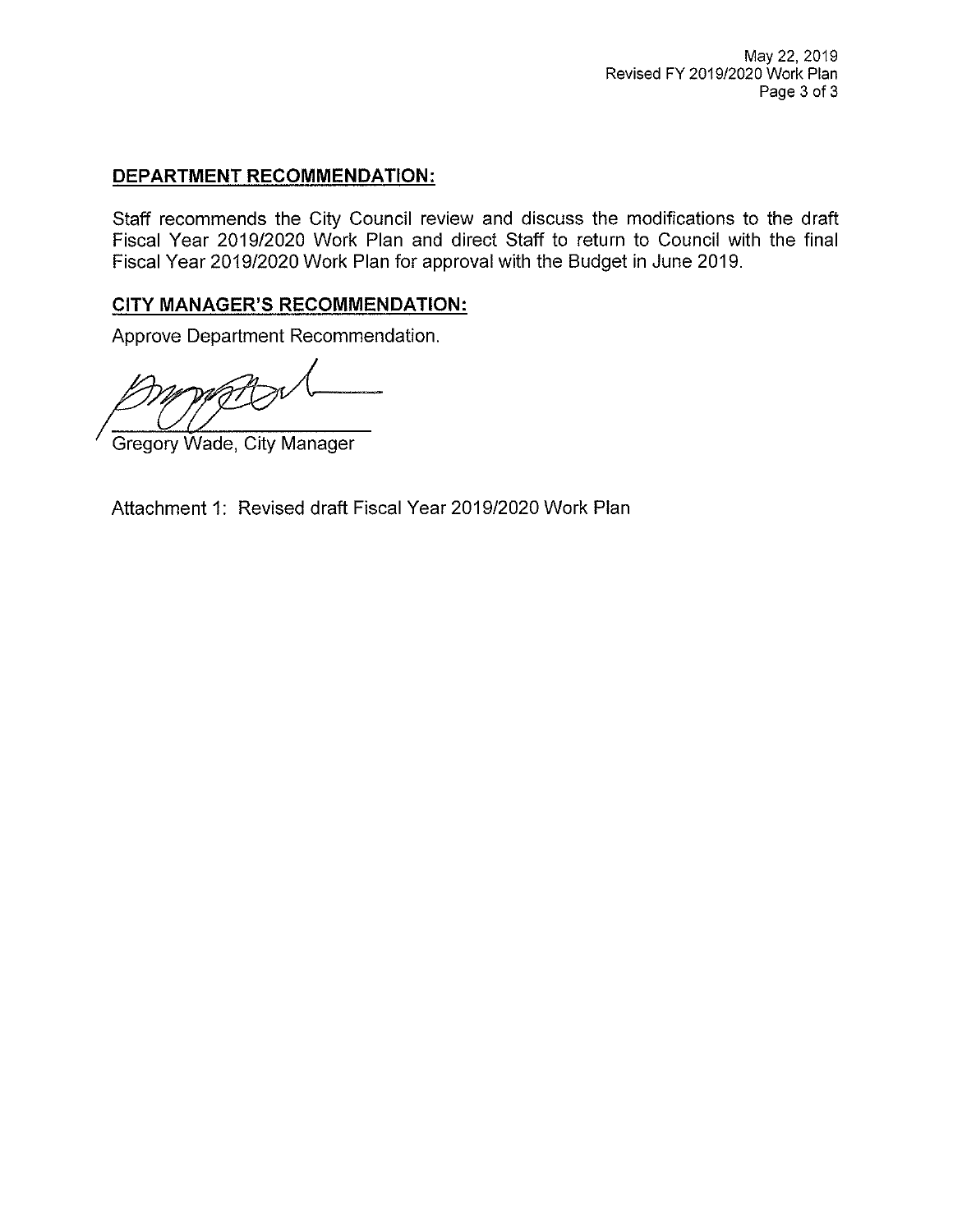

# CITY OF SOLANA BEACH WORK PLAN

## FISCAL YEAR 2019-2020



**ATTACHMENT 2**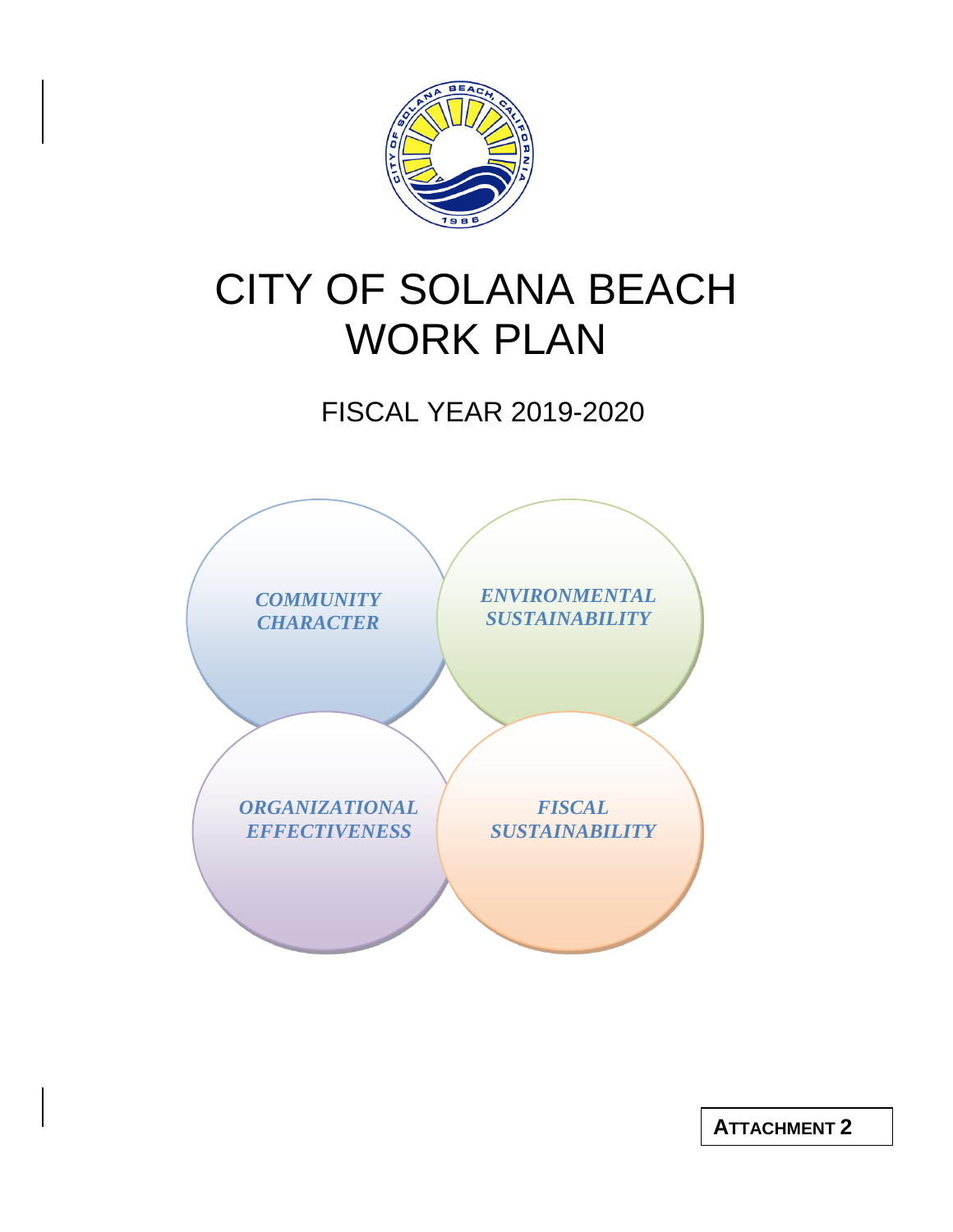# TABLE OF CONTENTS

(TOC TO BE UPDATED AT FINAL REPORT)

| <b>MISSION STATEMENT &amp; STRATEGIC PRIORITY STATEMENTS</b>         |    |
|----------------------------------------------------------------------|----|
| <b>COMMUNITY CHARACTER</b>                                           | 5  |
| <b>Land Use &amp; Planning</b>                                       | 5  |
| <b>Capital Projects</b>                                              | 13 |
| <b>Unprioritized Community Character Issues</b>                      | 24 |
| <b>ORGANIZATIONAL EFFECTIVENESS</b>                                  | 24 |
| <b>Administration &amp; Service</b>                                  | 24 |
| <b>Communications &amp; Technology</b>                               | 26 |
| <b>Unprioritized Organizational Effectiveness Issues</b>             | 27 |
| <b>ENVIRONMENTAL SUSTAINABILITY</b>                                  | 28 |
| <b>Policy Development</b>                                            | 28 |
| <b>Capital Projects</b>                                              | 31 |
| <b>Unprioritized Environmental Sustainability Issues</b>             | 32 |
| <b>FISCAL SUSTAINABILITY</b>                                         | 33 |
| <b>Economic Development</b>                                          | 33 |
| <b>Facility Asset Management</b>                                     | 33 |
| <b>CalPERS Future Liability</b>                                      | 34 |
| <b>Unbudgeted Significant New Priority Items</b>                     | 35 |
| <b>Unprioritized Fiscal Sustainability Issues</b>                    | 36 |
| PROJECTS COMPLETED IN FY 2018/2019 (TO BE INCLUDED IN FINAL VERSION) | 37 |

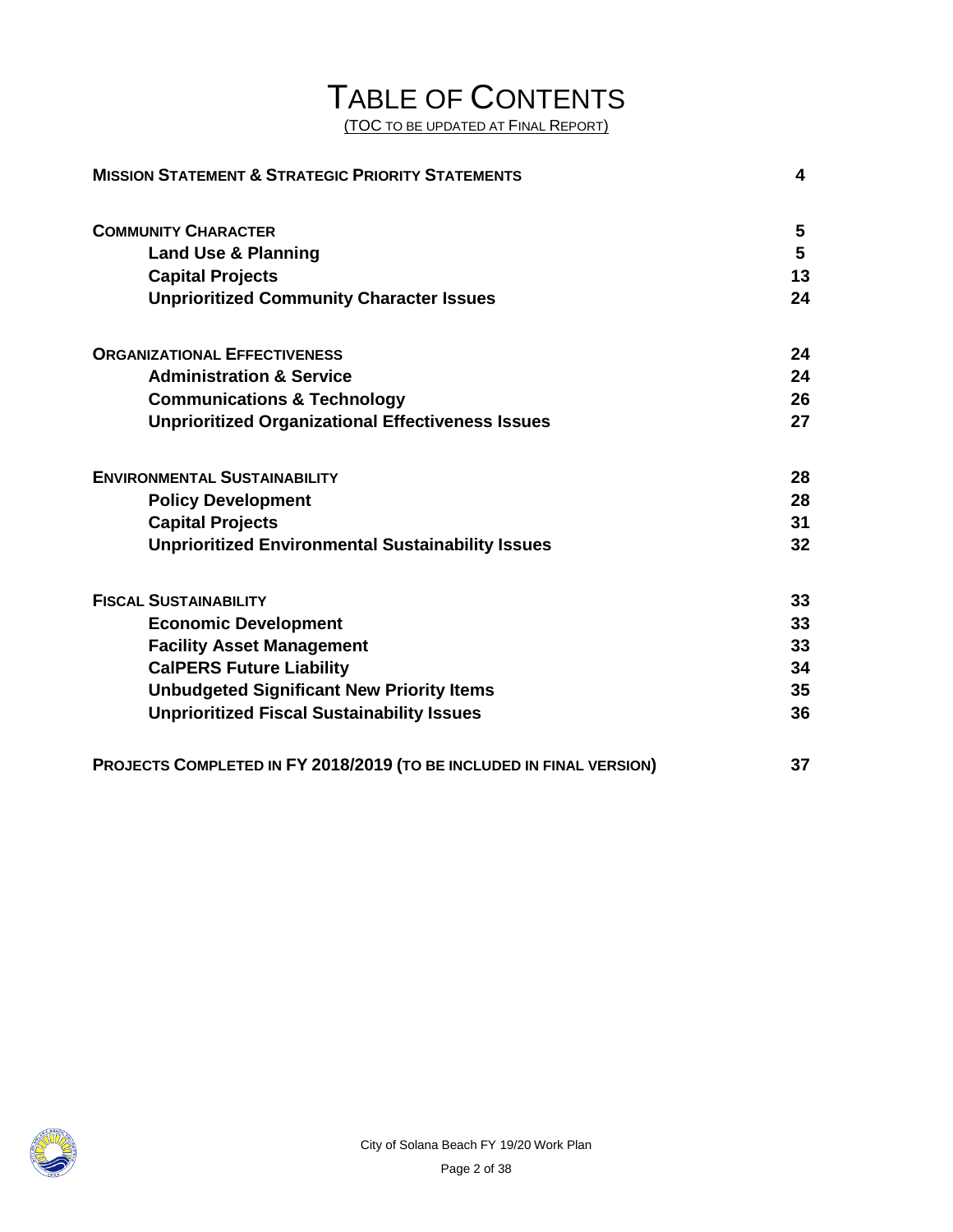## CITY MANAGER'S REPORT

Overview/Current Trends

(TO BE INSERTED LATER)

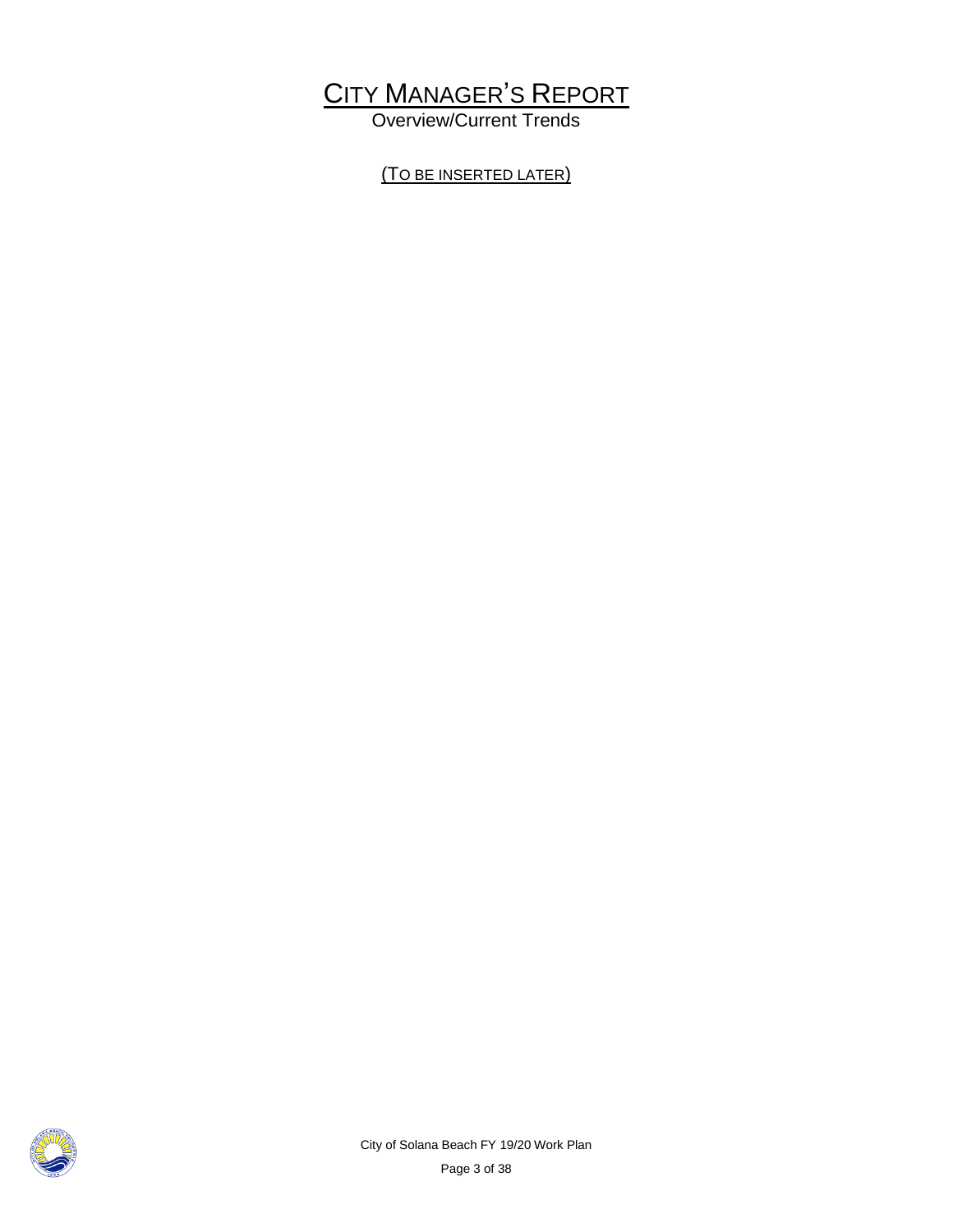

## **STRATEGIC PRIORITIES**

The following Strategic Priorities provide focus and direction regarding all service expectations for the city.

## **COMMUNITY CHARACTER**

Objective: To maintain the small town coastal community charm that respects our beachside setting with consideration for scenic views and scale of development; and to promote an outdoor lifestyle and walkable/pedestrian scale community supported by local businesses that foster a friendly neighborhood ambience.

#### **FISCAL SUSTAINABILITY**

Objective: To maintain a balanced operating budget and healthy capital improvement plan while providing outstanding customer service levels that maintain community character to the highest degree possible; and to maintain a threshold of sustainability on a three year forecast basis, with a goal of keeping the point of revenue and expenditure lines crossing at least three years out.

#### **ORGANIZATIONAL EFFECTIVENESS**

Objective: To provide outstanding service and infrastructure maintenance that meets or exceeds the expectations of the community; and to promote a culture of learning and communication that ensures the community is well informed while providing a high level of confidence in local government.

## **ENVIRONMENTAL SUSTAINABILITY**

Objective: To reduce the City's environmental footprint and develop long-term environmental sustainability for the community. Reduce waste and reliance on single occupancy vehicles, conserve resources and promote sustainable building practices to create a positive community image and accept our social responsibility to ensure a viable future for Solana Beach and its residents.

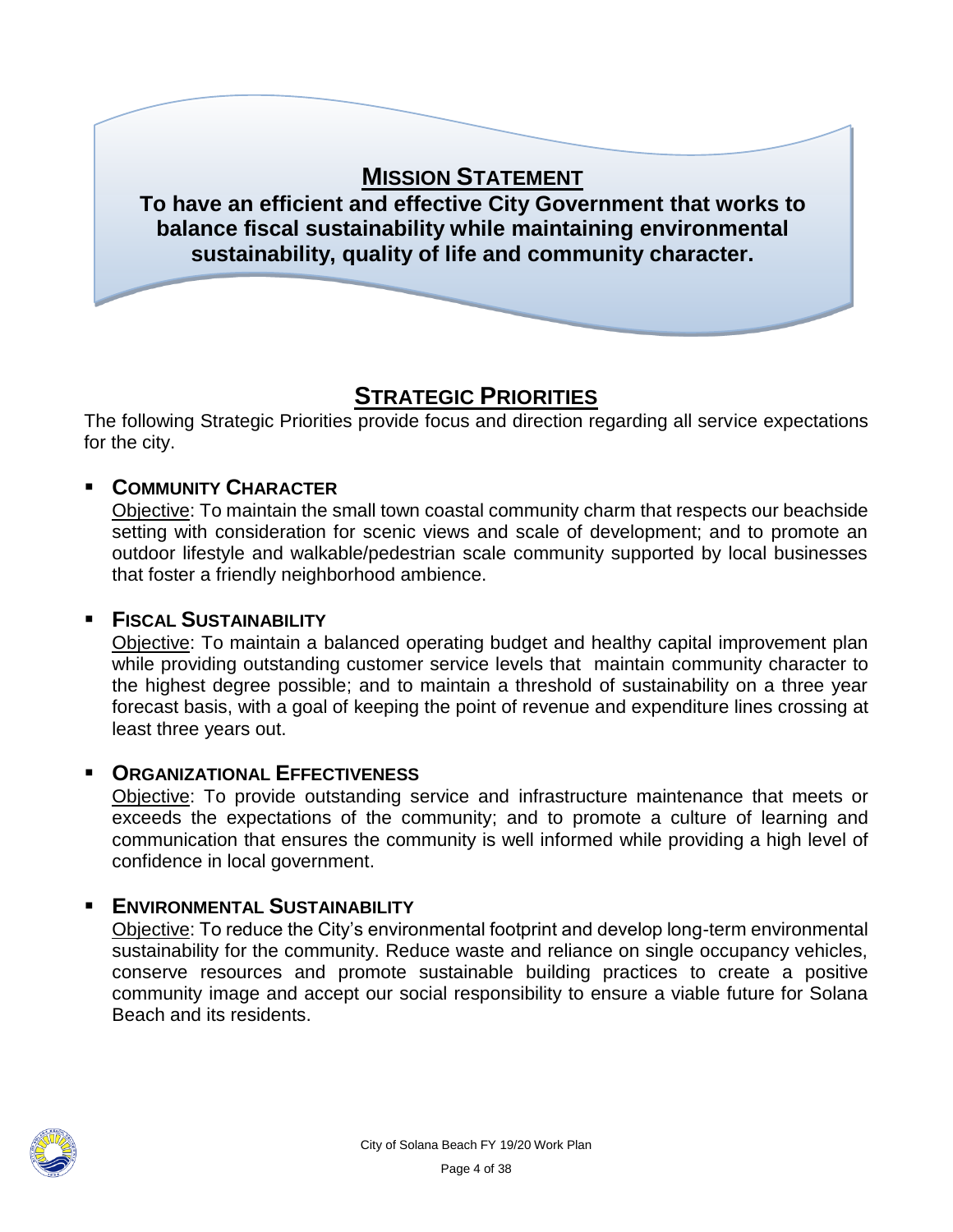## **FY 2019-2020 WORK PLAN PRIORITIES**

## **COMMUNITY CHARACTER PRIORITIES**

#### A. Land Use & Planning

## 1. General Plan Update

Summary: The City's first General Plan was originally adopted in 1988. Some of the elements of the General Plan (Land Use, Circulation, Noise, Housing, etc.) have been reviewed and revised individually over time.

The Circulation and Land Use Elements were adopted by the City Council on November 19, 2014 and the Environmental Impact Report was certified at that same meeting. The City's remaining elements, Conservation and Open Space, Safety, Noise, and Economic Development are the next to be updated.

Now that the Circulation and Land Use Elements have been adopted, updates to the Municipal Code are required to reflect the changes in these elements, such as, community gardens and consideration of development standards for specific areas of the community. Programs will also need to be developed to implement the Circulation Element.

The current Housing Element covers the time period of January 1, 2013 to December 31, 2020. Certain other elements of the General Plan (Land Use, Circulation, Noise, etc.) have been reviewed and revised individually over time. The City is required to adopt the City's next Housing Element by 2020 as well as update the Safety Element consistent with the recent San Diego County Hazard Mitigation Plan update. Staff will ensure that the updates are consistent with State law and with SANDAG's Regional Plan.

#### **Key Policy Development and General Plan Update Tasks for Fiscal Year 2019/2020:**

- Issue an RFP for Housing and Safety Element update in spring of 2019 and select a consultant by summer of 2019.
- Evaluate the existing development standards for other areas of the community, including Eden Gardens.
- Evaluate need to increase guest parking requirements for multi-unit and mixed-use projects.
- Revise the SBMC to allow for a reduction in requirements for existing buildings that change uses and cannot accommodate current parking standards

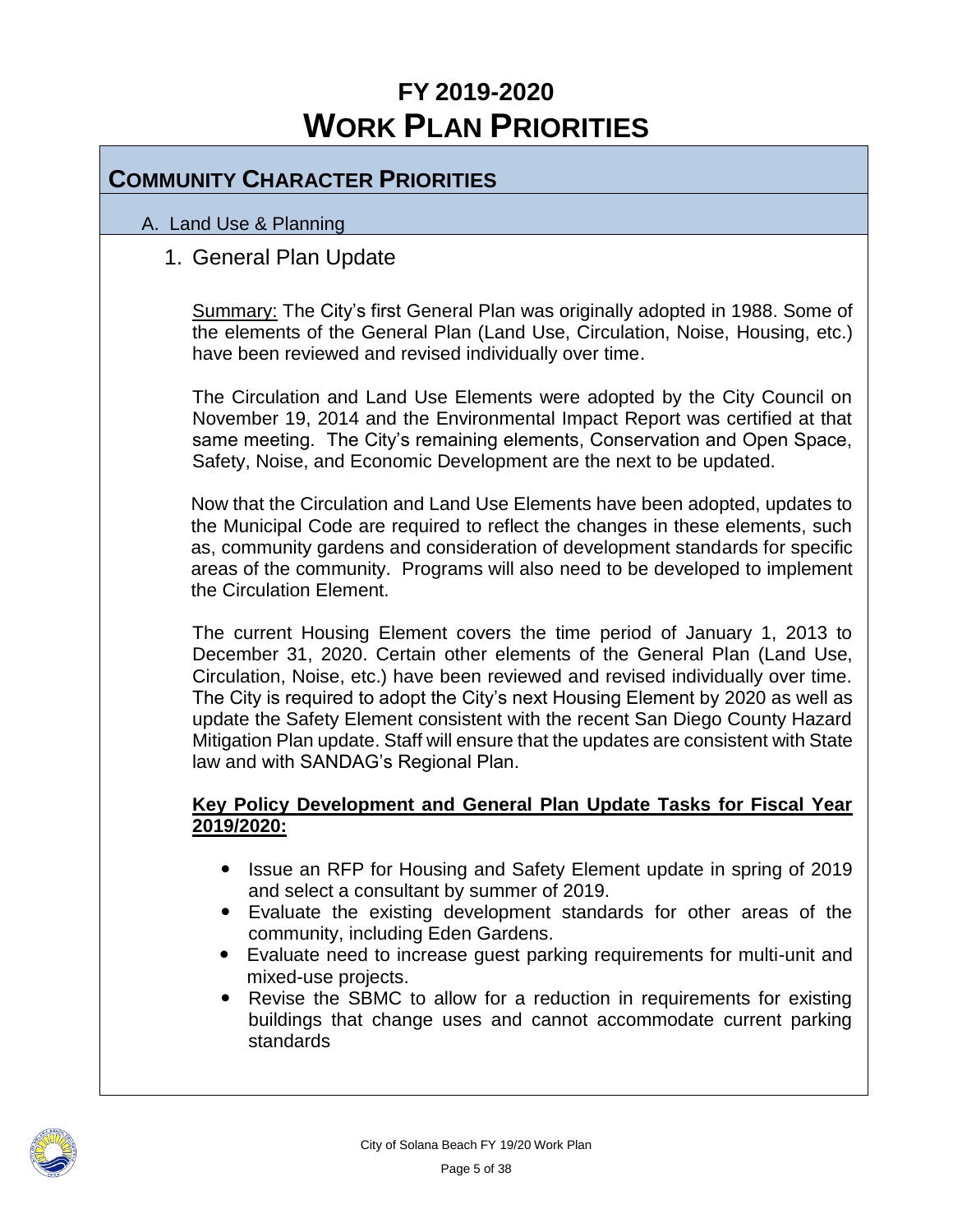Provide guidelines for new development and redevelopment to locate offstreet parking facilities behind storefronts.

Estimated Costs (Multi-year Project): An estimate of cost for the Housing and Safety Elements Update would be determined upon the issuance of an RFP for services.

2. Local Coastal Program / Land Use Plan Adoption and Preparation of the Local Implementation Plan (Timeframe: 18-24 months)

Summary: The City adopted the Certified Local Coastal Program (LCP) Land Use Plan (LUP) in February 2013. The LCP/LUP was approved by the California Coastal Commission (CCC) on March 7, 2012. At the City's February 2013 public hearing, the City Council also directed City Staff to prepare a Land Use Plan Amendment (LUPA) to modify some of the provisions in the LUP relating primarily to bluff top development, shoreline protection and private beach access ways. The CCC approved the City's LUPA in January 2014 and incorporated 12 additional CCC-initiated modifications. The certified LUP includes a requirement to update the 2010 Draft Mitigation Fee Study prepared by the City. In January 2014, the CCC awarded the City a grant in the amount of \$120,000 for use by the City in updating the draft fee study to reflect the policies in the Certified LUP. An updated public recreation impact fee study and draft LUPA has been prepared and was submitted to the CCC on April 29, 2016. The CCC approved the fee study with 16 modifications.

On November 8, 2017, the City Council directed staff to pursue geographic segmentation of the bluff top properties from the rest of the City in the LIP and authorized the City Manager to request a one-year extension from the CCC on the Fee Study LUP Amendment. On November 13, 2018, the City Council adopted all the CCC "Suggested Modifications" on the City's Fee Study and LUPA. On December 13, 2018 the CCC concurred with the Executive Director's determination that the City's actions are legally adequate pertaining to the adoption of a public recreation fee associated with shoreline development. City staff continues to work on the draft LIP that would geographically segment the bluff top properties from the rest of the City.

Title 19 has been reserved for the "Coastal Zone" provisions associated with the LCP/LIP.

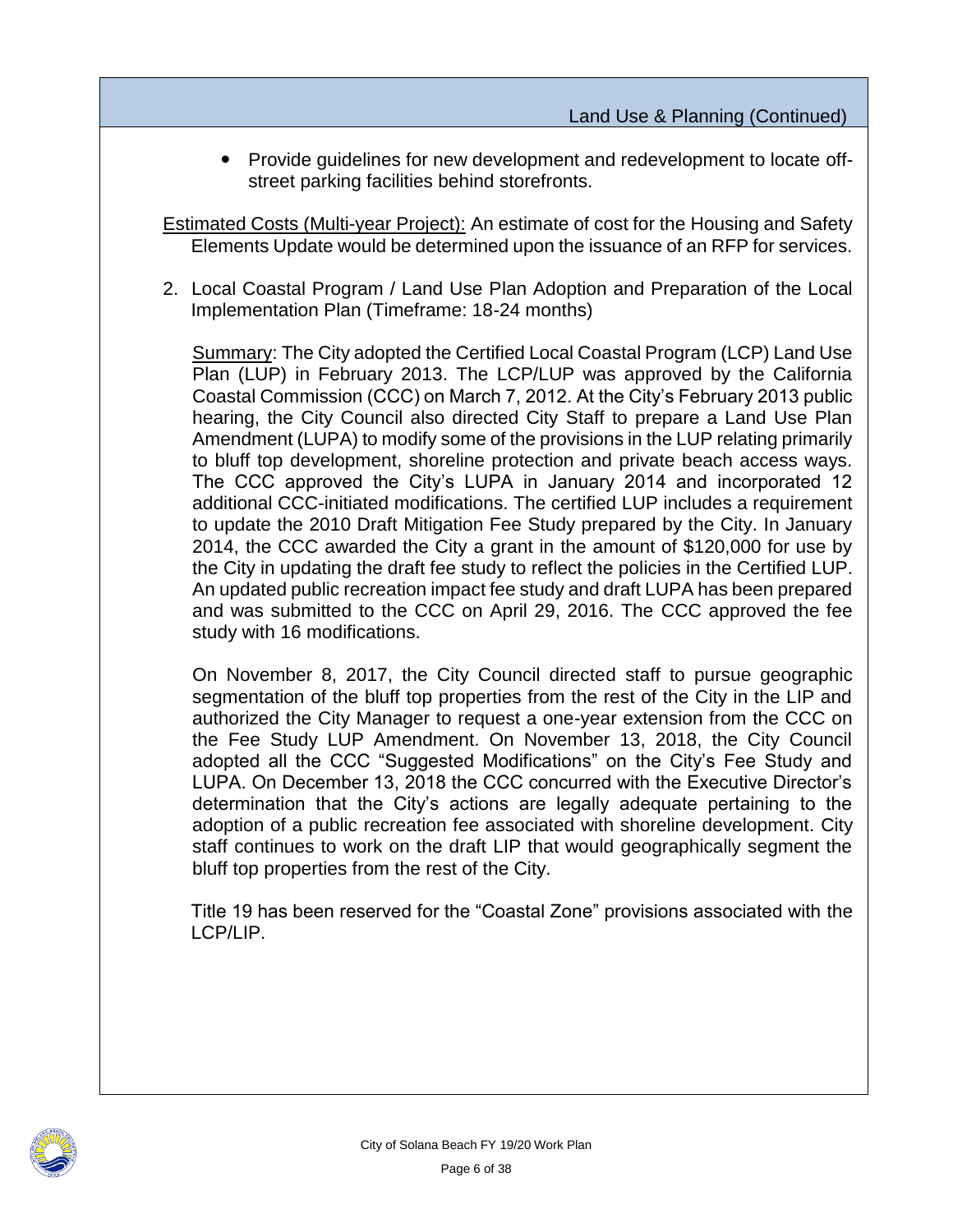#### **LCP Local Implementation Plan Programs & Tasks for Fiscal Year 2019/ 2020:**

- Complete the segmented LIP for City Council review and approval. Submit to the CCC upon City Council approval for their review and approval. Draft LIP available for public review and submitted to CCC spring 2019
- Update to Zoning Code development standards (Policy 2.31, Policy 3.21, Policy 3.35)

#### **LCP Local Implementation Plan Programs & Tasks in future Fiscal Years:**

- Develop an in-lieu ESHA mitigation fee program (Policy 3.10, Policy 3.12)
- Update HOZ regulations to include a coastal bluff overlay in LIP and SBMC (Policy 3.35, Policy 4.02)
- Develop a parkland impact mitigation fee program (Policy 2.4, Policy 2.48)
- Update the Sign Ordinance (Policy 2.22, Policy 3.19, Policy 6.27, Policy 6.28, Policy 6.29)
- Develop a mitigation program for high cost hotel rooms (Policy 2.32, Policy 5.8)
- Monitoring program for City's public coastal access ways (Policy 2.56)
- Evaluate options for possible removal of rip rap on beach at Del Mar Shores public access way (Policy 2.62)
- Develop Heritage Tree Protection Ordinance (Policy 3.51, Policy 3.52, Policy 3.53)
- Prepare a wetland inventory/delineation for City (Policy 3.66)
- Establish an assessing entity/GHAD (Policy 4.35, Policy 4.36)

Estimated Cost: The estimated budget proposed for FY 2019/2020 to continue the LCP Local Implementation Plan efforts is \$63,360 for LIP/Coastal Program Management by Summit Environmental Group and \$21,120 for adjunct planning services by Summit.

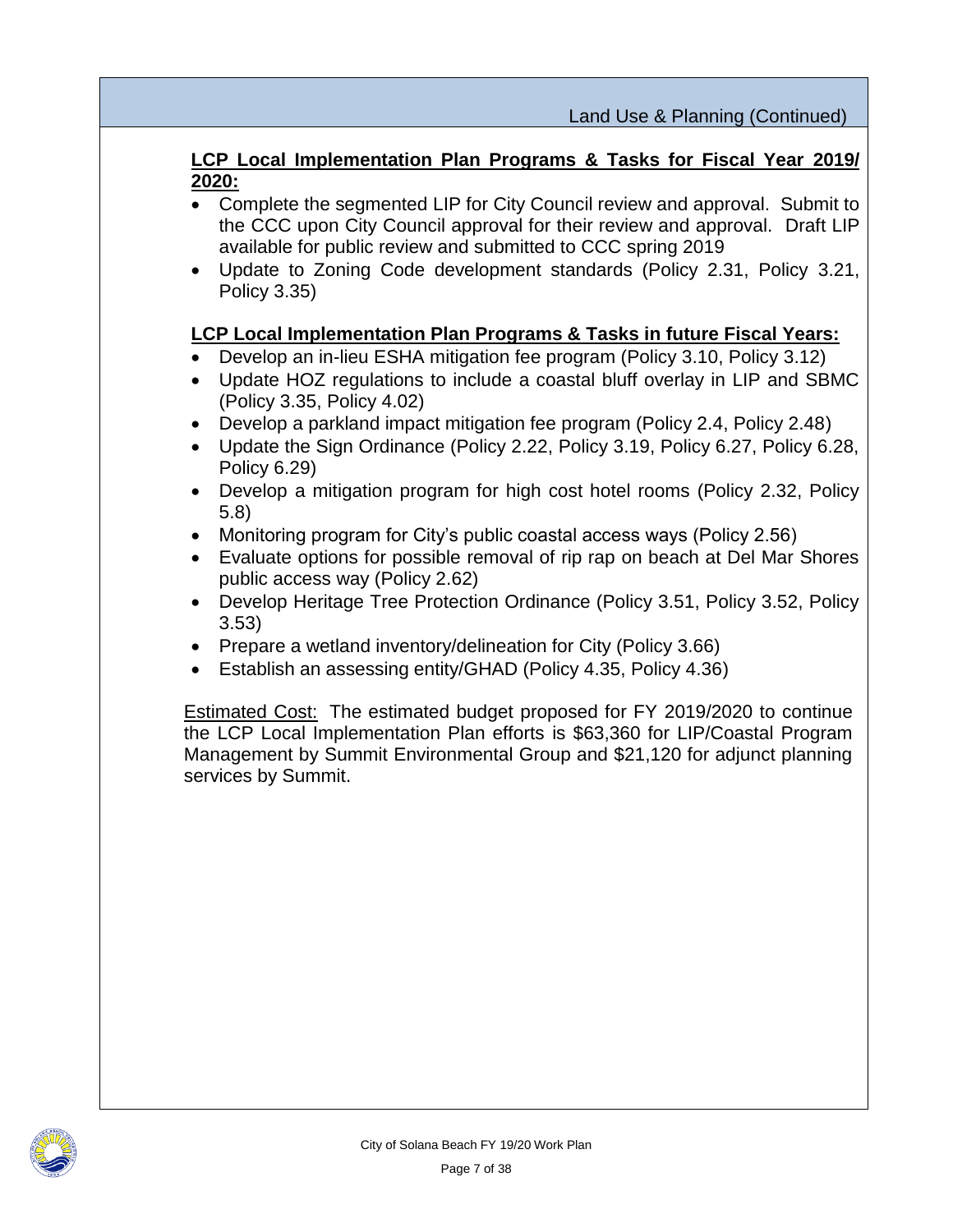3. Beach Sand Replenishment & Retention Program (Timeframe: Ongoing)

Summary: The second Regional Beach Sand Project (RBSP2) was successfully completed in FY 2012/2013. The five year post construction monitoring program was completed in 2017. The City received approximately 146,000 cubic yards of sand. Ongoing shoreline profile monitoring will occur in FY 2017/2018 and will remain the foundation of the SANDAG regional shoreline monitoring program and the City will enter into an MOU with SANDAG to support continued participation in this important monitoring program for the next five years (through FY 2021/2022).

The City has also been partnering with the City of Encinitas and the U.S. Army Corps of Engineers (USACE) for over 17 years in planning for a 50-year shoreline protection and coastal storm damage reduction project involving the restoration of approximately eight miles of shoreline in the two cities. The final EIR/EIS was approved and certified by the City Council on October 14, 2015. The USACE Chief's Report and Record of Decision (ROD) have been completed and funding for the project was identified in the Water Resources Reform and Development Act (WRRDA) of 2016. It is currently envisioned that the USACE Solana Beach-Encinitas Shoreline Protection Project will consist of initial placement of approximately one million cubic yards. The beaches would be re-nourished on a regular cycle during a Federal participation period of 50 years.

The City also continues to develop its Sand Compatibility and Opportunistic Use Program (SCOUP) to obtain upland sources of opportunistically available beach sand. The City's permits allow the City to receive up to 150,000 cubic yards of sand on its beaches each year. In 2018, the City completed the process to extend its SCOUP for another five years, which extends new permit approvals received from the California State Land Commissions, CCC USACE, and Regional Water Quality Control Board through 2024. The City's SCOUP is a key element of the City's long-term shoreline management program and is a key sea level rise adaptation strategy.

The Caltrans I-5 Corridor Widening Project and the San Elijo Lagoon Restoration Project (SELRP) provided beach sand for Solana Beach in the Spring of 2018. Approximately 146,000 cubic yards of sand from the SELRP was placed at Fletcher Cove.

FY 2019/20 Objective: Successfully obtain Federal (USACE) funding to implement long-term sand replenishment projects for Solana Beach. These include initiation of the Pre-Construction, Engineering and Design (PED) phase of the USACE Coastal Storm Damage Reduction Project following completion of the Feasibility Study Phase (which includes the EIR/EIS) and Southern California Reef Technology Study at Fletcher Cove, Sand Compatibility and Opportunistic

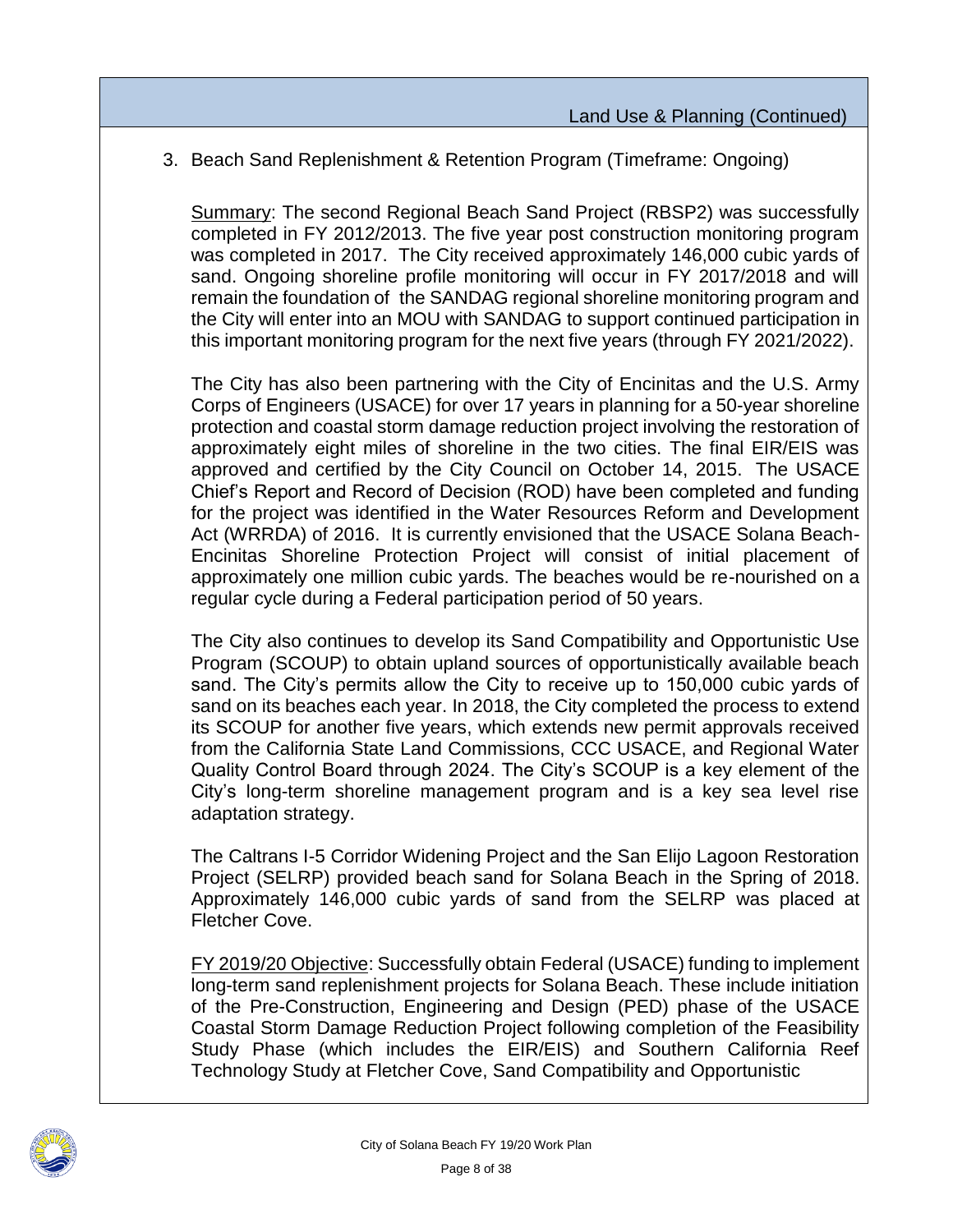Use Program (SCOUP) and the SANDAG Regional Shoreline Profile Monitoring program.

Key Tasks:

- Continued coordination of efforts with key parties including local, regional, State and federal regulatory governing agencies for beach sand replenishment and retention projects as a key sea level rise/climate change adaptation strategy for developed/urbanized shorelines.
- Obtain Federal funding and initiate the PED phase of the USACE project.

Estimated Costs (Multi-Year Project):

#### *Revenue Sources (FY 2019/2020):*

- \$149,200 T.O.T. Sand Replenishment (Fund #450)
- \$450,000 State Parks, Division of Boating and Waterways Grant

#### *Programmed Expenditures (FY 2019/2020):*

- \$149,200– USACE (Fund #450)
- $\bullet$  \$450,000 USACE for PED cost share
- SANDAG Regional Shoreline Monitoring Program (\$5,103)

## 4. View Assessment Ordinance Update

Summary: Provide a comprehensive review and update to the City's View Assessment Ordinance to clarify its provisions, the duties of the View Assessment Commission members, responsibilities of the project applicant and procedures, including the related toolkit document for City Council consideration for adoption.

FY 2019/20 Objective: Evaluate the View Assessment Ordinance; prepare amendments as needed to clarify its provisions for proposed adoption in FY 2018/2019.

Key Tasks:

- Complete final review of the recommended revisions provided by the citizen Ad Hoc Committee. Expected to be done Spring 2019
- Complete recommended revisions to the Ordinance. Expected to be done Spring 2019
- Submit an amended Ordinance and related supporting toolkit document for proposed adoption by City Council in FY 2018/2019. Expected to be done Summer 2019

**Estimated Cost: Staff time** 

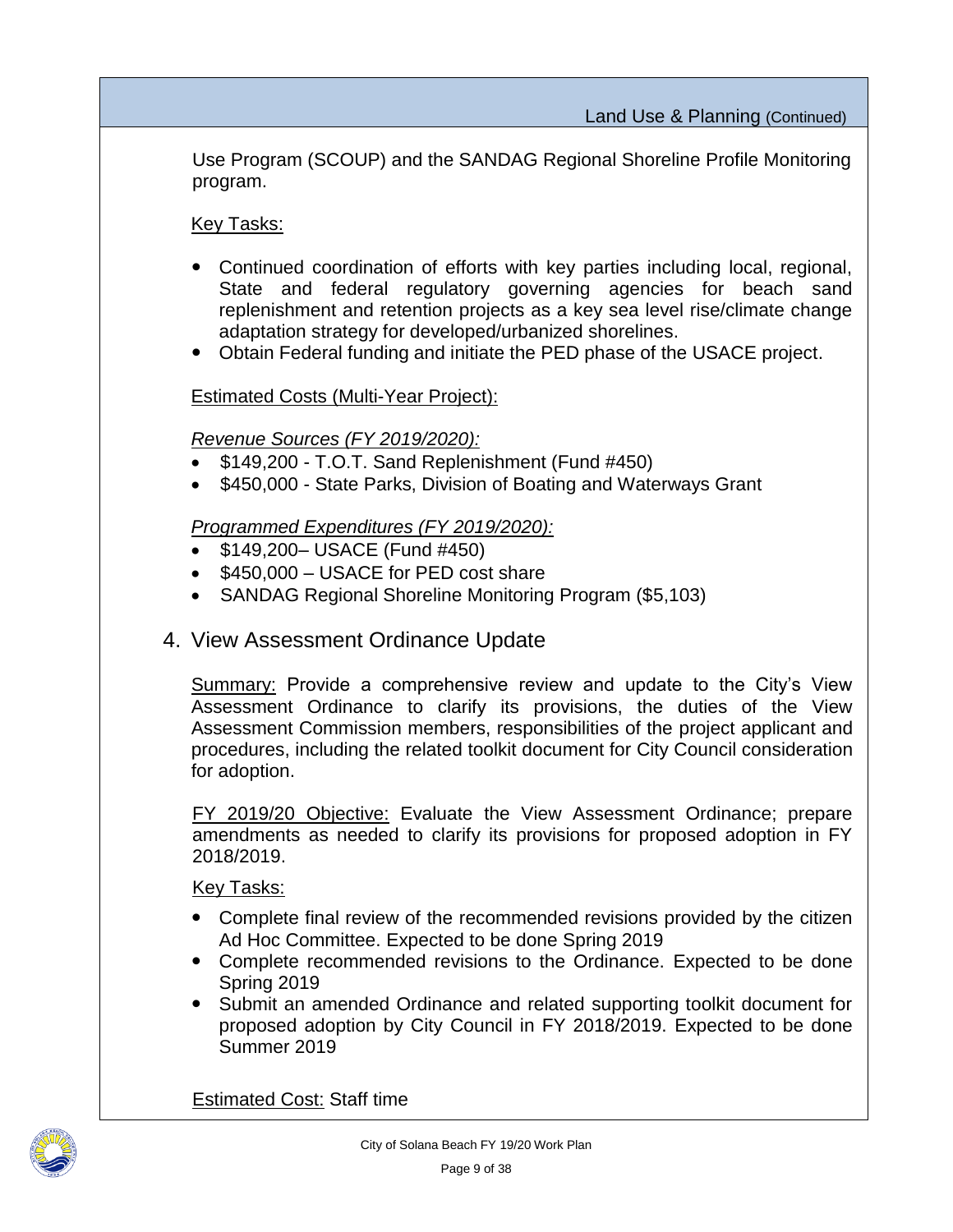## 5. Development Review Permit (DRP) Guidelines and Toolkit

**Summary:** The Community Development Department is charged with implementing the goals and policies of the community set forth in the City of Solana Beach's General Plan, Zoning Ordinance and other Specific Plan regulations. Any newly proposed developments or modifications to private property require review to ensure consistency with the City's standards and policies relating to land use and preservation of the environment. The DRP Guidelines and Toolkit is intended to help property owners navigate the development review process based on the type of project that is being proposed.

FY 2019/20 Objective: Develop a citizen Guidelines and Toolkit brochure. The proposed adoption of the DRP Guidelines and Toolkit is in the Spring 2019.

Key Tasks:

- Complete the written material for the DRP Guidelines and Toolkit. Expected to be done Spring 2019.
- Add the appropriate drawings and demonstrations to the DRP Guidelines and Toolkit. Expected to be done Spring 2019.
- Submit supporting Guidelines and Toolkit for proposed adoption. Expected to be done Summer 2019.

**Estimated Cost: Staff time** 

6. Gateway/Harbaugh Trails Property

Summary: The San Elijo Lagoon Conservancy (SELC) purchased the Gateway/Harbaugh Trails property on the north end of town, on the east side of Highway 101. The purchase by SELC was completed in 2014 and the site was identified in the update of the Land Use Element as Open Space/Preserve. Agreements with the City, Caltrans and the SELC were completed in 2016 to facilitate funding for the Gateway/Harbaugh Trails Property. The City completed a General Plan Amendment and Zone Change from General Commercial to Open Space on this property in April 2017. The SELC received City Council approval for the habitat restoration project onsite in February 2018. Following Council approval. SELC and City staff worked together to prepare and submit a Coastal Development Permit application to the California Coastal Commission. CCC approval for the project was received in December 2018. City permits were issued and construction activity began in February 2019.

FY 2019/20 Objective: The City will continue to work with the SELC and interested stakeholders to construct the trail and habitat restoration project on the property.

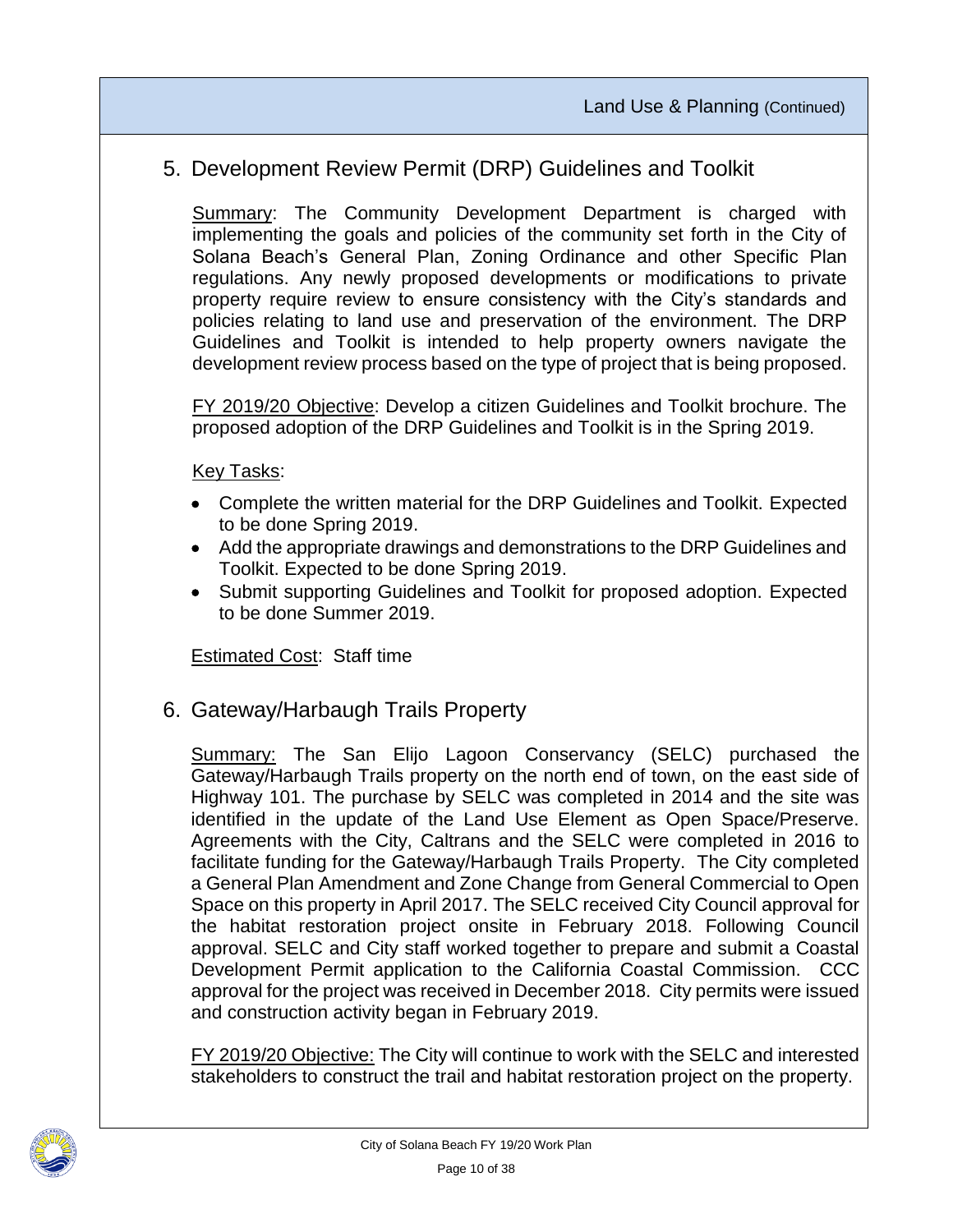Key Tasks:

- Coordinate and facilitate North County Transit District (NCTD) access agreement.
- Coordinate reclaimed water permit with County Department of Environmental Health Services (DEHS).
- Complete construction of the project.

Estimated Costs: Staff time will be required to facilitate CDP application.

7. Highway 101 Specific Plan

Summary: Consider additional modifications to the Highway 101 Specific Plan. Any proposed changes to the standards would be presented to the public in a Council Meeting and public hearing for input and feedback in what would be a collaborative process. Any recommended standards will be brought to the City Council for formal discussion and possible adoption.

FY 2019/20 Objective: This project would involve further review of the SBMC and Specific Plan that might allow for a reduction in requirements for existing buildings that change uses and cannot accommodate current parking standards.

Key Tasks:

- Conduct meetings with property and business owners.
- Consider revising the SBMC to allow for a reduction in requirements for existing buildings that change uses and cannot accommodate current parking standards.

**Estimated Costs: Staff time** 

8.Eden Gardens Specific Plan/Overlay

Summary: The Eden Gardens Master Streetscape Plan was adopted April 17, 1995, and is a document that provides guidance on the public improvements desired in the area. The scope of the Specific Plan or creation of a zoning overlay could contain design guidelines and development standards specific to the Eden Gardens de La Colonia neighborhood. The planning process would involve community input and could include engaging a qualified design professional.

FY 2019/20 Objective: Review the Eden Gardens Master Streetscape Plan adopted April 17, 1995, identify areas of the final report that could be updated, and/or make recommendations for developing an Eden Gardens overlay area. This may include evaluating the need to increase guest parking requirements for multi-unit and mixed-use projects.

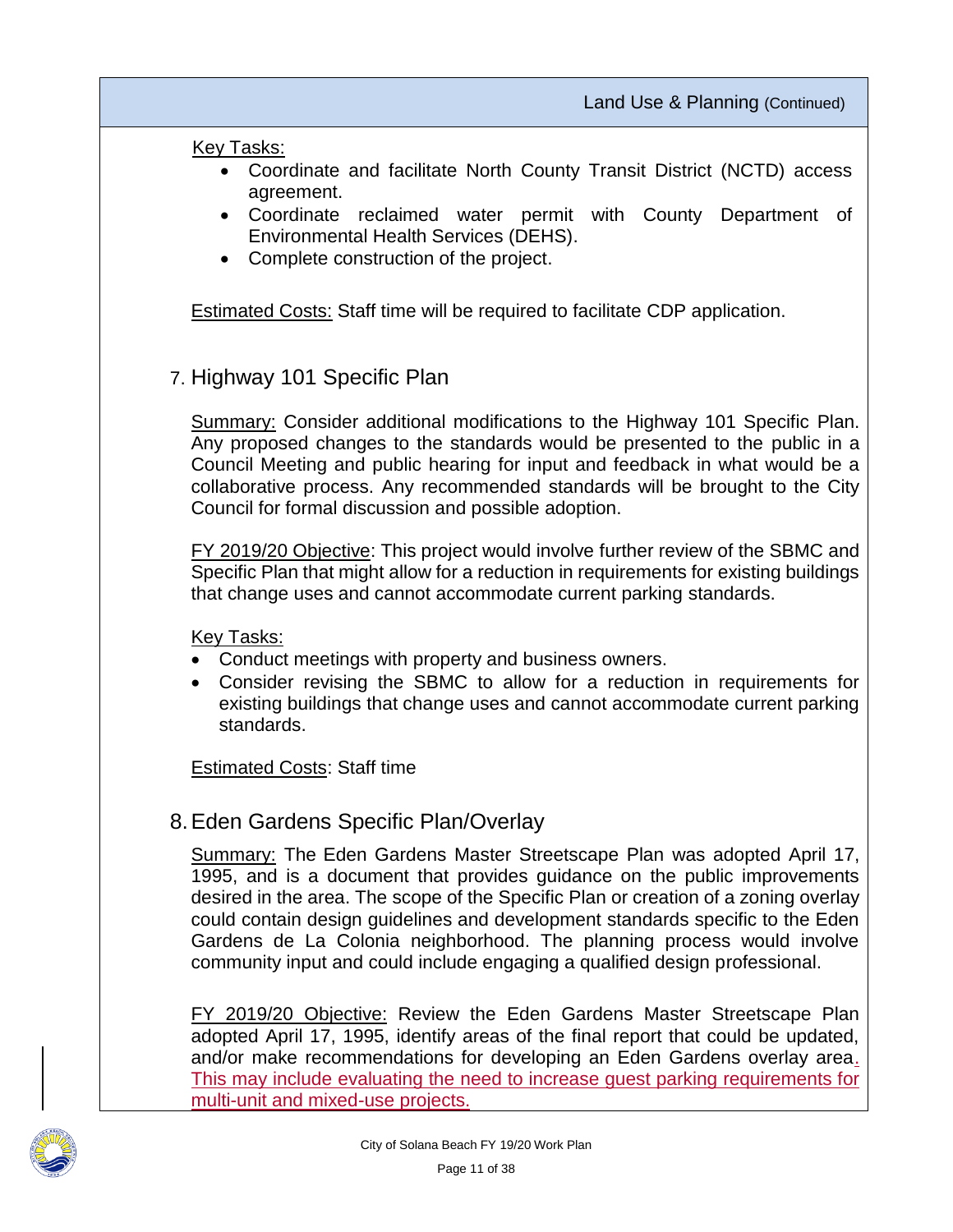#### Key Tasks:

- Prepare a scope of work, public outreach schedule, and desired outcome for the preparation of a new Eden Gardens Specific Plan/Overlay. Expected to be done in Spring 2019.
- Initiate Specific Plan/Zoning Overlay effort.

Estimated Costs: Costs would be determined though a competitive RFP process. No funds have yet been budgeted at this time.

## 9. Legislative Monitoring/Priorities

Summary: During any given legislative period, bills with potentially significant impacts on the City are proposed and oftentimes revised many times that require close monitoring and frequent updates to City Council. While Staff consistently monitors such legislation, the hiring of a professional lobbyist is recommended to ensure the City Council is properly notified of pertinent legislation and advised of the appropriate actions to take to protect the interests of the community.

#### Key Tasks:

- Monitor proposed state legislation
- Prepare a Legislative Priority List for Council Consideration
- Research potential lobbyist firms
- Solicit proposals for service
- Select firm

**Estimated Costs:** The hiring of a lobbyist firm is expected to cost approximately \$60,000 for fiscal years 2019/20 and 2020/21.

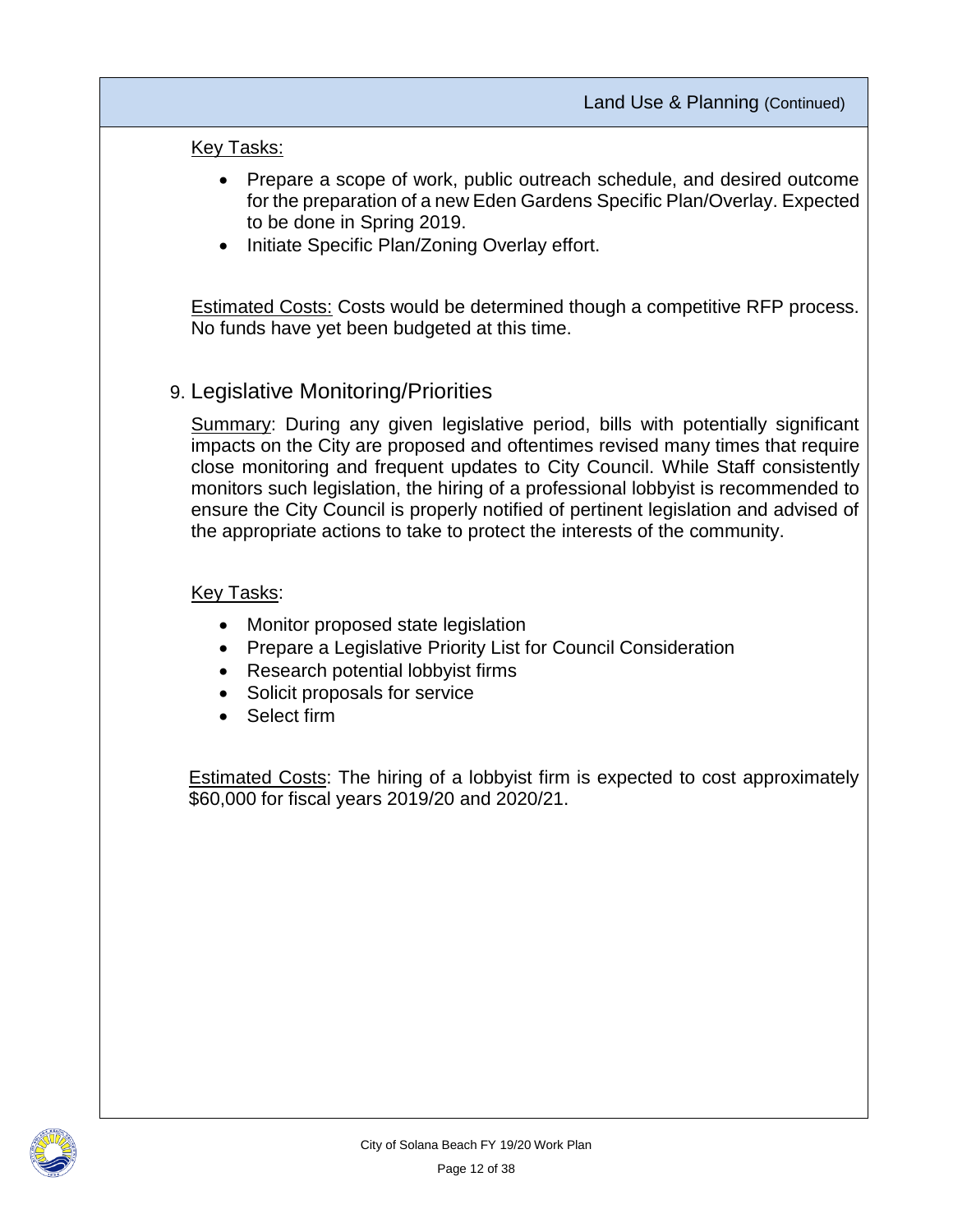#### B. Capital Projects

## 1. Marine Safety Center

Summary: The existing Marine Safety Center is inadequate to continue to serve the community and beach visitors into the future. The current facility is dilapidated with design deficiencies that don't meet the current demands of the facility as well as needed ADA improvements. A needs assessment study was completed in June 2017. After the end of the needs assessment study, it was determined by the City Council that the best alternative was to demolish the existing building and construct a new building.

A Professional Services Agreement with an architectural consultant was approved in October 2018. The current phase of the project (Phase II) will develop a preliminary site and building design for a new Marine Safety Center.

FY 2019/2020 Objective: Continue with preliminary design.

Key Tasks:

- Obtain a Geotechnical Report on area, including an assessment of the surrounding bluffs.
- Perform design and engineering on preferred alternative.
- Perform environmental clearance studies.
- Prepare for submittal of a Coastal Development Permit to the California Coastal Commission.

Estimated Costs: It is estimated that approximately \$540,000 will be required to complete design. However, the design of the project is being performed in two additional phases with Phase II (Preliminary Engineering) estimated to cost approximately \$140,000 for 30% design including Coastal Development Permit. Phase III (Final Design) would prepare construction level drawings and specification for bidding purposes. An estimated cost for Phase III is approximately \$400,000. A more accurate cost estimate for final design and construction will be provided once a design alternative is selected.

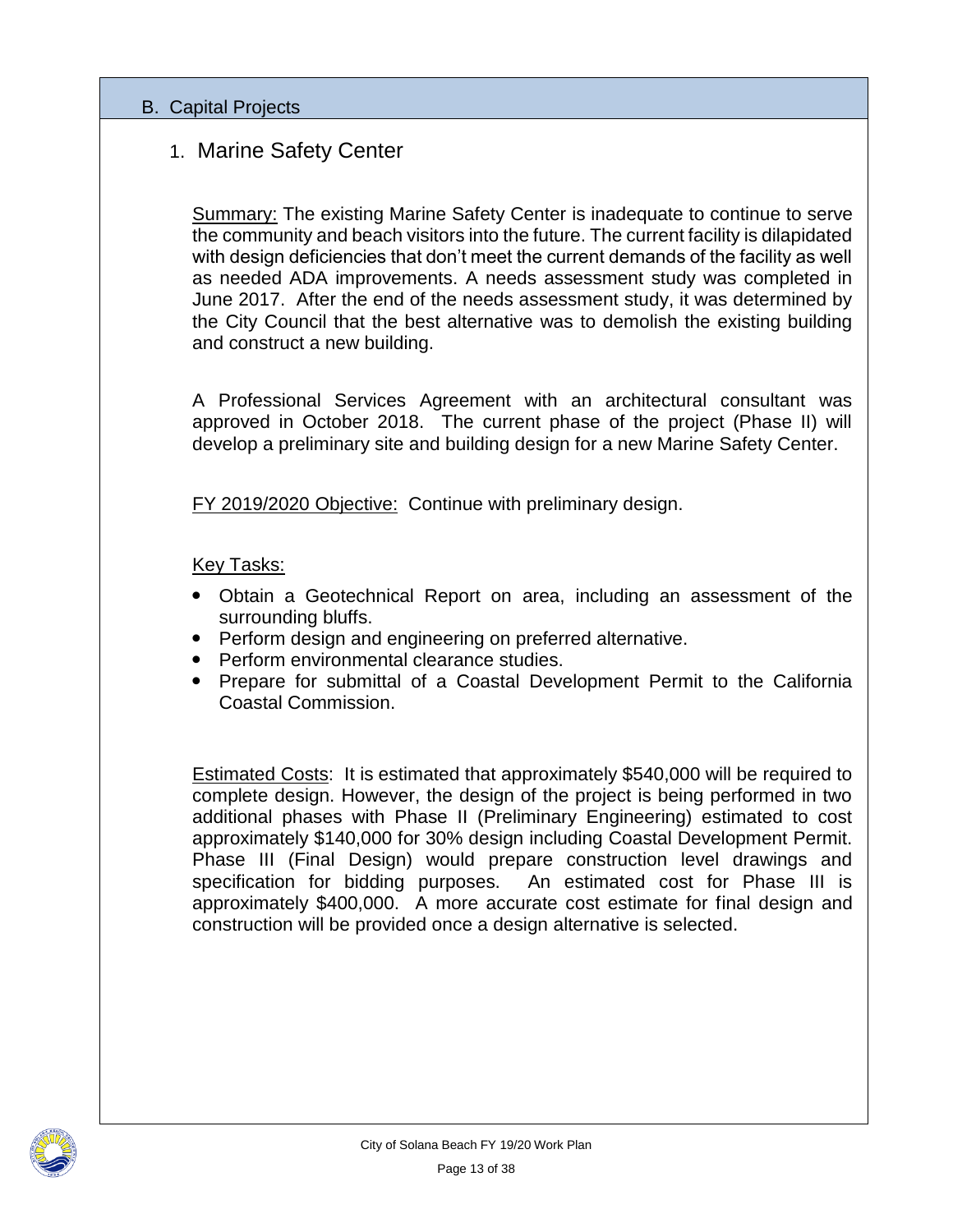## 2. La Colonia Park Improvements

Summary: In FY 2006/2007, a community based La Colonia Park Needs Assessment Advisory Committee developed recommendations for improvements throughout La Colonia Park including ADA Transition Plan recommendations. The City completed the conceptual design for the park improvements in FY 2009/2010 and preliminary design of the park during FY 2010/2011. With the City's purchase of the property immediately north of the new Skate Park, analysis will need to be made on how to incorporate the property into the existing park.

FY 2019/20 Objective: Continue work on renovating the community center building and park grounds. Overall Master Plan improvements are on hold until funding allows for work to proceed. Construction of the skate park element of the Master Plan was completed during the 2018/19 Fiscal Year. The next priority project for the Master Plan, pending funding, is to design and construct the new Tot Lot.

Key Tasks:

- Reconstruction of Tot Lot consistent with the Park's Master Plan.
- Incorporate new property north of Skate Park into La Colonia Park Master Plan.
- Identify funding sources for remainder of design and initial phased improvements including ADA items.
- Meet with the Parks and Recreation Commission to prioritize different phases of the Master Plan and develop specific fundraising efforts to implement these priorities.
- Complete various improvements to building and grounds:
- Analyze interior lighting in the Community Center and research possibility of installing more windows.

#### Estimated Cost:

- Build out all remaining phases of park Master Plan
	- Playground/Tot Lot \$600,000 (design \$100,000, construction \$500,000)
	- Site preparations including demo, clearing and utilities \$655,648
	- $\bullet$  Picnic area \$145,051
	- Overlook area \$30,511
	- Amphitheatre area \$124,086
	- $\bullet$  Plaza gazebo \$791,413
	- Building improvements \$663,809
	- Museum \$167,848
	- General area \$803,154
	- Incorporation of new vacant property north of La Colonia Park into the overall Master Plan - \$20,000

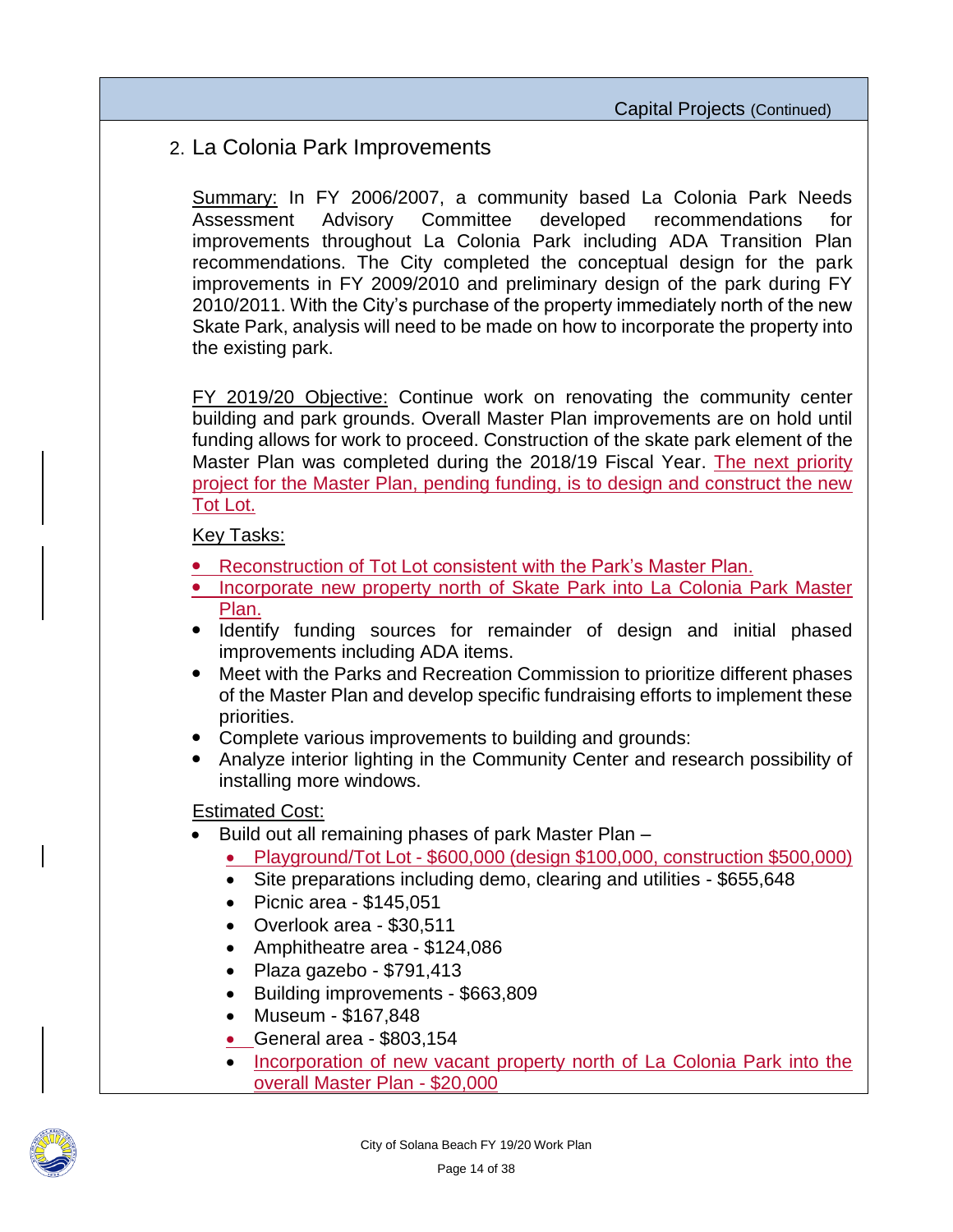City successfully applied for and received the NRP grant from the County of San Diego for \$100,000.

Complete funding of the Skate Park project was appropriated during Fiscal Year 2017/18 in the amount of \$1,098,184. Final design was completed and additional funding to complete the project was appropriated in April 2017. Construction was completed during FY 2018/2019.

The estimated costs for the design and construction of the Tot Lot is \$600,000. The estimated cost to incorporate the new property north of La Colonia Park into the overall Master Plan is \$20,000. Both of these projects would include public participation and involvement. City Staff will be submitting a Prop 68 Parks grant for potential funding of these projects and will report back to Council when award amounts are revealed.

3. South Sierra Mixed Use Affordable Housing

Summary: This project would provide needed affordable housing adjacent to neighborhood services including transit and would further implement the goals of the Solana Beach Housing Element and the General Plan. In 2014, the City Council approved the Hitzke Development Corporation mixed use affordable housing project on South Sierra Avenue on a City-owned parking lot. The project includes commercial space and parking, ten (10) affordable housing units and parking, and 31 replacement public parking spaces.

Since the approval of the project, there has been a legal challenge against the City and Hitzke Development Corporation, which has slowed the progress of the development. The City prevailed in the legal challenge in Superior Court. The lower court ruling was appealed, and the City prevailed.

The Applicant is currently working to finalizing funding to construct the project.

FY 2019/20 Objective: Secure funding and facilitate financing, review building permit submittal and issue building permit.

#### Key Tasks:

- Facilitate building permits review/approval and construction.
- Finalize financing

Estimated Cost: Remainder of the Disposition Development and Lease Agreement.

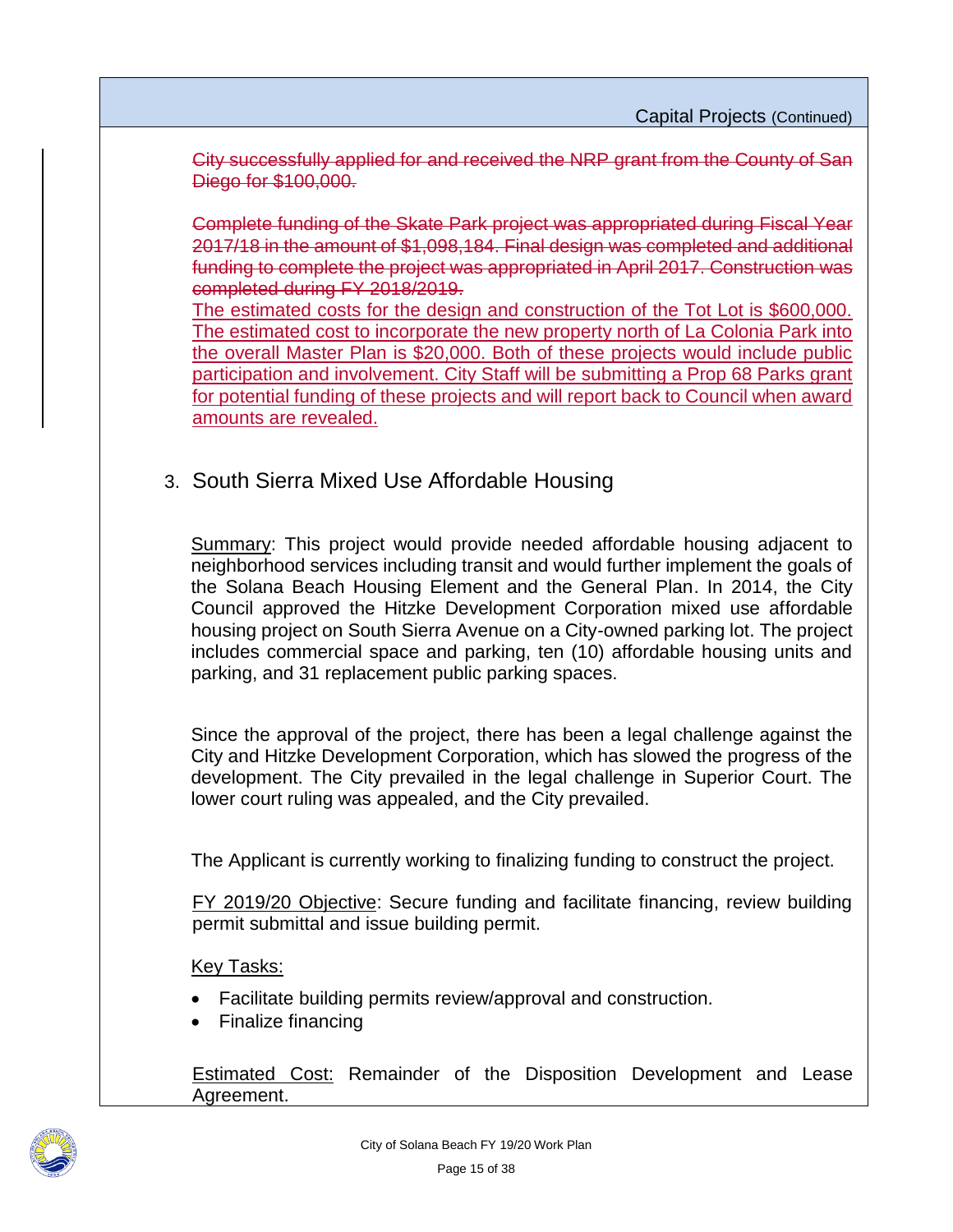4. Miscellaneous Traffic Calming Projects

Summary: These projects would identify issues and required improvements for public right of ways in various City neighborhoods to enhance the user's experience for all modes of transportation based on concerns raised by public.

FY 2019/20 Objective: Continue to monitor and analyze traffic calming requests and implement traffic calming measures throughout the City where appropriate and when funding is identified. Receive Council direction on prioritization of these projects.

Key Tasks:

- Staff will continue to monitor and assess traffic calming requests.
- Implement traffic calming measures at North Cedros/Cliff Street.
- Implement traffic calming measures on Santa Helena.
- Develop a list of future traffic calming measures with corresponding design elements and cost estimates for Council's consideration.

Estimated Cost: TBD – Based on the amount of requests and approval by City Council.

5. Implementation of the Comprehensive Active Transportation Strategy (CATS) Study Projects (Timeframe: Ongoing)

Summary: The CATS study identifies approximately 20 bicycle and pedestrian projects along various City streets that improve the bikeability and walkability of streets and neighborhoods in the City. This item would not include any project on Lomas Santa Fe Drive since that corridor is identified as a separate project in this Work Plan. Some of the projects that may be included as part of this item include Cedros Avenue, Sierra Avenue, Cliff Street, the Academy/Ida/Genevieve/Valley Corridor, Nardo Avenue and neighborhoods in and around the City's schools.

FY 2019/20 Objective: Implement the various projects identified in the CATS Study that was approved by the City Council in 2015

- Determine which projects listed in the CATS study should be studied further for implementation over the next five years.
- Provide preliminary cost estimates for projects identified for additional studies.
- Identify and submit grant funding applications for these projects.
- Improvements to Lomas Santa Fe and Santa Helena are identified for improvements in the CATS study but are listed as separate items in this Work Plan.

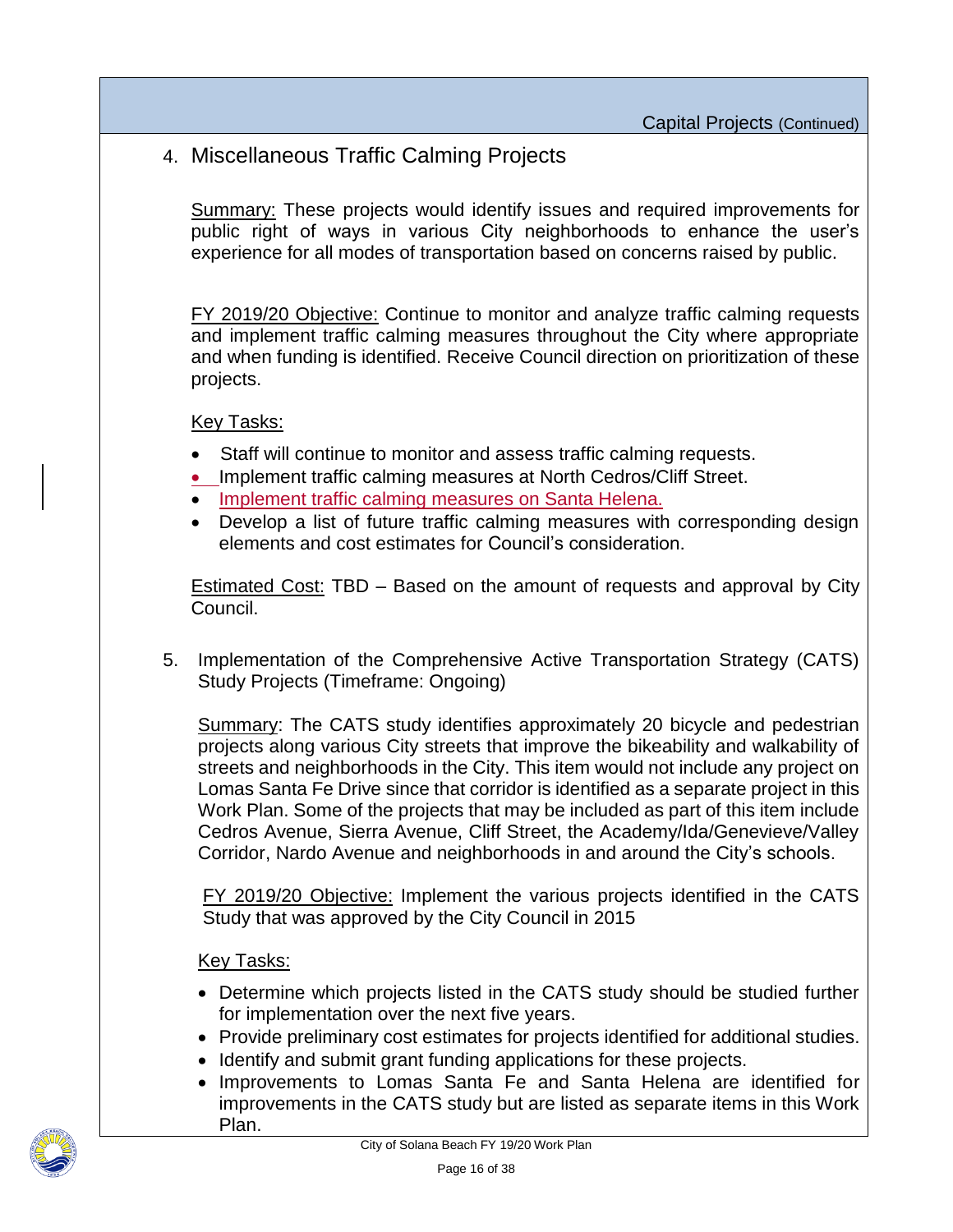Estimated Cost: Development of cost estimates for the various projects would be one of the first steps performed.

6. Lomas Santa Fe Corridor Project (Timeframe: TBD)

Summary: The project study area for the Lomas Santa Fe (LSF) Drive Corridor Project extends from Sierra Avenue on the west side of Highway 101 to Highland Drive at the City's eastern boundary. The City's goal for the Lomas Santa Fe Corridor Project is to design physical improvements that could be constructed to improve the community character, safety, walkability, bikeability and circulation along this key east-west arterial through the City of Solana Beach.

With the variation in character along the corridor, the Project will evaluate feasible improvements that address transportation improvements that integrate with the surrounding land use, activity centers and community character along the Corridor. In essence, the Corridor can be divided into four distinct project areas as shown below.

- Scenic Gateway (Sierra Avenue to Nardo Avenue)
- Pedestrian/School Priority (Nardo Avenue to Solana Hills Drive)
- Freeway Commercial (Solana Hills Drive to Las Banderas Drive)
- Rural Residential (Las Banderas Drive to Highland Drive)

During the past fiscal year, work was completed on Phase II of the project which developed design elements that were shared with the community for feedback. Phase III of the project is for preliminary and final design of the improvements to LSF and has been funded primarily through a grant from SANDAG. Many elements will be studied as part of Phase III but the study of any and all roundabouts has been eliminated per Council direction. Some of the elements to be considered as part of Phase III include a multi-use path on the north side of LSF, striping and signal improvements, added parking, landscaping and other items intended to slow down traffic and increase use of the corridor by pedestrians and bicycles.

FY 2019/20 Objective: Carry out Phase III of design and pursue grant funding for future phases.

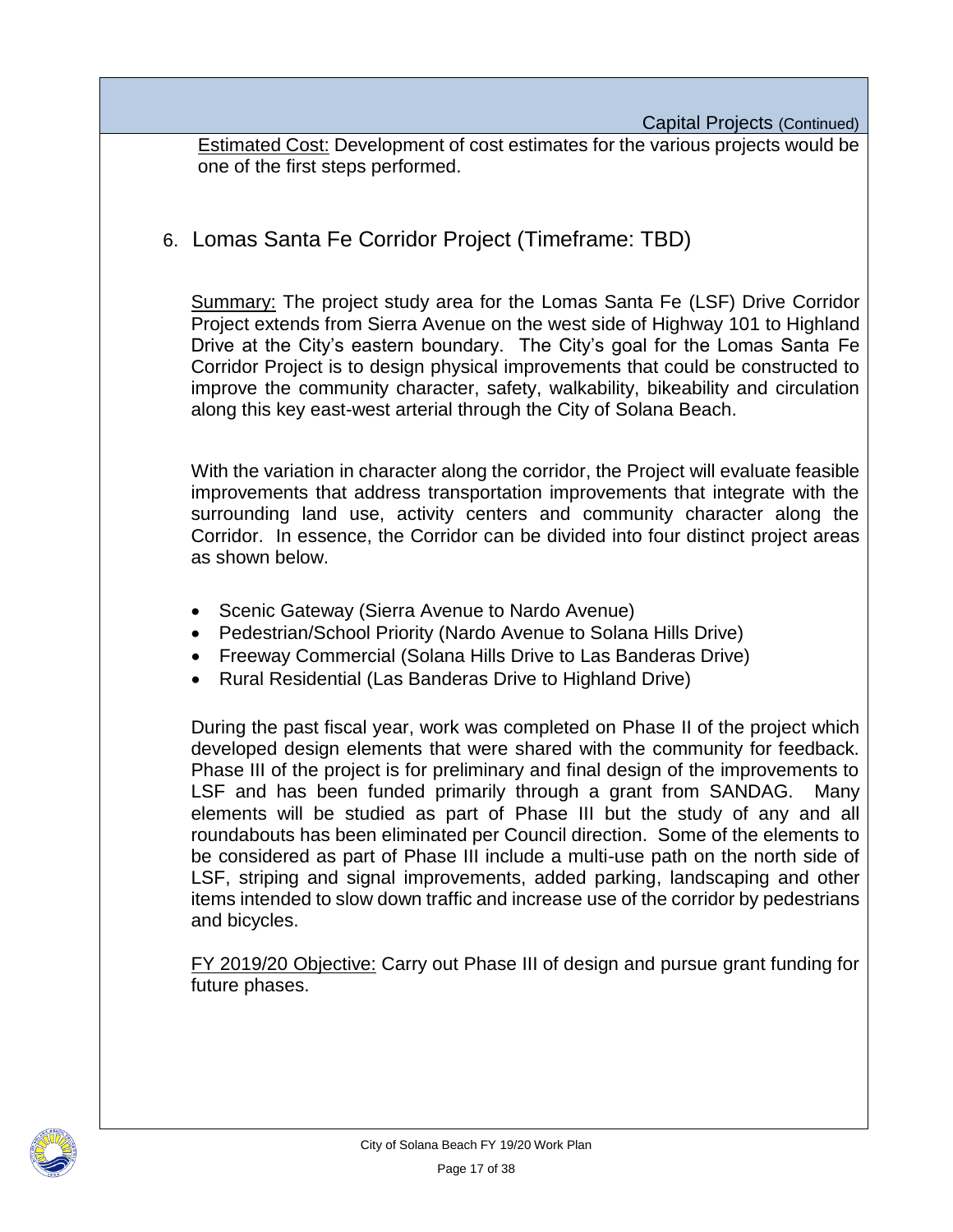Key Tasks:

- Prepare base map and survey.
- Perform engineering design, which includes base mapping and surveying.
- Begin final design and preparation of bid documents.
- Evaluate and apply for potential construction funding.

Estimated Costs: \$50,000 was budgeted in FY 2016/2017 for the community outreach and preliminary analysis phase of the Feasibility Study. \$65,000 was budgeted in FY 2017/2018 for the next phase of the Feasibility Study. A grant from SANDAG, in the amount of approximately \$616,000, was obtained for Phase III. With a 10% match committed by the City, the total amount of funding secured for Phase III is approximately \$684,000.

## 7. City Hall Deferred Maintenance

Summary: This project would perform maintenance on various components of City Hall.

The projects identified for FY 2019/20 would replace the floor drains in the restrooms, cleaning the vents and duct work and mechanical upgrades to elevator equipment.

FY 2019/20 Objective: Perform deferred maintenance on various components of City Hall.

Key Task:

- Replace the floor drains/floor tiles for the men's public restroom near Council Chambers and the women's employee restroom near the back door.
- Upgrades to the elevator mechanical room.
- Clean the vents and duct work throughout City Hall.

Estimated Cost: Approximately \$10,000 is needed for the vent cleaning and floor drain repairs. It is estimated that approximately \$100,000 is needed for the upgrades to the elevator.

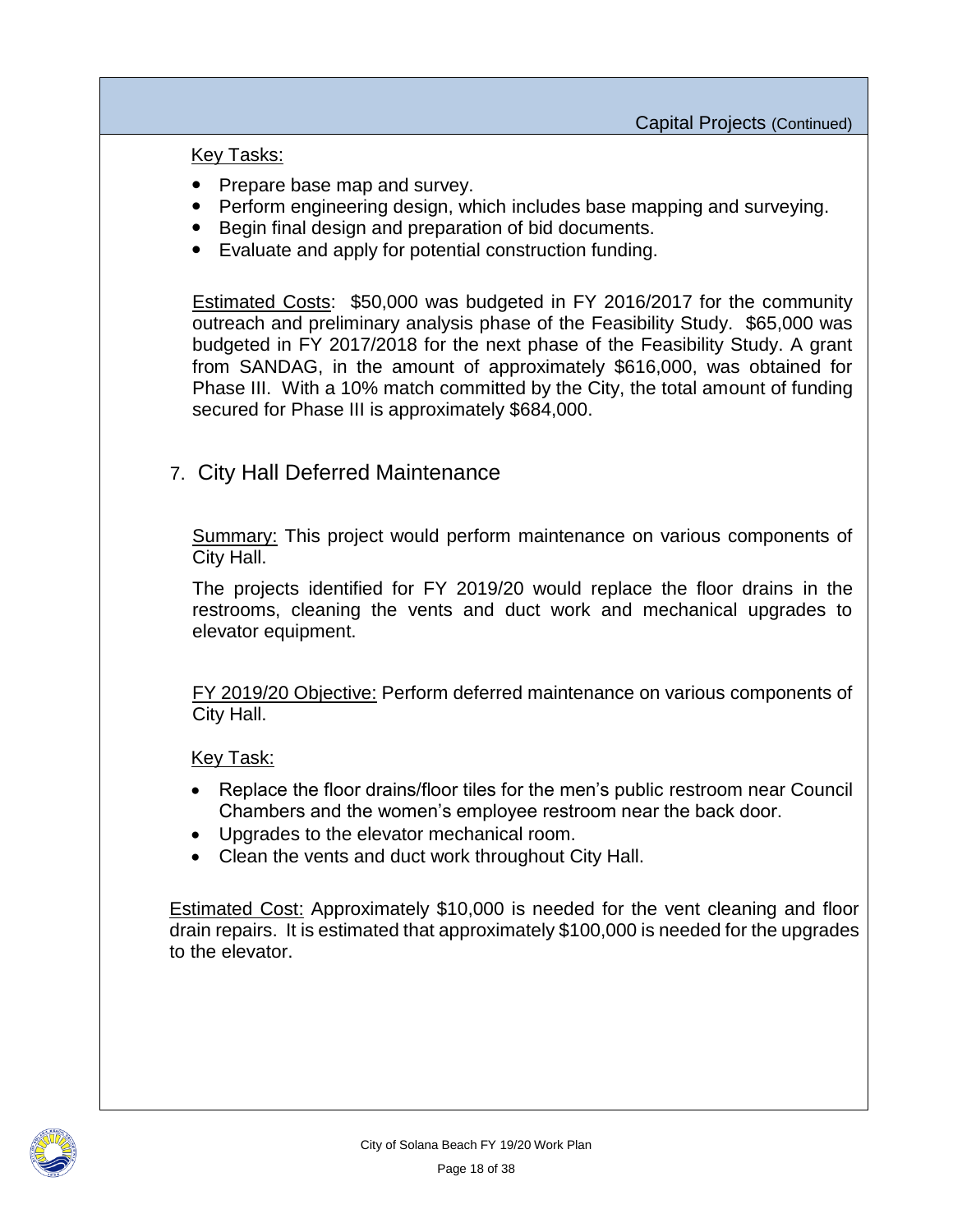## 8. Fletcher Cove Park and Community Center Maintenance

Summary: This project would perform maintenance on various components of Fletcher Cove Park and the Community Center. Significant repairs to the Tot Lot will be evaluated and prioritized after the summer. Repairs to the access ramp are being designed and will depend on Coastal Permit timing and conditions. The main repairs to the Community Center include replacement of the doors and hardware, replacement of the exterior lighting, repairs to the restroom mosaic tiles and repairs to the roof and façade above the front entrance doors.

FY 2019/20 Objective: Perform maintenance on various components of Fletcher Cove Park and the Community Center.

#### Key Tasks:

- Perform maintenance and repair work on tot lot.
- Reconstruct the lower portion of the existing concrete beach access ramp.
- Perform maintenance and repair to the Community Center building.
- Strip, stain and re-seal, the boardwalk, sun plaza and basketball court.
- Replace doors, repair roof, repair bathroom tiles, install interior lights and new exterior lights at the community center.
- Replace ramp handrail to the beach.

Estimated Cost: The repairs on the tot lot are estimated to cost \$40,000. The repairs to the access ramp are estimated to cost \$150,000. Re-sealing of the boardwalk pattern, basketball court and sun plaza is estimated to cost \$60,000. The maintenance for the community center building is estimated at \$50,000.

9. Highway 101 Pedestrian Crossing at North End of City (Timeframe: 12 to 18 months)

Summary: With the installation of the pedestrian tunnel underneath the railroad track near the north end of the City, there have been requests to investigate the installation of a pedestrian crossing across Highway 101 in the vicinity of the pedestrian tunnel and Cardiff/Seaside State Beach. A very high-level study was performed that identified three alternatives.

The first option would construct a pedestrian bridge across Highway 101 at a cost of approximately \$2.5 million. The second option would construct a pedestrian tunnel underneath Highway 101 in the same general location as the tunnel under the railroad track at a cost of approximately \$1.5 million. The third option would

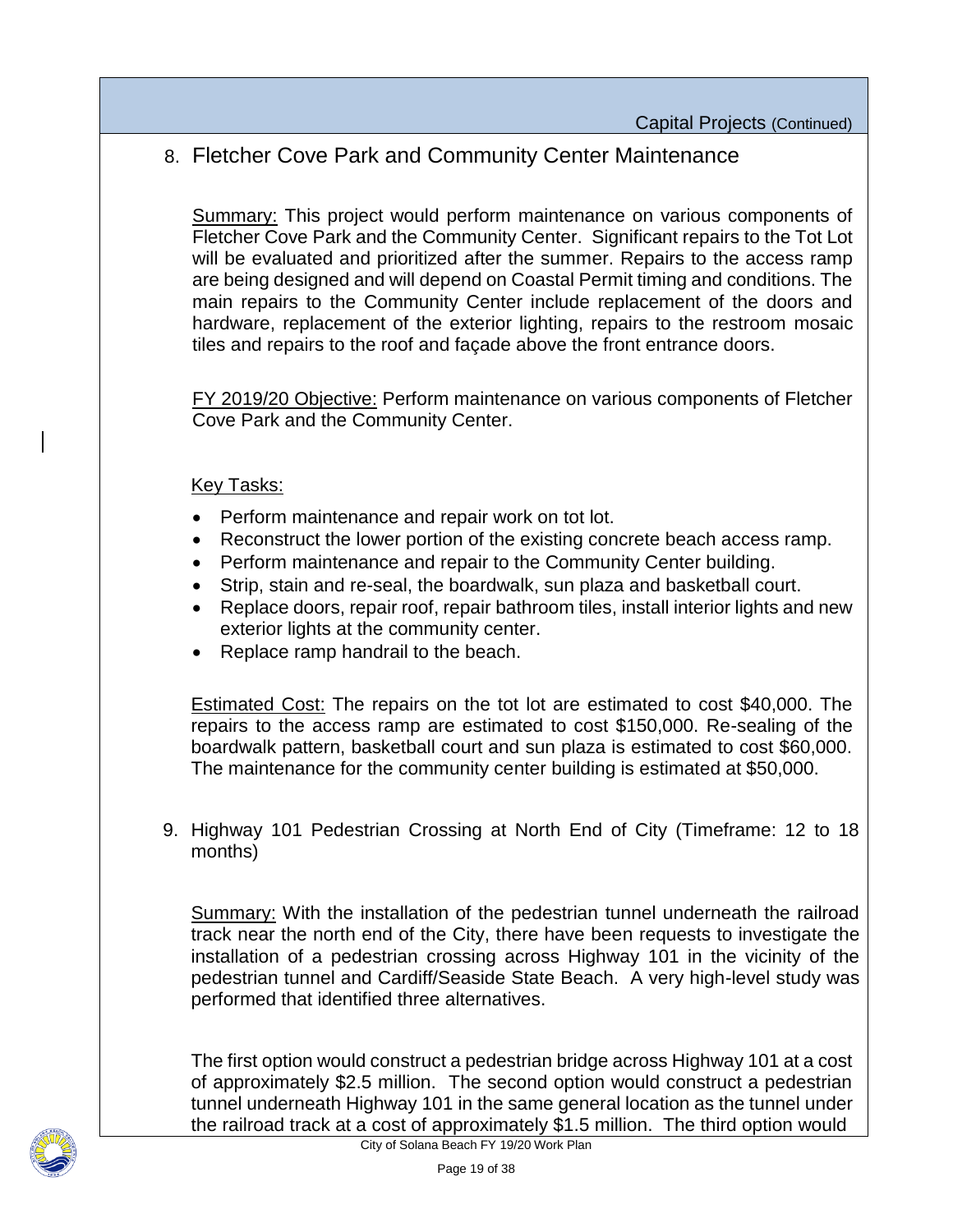construct an at-grade crossing, with full traffic signals in both the north and south bound direction at a cost of approximately \$500,000. All of the costs indicated above would be for construction only and would not include environmental studies or right of way acquisition. Option 3 most likely would not involve major environmental impacts.

FY 2019/20 Objective: Design and construct pedestrian crossing across, or under, Highway 101 at north end of City near the Cardiff/Seaside State Beach. In addition, research the potential to narrow Highway 101 for traffic calming.

#### Key Tasks:

- Present crossing options to City Council.
- Select preferred option.
- Start design.
- Pursue cost-sharing agreement with City of Encinitas and State Parks.
- Obtain required permits.

Estimated Cost: Design costs would be determined once an option is selected. Construction costs are estimated to range from \$500,000 to \$2.5 million depending on the option selected.

## 10.Glencrest Drive Street Improvements (Timeframe: 18 to 24 months)

Summary: The proposed project would reconstruct the roadway and sidewalks at the intersection of Glencrest with Lomas Santa Fe Drive. The vertical profile would be lowered to provide a smoother transition to Lomas Santa Fe Drive. The Glencrest Drive pavement is due to be overlaid, which would worsen the steep slope drivers experience at the approach to Lomas Santa Fe Drive. The pedestrian crossing that is currently tilted on the steep slope would be improved with the lower alignment. The sidewalks would be extended up Glencrest Drive to the first driveways. The cross gutter is deteriorated and nearing its life span and would be replaced. An existing shallow water main needs to be lowered to accommodate the lower street profile. Santa Fe Irrigation District has agreed to fund the water main relocation.

FY 2019/20 Objective: Reconstruct Glencrest Drive at the approach to Lomas Santa Fe Drive to eliminate the abrupt steep slope before the cross gutter and improve the pedestrian crossing. Design and project award were completed in FY

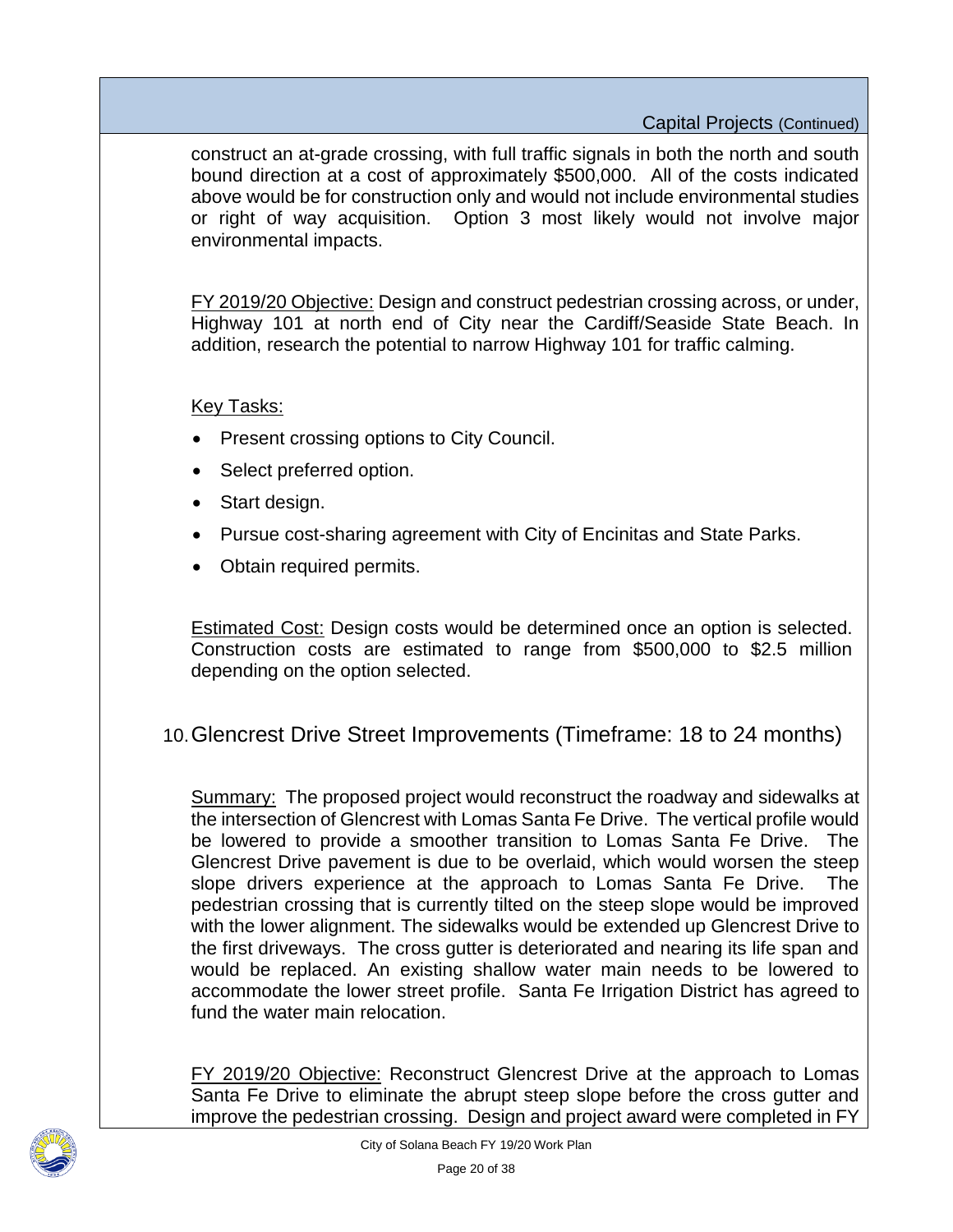2018/2019. Construction is expected to begin immediately after the end of the school year in June 2019 so that the work is completed before school starts in August 2019.

#### Key Tasks:

- Prepare design plans
- Enter into a reimbursement agreement with Santa Fe Irrigation District for lowering the shallow water line that conflicts with the lower street profile.
- Advertise for construction bids, expected to be done in Spring 2019.
- Construct project, expected to be completed in Summer 2019 during school recess.

Estimated Cost: Design is being performed by in-house Staff. Engineer's estimate at this time is approximately \$80,000, excluding water main relocation. Construction costs would be better identified once construction bids have been received.

### 11.Santa Helena Neighborhood Trail (Timeframe: 18 to 24 months)

#### Summary:

The paved area on Santa Helena, north of Sun Valley Road, is approximately 64 feet wide. At least 20 feet of the paved area could be converted into a roadside park. Preliminary discussions with the surrounding community have shown an interest in a neighborhood trail at this location.

FY 2019/20 Objective: In FY 2018/19, a Request for Proposals was issued for the conceptual design of the project that would reduce the pavement width on Santa Helena, from Sun Valley Road to the trail head at the San Elijo Lagoon, and use the additional space for traffic calming improvements and a neighborhood trail.

- Hold community outreach meetings to determine desires of surrounding neighborhoods.
- Perform engineering design and environmental studies for selected option.
- Identify funding.

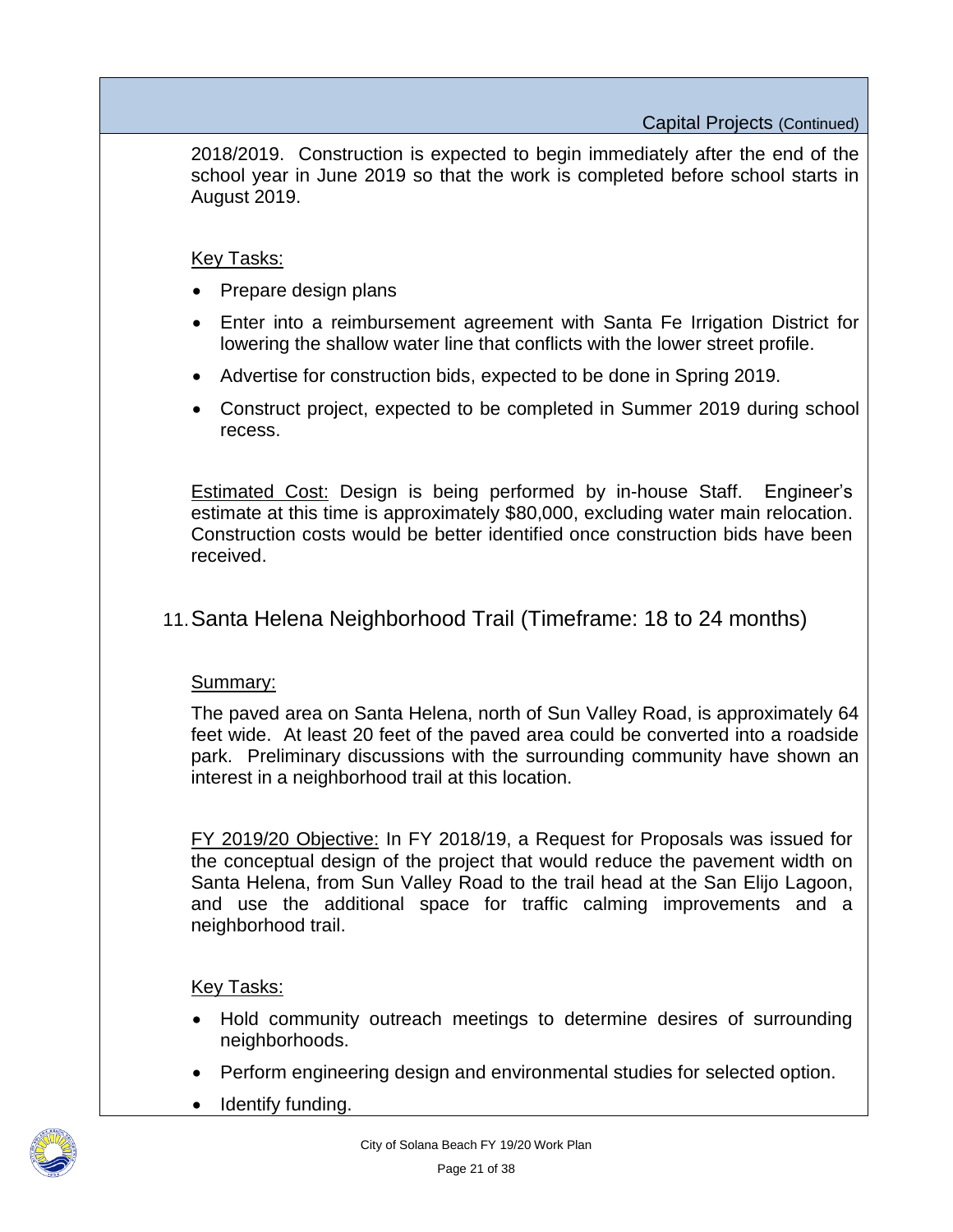Estimated Cost: Design and construction costs have not been determined at this time. Estimated costs could be identified after community meetings are held and various options and features have been named.

## 12.Removal of Slope Paving along the Tide Beach Park Access Stairway (Timeframe: 6 to 12 months)

Summary: The slope paving on the south side of the Tide Beach Park Beach Access Stairway was installed by the County before the City incorporated. Over time, the slope paving have broken apart. As necessary in the past, small pieces of the broken slope paving have been removed. A more extensive removal of the broken slope paving is now required.

FY 2019/20 Objective: Remove the damaged slope paving on the south side of the stairway.

#### Key Tasks:

- Obtain necessary permits from the California Coastal Commission. Coastal Development Permit was submitted in late 2018. It is anticipated that the CDP will be approved in the summer of 2019.
- Obtain construction bids.
- Perform construction.

Estimated Cost: The estimated cost is \$100,000. High cost is due to access and the need for a large crane to remove the concrete pieces.

13. Replacement of Emergency Generator at Fire Station - (Timeframe: 12 to 18 months)

Summary: The existing generator at the fire station is approximately 28 years old and was installed when the fire station was constructed in 1991. Due to the age of the existing generator, the permit with the Air Pollution Control Board only allows for the operation of the generator up to 20 hours per year in nonemergency situations during testing and maintenance. As part of the design study, the operational needs of the building will be evaluated to determine the size of the generator required. The electrical switchgear will also be evaluated to determine if upgrades are necessary.

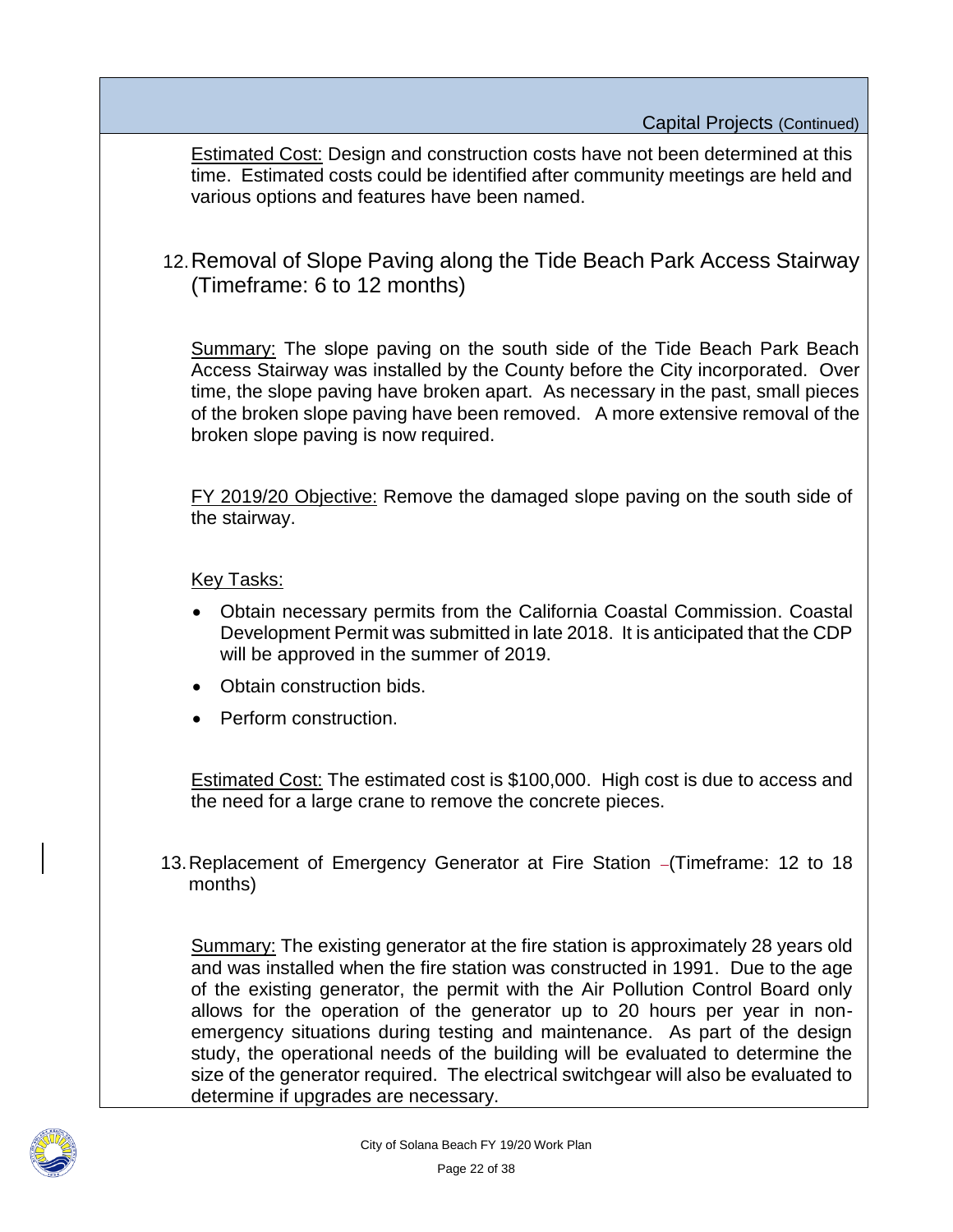Capital Projects (Continued)

FY 2019/20 Objective: Complete design for generator replacement and evaluate funding options.

Key Tasks:

- Issue Request for Proposals for design services.
- Evaluate needs of building and condition of switchgear inside the building.
- Complete design.

**Estimated Cost:** The estimated cost for design of the generator replacement is \$25,000. The purchase and installation of a new generator is estimated to cost approximately \$60,000. This cost could change depending on the condition assessment of the existing switchgear and operation needs of the fire station.

#### C. Unprioritized Community Character Issues

- Annual Pavement Repair Project FY 2018/2019 project is complete. FY 2019/2020 annual program will be developed in Spring 2019 for construction in the second half of 2019.
- Continue to explore the development of a "Highway 101/Cedros Avenue Parking District/Business Preservation Ordinance" and bring to City Council for consideration and review.
- Analyze Fletcher Cove ramp fees and develop cleaning/sweeping schedule for sand on the ramp.
- Analyze the Distillery Lot/Downtown Core Corridor for potential future development. This includes the potential to close a portion of Plaza Street for vehicle through traffic and open up the space for potential community gathering places. In addition, as part of this process, explore opportunities to increase the amount of public parking spaces.
- Analyze increasing the budget for the Community Grant Program and Parks and Recreation utilizing private donations.
- Analyze and establish development standards for retaining wall heights in relation to existing vs proposed elevation.
- Research areas for a new enclosed Dog Park, potentially at La Colonia Park and other areas around the community.
- Monitor the proposed hotel/resort development on Border Avenue in Del Mar.
- Evaluate potential to convert existing buildings to affordable housing.
- Monitor Fairgrounds governance. and 22nd DA Board Membership.
- Developing and communicating the City's commitment to diversity, equity and inclusion for all of our residents and visitors.
- Update City's Affordable Housing Ordinance regarding conversion of apartment units for condominiums and update provisions regarding comparable amenities, size and finishes for affordable units to market rate units.

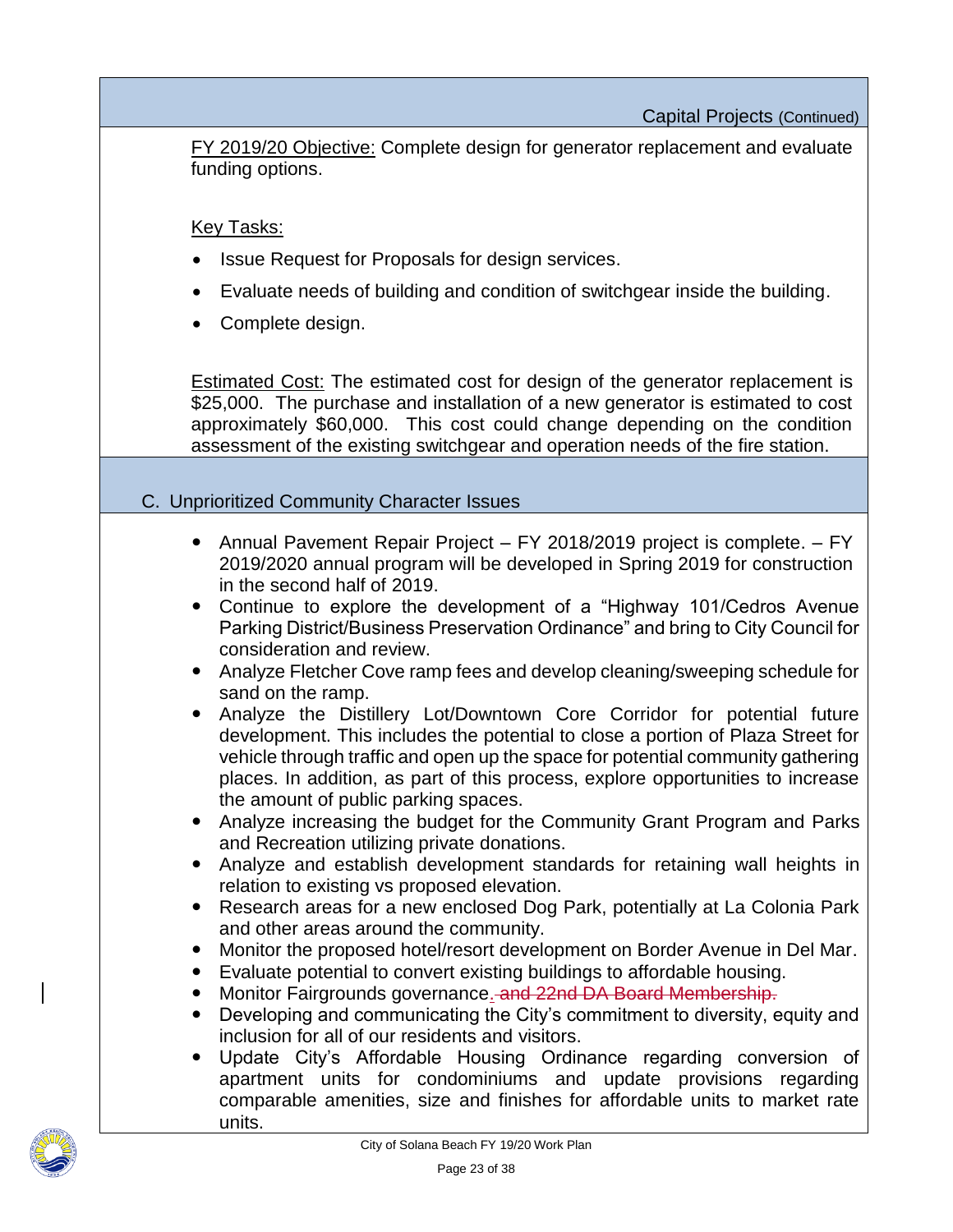## **ORGANIZATIONAL EFFECTIVENESS**

#### A. Administration and Service

1. Implement Performance Measurement Program (Timeframe: Ongoing)

FY 2019/20 Objective: To continue implementation of a comprehensive performance measurement program to evaluate service delivery, cost efficiency, and customer satisfaction.

Key Tasks:

- Complete analysis of FY 2018/2019 performance measures and report results and action plan to City Council in the FY 2019/2020 Budget.
- Develop additional measures as appropriate to cover full range of City services.
- Identify appropriate community survey tool(s) to evaluate customer satisfaction that match with the performance measurement goals.
- Develop Citizen Commission Performance Measures.
- Recognize/Evaluate existing Committees/Commissions and un-official Committees/Commissions.

Estimated Cost: Staff time

2. Online Software Permit Tracking System

Summary: Staff has researched various online permit tracking systems in an effort to help streamline the permit process and online payments for a variety of services including business certificates, building permits, parking citations, code violations etc. that would allow for online payments and tracking. This service would allow for an easier and more efficient process for the community and City Staff. Currently, the City only allows online credit card payments for Summer Day Camp and Junior Guard registration, so this service will expand our online services while providing better customer service to our community. In June of 2017, the City Council authorized the purchase of TRAKiT software and Staff has been working with Central Square to create the tracking program for the City. Estimated date to go live with the TRAKiT program is June 2019.

As part of the TRAKiT program, the City also purchased "My Community", which is a stand-alone smart phone app that works with the City's website to include relevant information for residents including City contacts, calendar of events and information regarding City government departments and services. In addition, it allows for the community to report location-specific issues such as graffiti, potholes, trash accumulation and broken sidewalks instantaneously to Staff. This program will create a more efficient and effective way to report issues of concern to the appropriate Staff to correct. The My Community app was available to the community in November 2018.

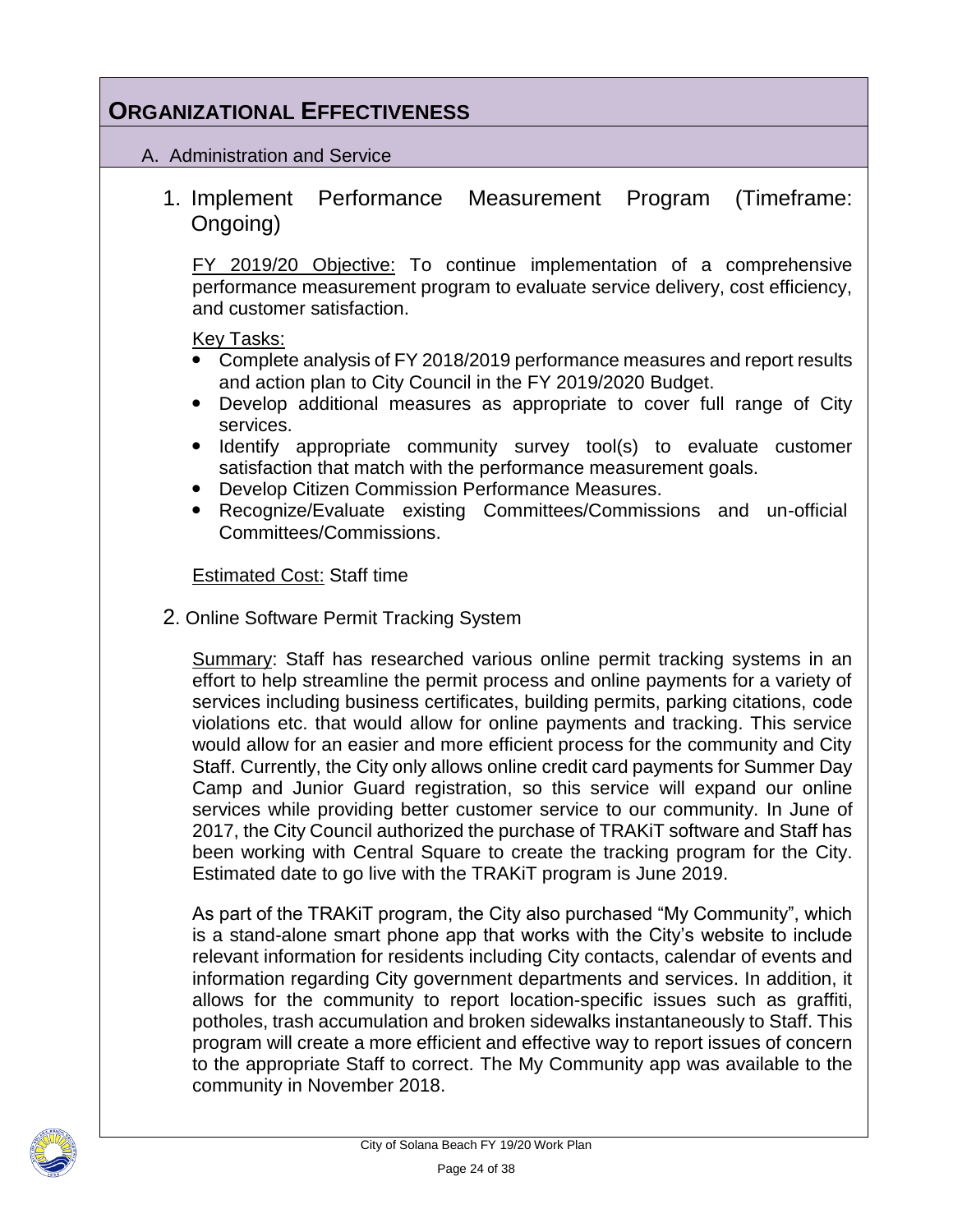FY 2019/20 Objective: Implement a City-wide permit tracking system that will automate permits, licenses, and other business activities, accept credit card payments, allow customer access to view the status of applications and apply or renew permits on-line.<del>, and provide a smart phone app to submit comments and</del> complaints to the City. Staff will also prepare a report to Council at least twice a year on the My Community app including such things as usage, response time and highest reported issues.

Key Tasks: Implementation of system and training of City Staff. In process, implementation expected in June 2019.

Estimated Costs: Initial cost of software purchase was approximately \$196,000 with annual maintenance costs of \$38,000-\$40,000.

### B. Communications & Technology

1. Social Media (Timeframe: Ongoing)

Summary: The City has been successfully utilizing social media to engage the community. Staff is analyzing the potential to start department specific social media accounts to better focus on new and special events that the community may desire. This might occur first for promoting specific programs like the Junior Lifeguard Program, Summer Day Camp Program and the City's Special Events.

FY 2019/20 Objective: Continue Staff communication through social media outlets by sending information regarding City activities, news and events through Facebook and Twitter.

Key Tasks:

- Continue utilizing Facebook and Twitter for City activities, news and events.
- Continue ongoing research on the latest and most valuable social media outlets for City use.

**Estimated Costs: Most of the social media tasks are completed by in-house Staff.** The City does pay approximately \$60 a month for the eBlast notification system, but Facebook and Twitter are free applications. The City does utilize a "virtual assistant" for help with complex tasks.

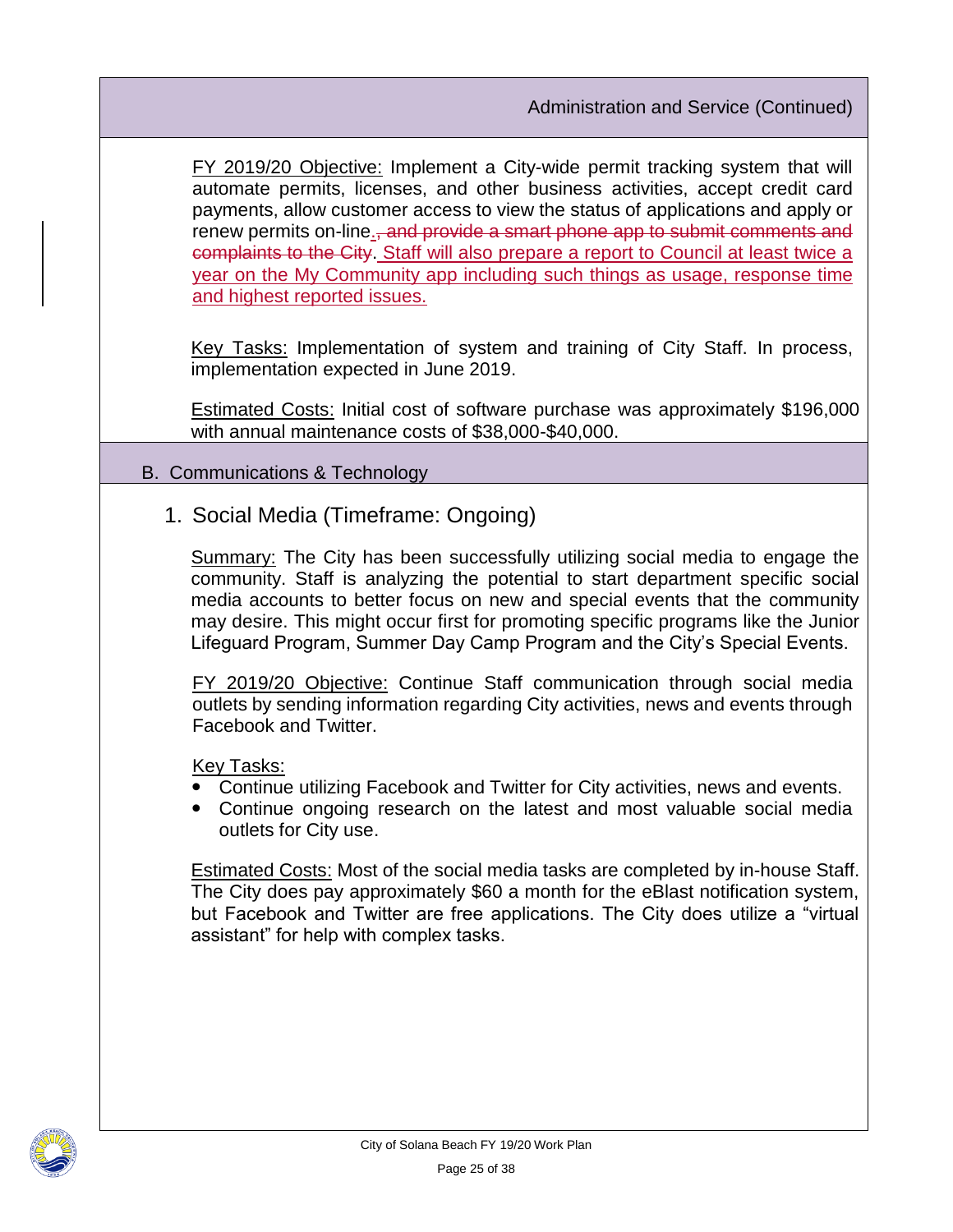#### Communications & Technology (continued)

## 2. New City Website

Summary: The City's current website is outdated and difficult to navigate. It also lacks key functions such as a working search engine that makes navigating the website extremely difficult. In addition, many pages are redundant and not kept up with recent information. Therefore, it is recommended that the City explore options to completely overhaul the website.

FY 2019/20 Objective: Explore options for updating the current site or completely overhauling the website. These options would include cost estimates as new websites can be expensive. The preferred option is to completely overhaul the website using a more user-friendly layout with a fully functioning search engine, but Staff will research all options and costs. Staff will also research the possibility of having a Spanish conversion option.

#### Key Tasks:

- Explore other websites to find ones that have great layouts, easy to navigate and aesthetically pleasing.
- Compile potential options for consideration, including costs for review.
- Receive proposals.
- Select consultant to implement.

Estimated Costs: Staff is currently researching potential costs but early estimates are approximately \$50,000 for a complete overhaul and new website.

#### C. Unprioritized Organizational Effectiveness Issues

- Government Transparency Open Meetings Maintain compliance with the Brown Act to provide information and access to public meetings. Records Management - Sustain and improve the City's records management plan to ensure efficient and effective access and retention of City records for the purpose of identifying, protecting, and preserving the official history of City actions.
- Explore options for an efficient and effective online community comment portal for City Council agenda items.
- Development of City Donation, Dedication and Memorial Policies.
- Research the potential to improve the Community Grant Program by collaborating with other organizations to increase the amount of resources.
- Analyze the potential to implement free "Wi-Fi" zones at public locations.
- Explore implementing an electronic Council Agenda/Staff Report program/process that is text searchable and can be downloaded as an entire packet. In addition, explore the possibility of having Staff Reports "text searchable".

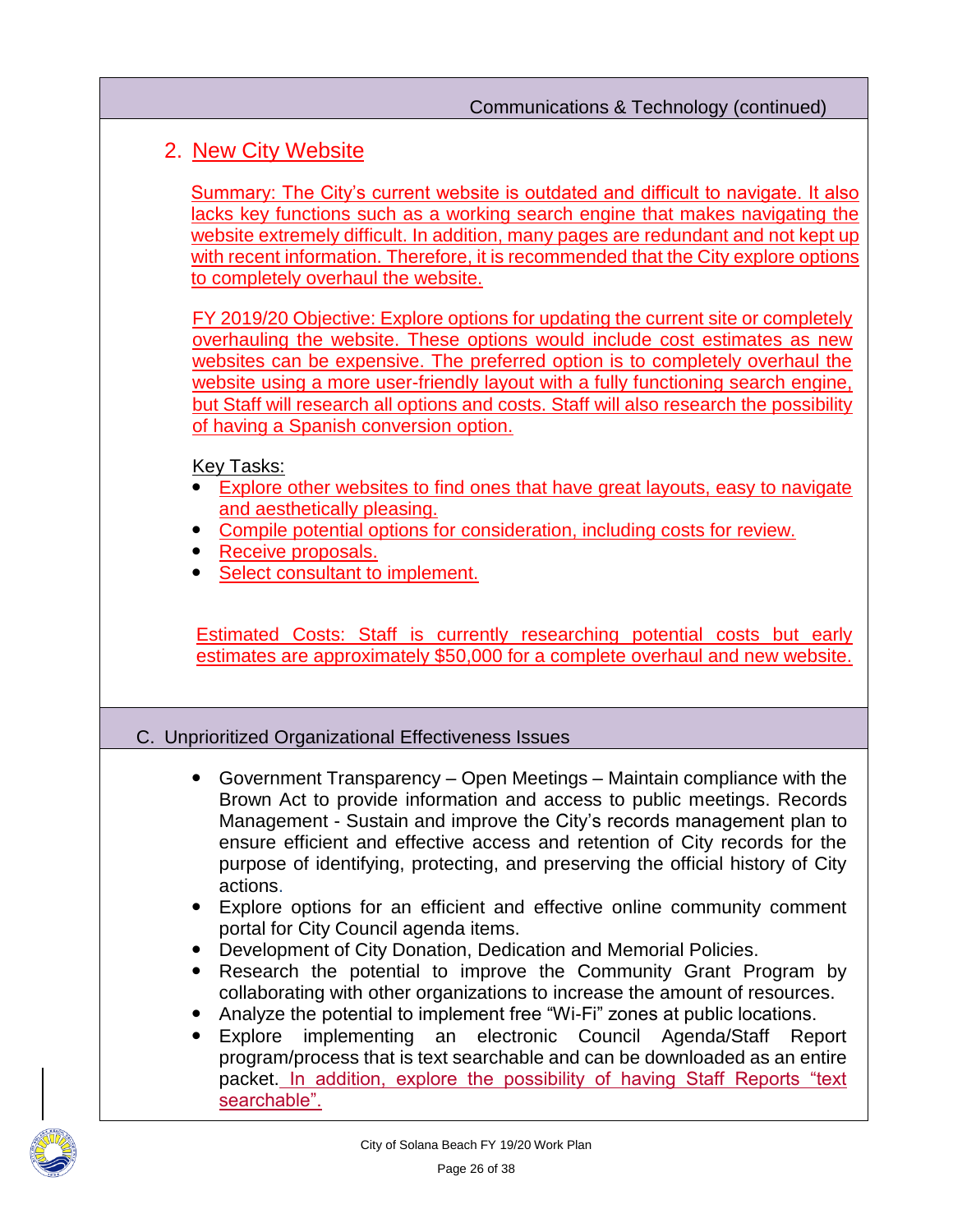## **ENVIRONMENTAL SUSTAINABILITY**

#### A. Policy Development

## 1. Climate Action Plan Implementation (Timeframe: Ongoing)

Summary: The City completed its first ever Climate Action Plan (CAP) in July, 2017. In June 2018, the City and the Climate Action Commission (CAC) completed the Implementation Plan (Plan) and Cost Study to coincide with the CAP. The Plan includes mitigation measures to reduce greenhouse gas emissions to reach the CAP reduction targets and also includes anticipated timeframes for each measure. The mitigation measures are broken up into ongoing, short-term, mid-term and long-term and will be presented to Council with a recommendation of measures to pursue, Staff time and resource depending, for the Fiscal Year 2019/20 timeframe. It is the intent to line-up the Work Plan priorities with the CAP goals as close as possible moving forward.

FY 2019/20 Objective: For FY 18/19, the majority of Staff time and resources were allocated to launching and administering the City's CCA (Solana Energy Alliance "SEA", Priority Item #2 below). Now that SEA has been launched and operating for over six months, Staff will have more time to focus on other mitigation measures included in the CAP. Staff and the CAC selected some additional measures for Council consideration to be included as priorities in this fina/l Work Plan for Council consideration in June 2019. These measures are listed later in this Work Plan as potential Priority Items. The CAP Implementation Plan also includes implementation tables that includes other measures broken into timeframes (on-going, short-term, long-term) that can be referenced and recommended at any time for implementation.

- Implement the mitigation measures of the Climate Action Plan that were approved by the City Council for FY 2019/20.
- Continue to monitor emerging Property Assessed Clean Energy (PACE) programs for consideration of implementation.
- Continue regional sustainability work with local governmental agencies, nonprofit organizations and environmental groups including SANDAG, ICLEI, San Diego Foundation, San Diego Regional Climate Protection Network, the Climate Collaborative and the North Coast Energy Action Collaborative to collaborate on regional sustainability efforts.
- Continue following state and federal legislation.
- Continue to educate the community on issues related to environmental sustainability through events and activities throughout the year.
- Continue to negotiate with SDG&E to purchase remaining street lights and retrofit with LED technology.
- Add a Social Equity Chapter to the CAP when it is next revised; anticipated to be in FY 19/20.

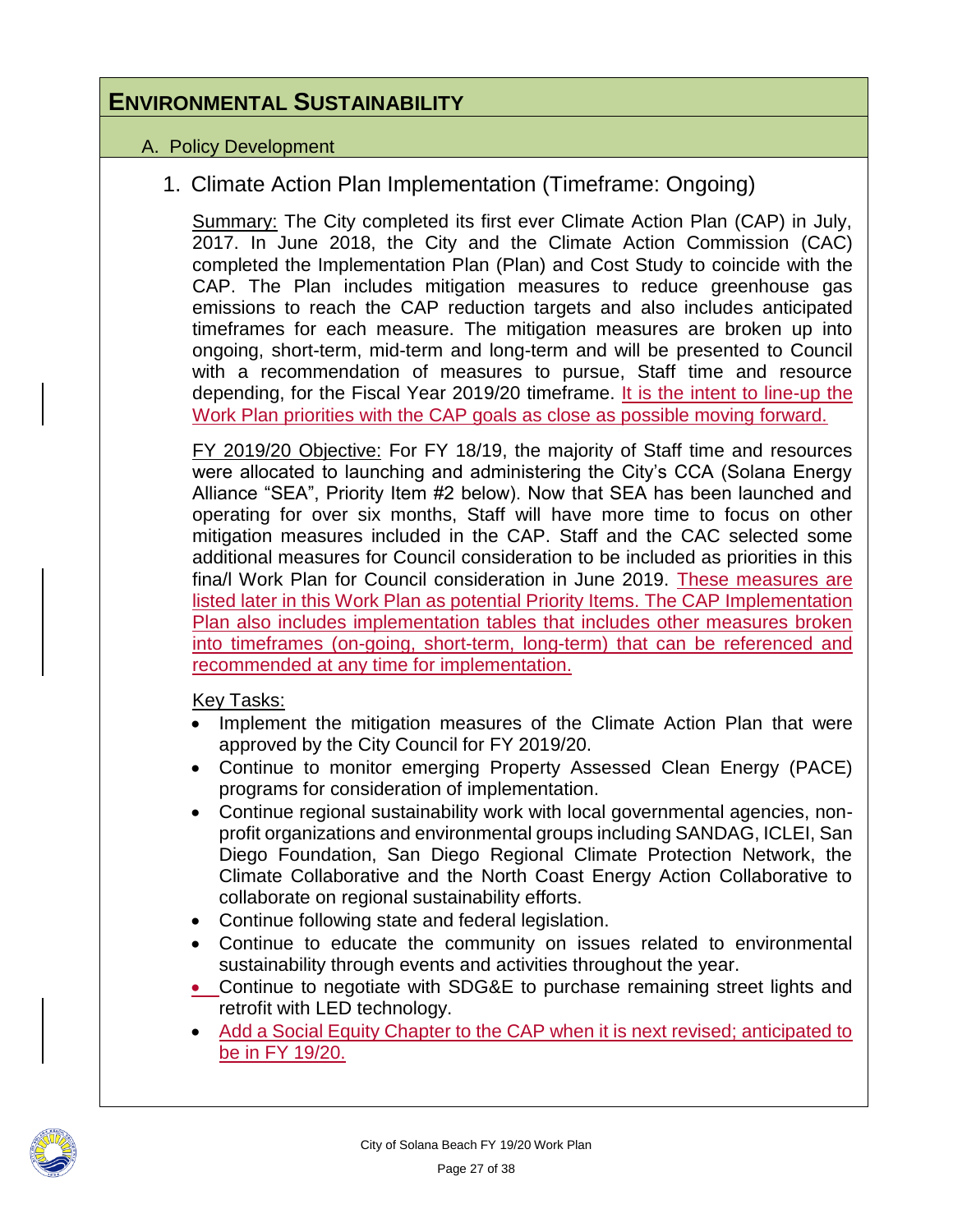Estimated Costs: Implementation of the CAP and associated programs/policies may be substantial, so costs for individual mitigation measures will be presented to City Council before implementation. A Cost Study consisting of internal Staff costs to implement the CAP was completed along with the Implementation Plan in June 2018. The City, through the Emerging Cities Program (a partnership with the San Diego Association of Governments (SANDAG) and SDG&E), received technical and background support to develop the CAP at no cost. Although the priority items the CAC is requesting to be included are broken out and listed as separate items later, the overall costs of those items is estimated at \$20,000 for FY 19/20 plus the addition of a ¾ time staff person at a cost of \$72,000.

## 2. Implement Solana Energy Alliance (SEA)

Summary: The City Council has been very active and supportive in promoting the formation of a local Community Choice Aggregation (CCA) program. The environmental and economic benefits of a successful CCA are well documented, and the City is on the forefront in San Diego County on this issue. The City Council gave the final approval to launch SEA in February, 2018 and the rates were approved in March, 2018. SEA officially launched in June 2018, making it the first CCA in San Diego County. SEA has been operating for six months (will be updated to a year when final FY 2019/2020 Work Plan is approved by Council in June 2018) and continues to show positive net revenues while providing a higher renewable portfolio percentage (50% renewable energy, 75% greenhouse gas (GHG) free product) than San Diego Gas and Electric (SDG&E) while maintaining a 3% rate reduction on the energy side of the bill.

FY 2019/20 Objective: Continue implementation of the Solana Energy Alliance (SEA) maintaining the increased renewable energy content portfolio (RPS) for the community, reducing GHG emissions, reducing customer's energy rates, promoting the local economy and job growth and providing potential clean energy programs and incentives to the City and its residents. It is the goal of SEA to steadily increase the RPS as the program matures and revenues allow. In addition, the City will continue discussions with other newly interested jurisdictions in the region on the possibility of forming a Joint Powers Authority (JPA). These potentially interested jurisdictions include the cities of Carlsbad, Chula Vista, Del Mar, Encinitas, La Mesa, San Diego, Santee and the County of San Diego.

- Continue working with the selected consultant team (The Energy Authority and Calpine Energy Solutions) to implement SEA
- Build reserves for rate stabilization, credit support and operating capital
- Continue call center operations
- Continue energy procurement

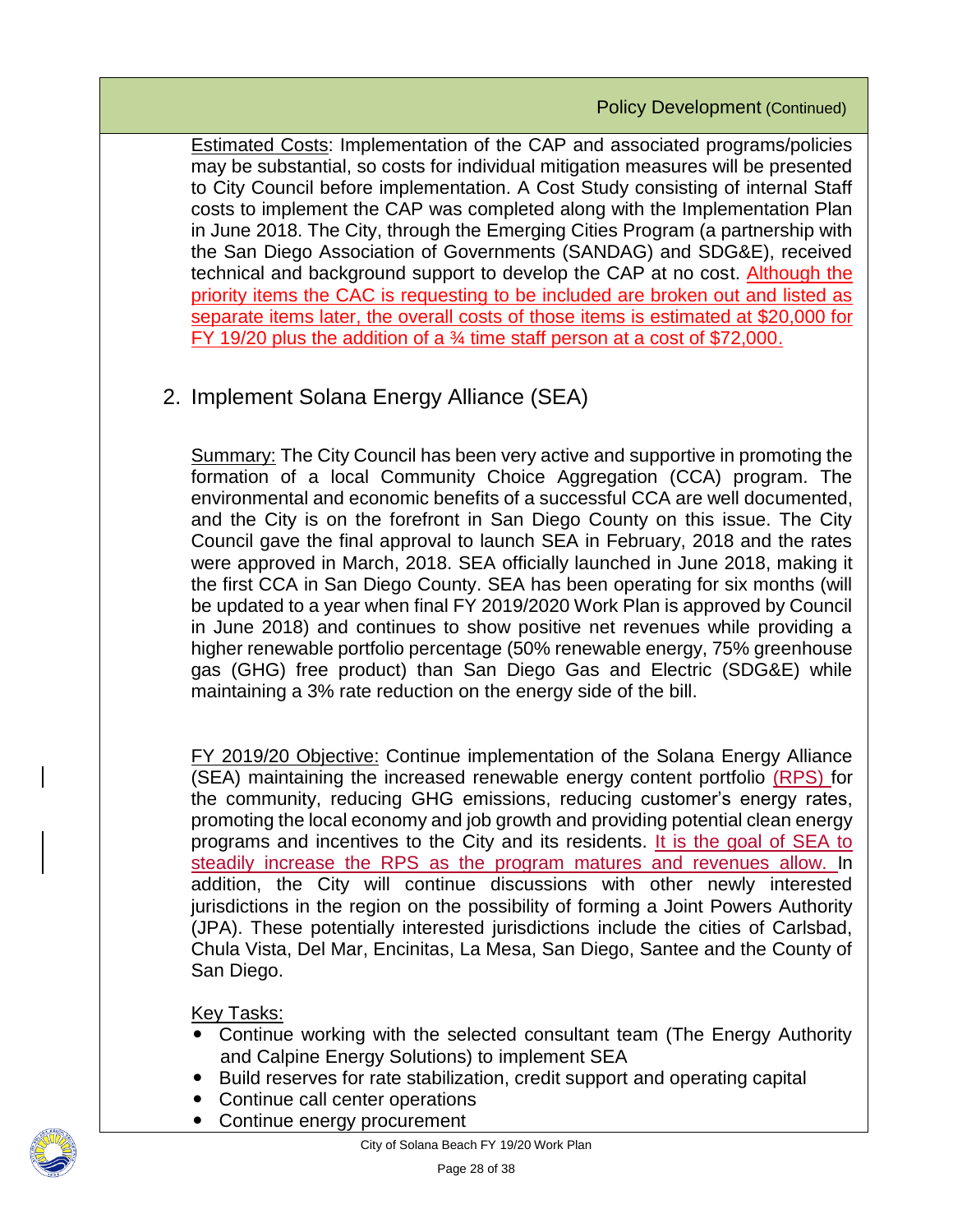- Continue regulatory filings
- Continue monitoring legislation for possible action
- Continue conducting extensive community education and outreach efforts with the City's consultant team including:
	- o City Council Meetings
	- o HOA Meetings
	- o Community Events
	- o Public Workshops
	- o Business Outreach
	- o Farmer's Market
- Continue regional discussions about the possibility of forming a larger JPA
- Continue to meet all regulatory commitments including the securing of required Resource Adequacy (RA)
- Continue investigating potential long-term contracts for required renewable energy products in compliance with SB 100
- Continue to explore the potential to increase the baseline RPS of SEA Choice to eventually reach the 100% RPS goal by 2035.

**Estimated Costs:** The structure of the SEA program was for the consultant team to bear the costs of the formation and launch of the program and the program will repay those initial costs with revenue from the program, At no point will the City's General Fund be at risk due to the launch and operation of the CCA. Periodic reports have been presented to the City Council to track the costs and revenue of the program. It is anticipated that all City up-front costs will be repaid by August 2019.

## 3. Increase Recycled Water Infrastructure Throughout City

Summary: The City is extremely interested in increasing the recycled water infrastructure throughout the City to maximize the distribution of recycled water that is produced at the SEJPA facility and reduce the demand on imported, energy intensive, potable water.

FY 2019/20 Objective: Research and analyze the ability to bring recycled water further into the City for potential commercial properties, park/medians and for all City facilities. Encourage private properties (such as condos along Via de la Valle) to hook up to recycled water where it is available. In addition, the City should target areas that are already "water-wise" and implementing measures to reduce water use (installation of drought tolerant landscaping, low flow irrigation, etc.) so the City is not promoting the use of more water. Finally, the City should encourage the continued exploration of potable reuse.

- Budget for ongoing infrastructure costs after project completion for such things as the replacement of sprinkler heads and other assorted needs.
- Develop project ready plans for any future grant opportunities.

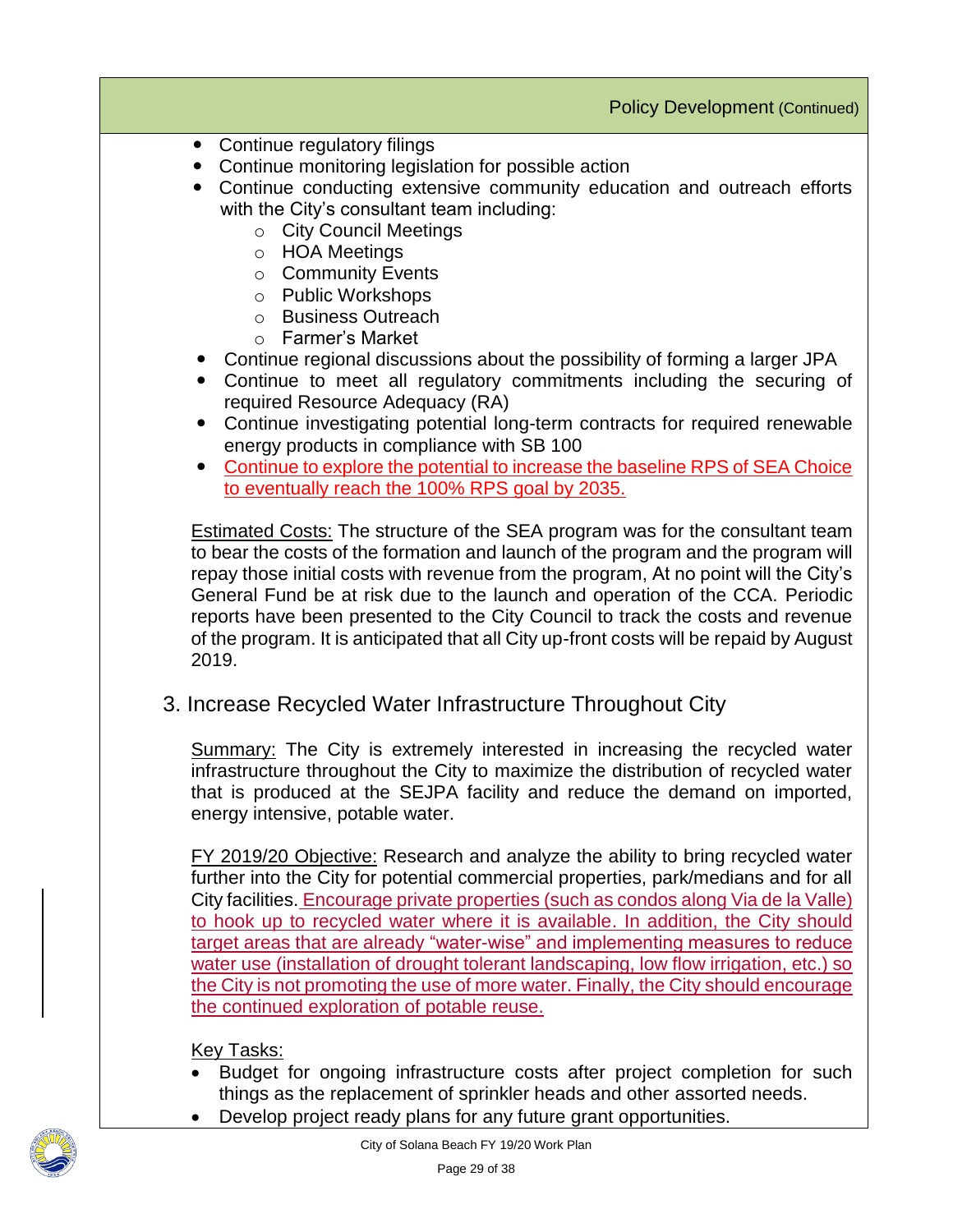- Continue dialogue with property owners and HOAs along Via de la Valle about connecting to the new recycled water line.
- Identify and prioritize areas to target for recycled water infrastructure improvements.
- Continue the dialogue with San Elijo Wastewater Treatment Plant to support the exploration of potable reuse.

Estimated Costs: TBD based on future identified and approved projects.

4. Plastic Use Restrictions

Summary: The City is interested in exploring further policies for restrictions on plastic that may end up in environment and/or the waste stream.

FY 2019/20 Objective: Continue to research and analyze potential for plastic use restrictions. City Staff and the Climate Action Commission (CAC) have developed draft guidelines for a Plastics Use Restrictions Ordinance that include plastic straws, stirrers and utensils as well as limiting additional non-recyclable or compostable plastics at City facilities and City-sponsored events. Staff and the CAC have begun education and outreach efforts to the Business Liaison Committee and Chamber of Commerce to receive feedback on the draft regulations. Staff has also begun to reach out directly to stores most affected by the possible new regulations, and plan to continue this outreach prior to the Ordinance going to Council for consideration.

Key Tasks:

- Continue to research/study plastic straw and other non-recyclable or compostable plastic regulations from other communities.
- Refine draft policies for Council review and consideration.
- Continue to conduct outreach to the community.

**Estimated Costs: Staff time** 

## 5. Electric Vehicle Infrastructure and Incentives

Summary: The City would like to explore policies that would add to the electrical vehicle charging infrastructure in the City and region and promote policies which would increase and facilitate the use of electric vehicles by residents for daily transportation needs.

FY 2019/20 Objective: Research and analyze electric vehicle regulations from other jurisdictions in the region and State including building code and planning requirements which would promote the addition of electric vehicle infrastructure. Explore State and Federal incentives for electric vehicles and promote those within the City.

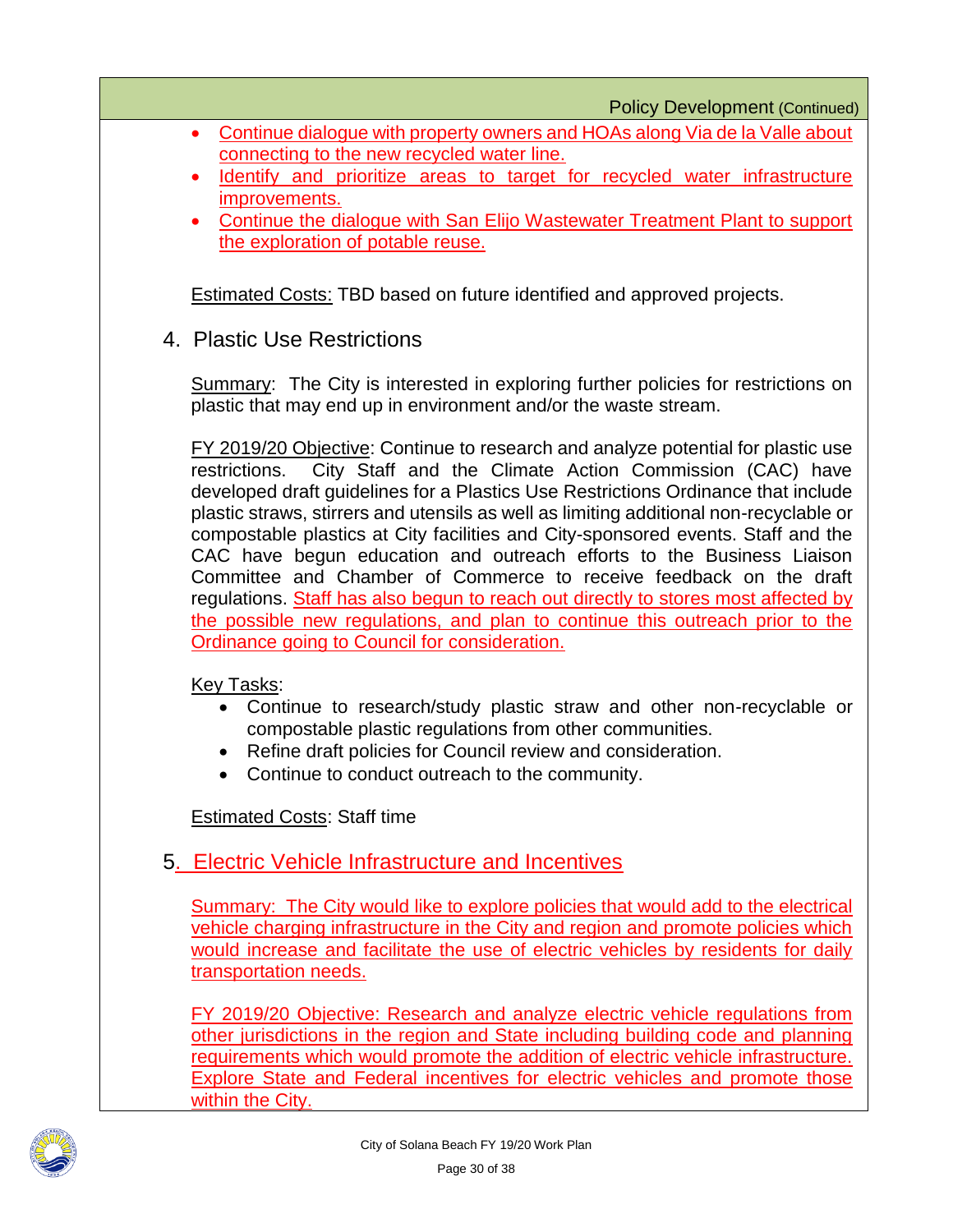Key Tasks:

- Research/study electric vehicle policies from other communities.
- Develop policies for Council review and consideration.
- Conduct outreach to the community.

**Estimated Costs: Staff time** 

## 6. Buildings/Energy Code Enhanced Regulations

Summary: The City would like to shift energy use within the jurisdiction toward clean energy sources beyond the clean energy objectives already accomplished through the establishment of the Solana Energy Alliance. The City would like to explore doing so through various measures that would promote the use of solar power and other renewables over traditional greenhouse gas emitting sources.

FY 2019/20 Objective: Research and analyze clean energy building regulations from other jurisdictions in the region and State including building code and planning requirements which would promote the use of solar power and other renewable energy sources.

Key Tasks:

- Explore regulations which call for "solar ready" systems and solar hot water heaters in residential and commercial remodel and development projects.
- Explore and monitor the potential impact of increased PV systems on the Solana Energy Alliance program to maximize clean energy utilization within the City in the most efficient and economical manner.
- Explore process for developing and implementing "reach codes", which requires approval from the California Energy Commission after a Cost/Benefit Study has been completed.
- Conduct outreach to the community.

Estimated Costs: Staff time

## 7. Environmental Sustainability Outreach

Summary: The City's Climate Action Plan calls upon the City to educate and reach out to residents and businesses regarding various environmental sustainability issues and opportunities. One means to do so is through the website, which currently might not reflect the most current information available. The City would also like to explore whether other communication avenues might be an effective way to reach residents and businesses to promote environmental programs and practices within the community. Other communication avenues might include social media, print media such as the Shorelines newsletter or community events and forums.

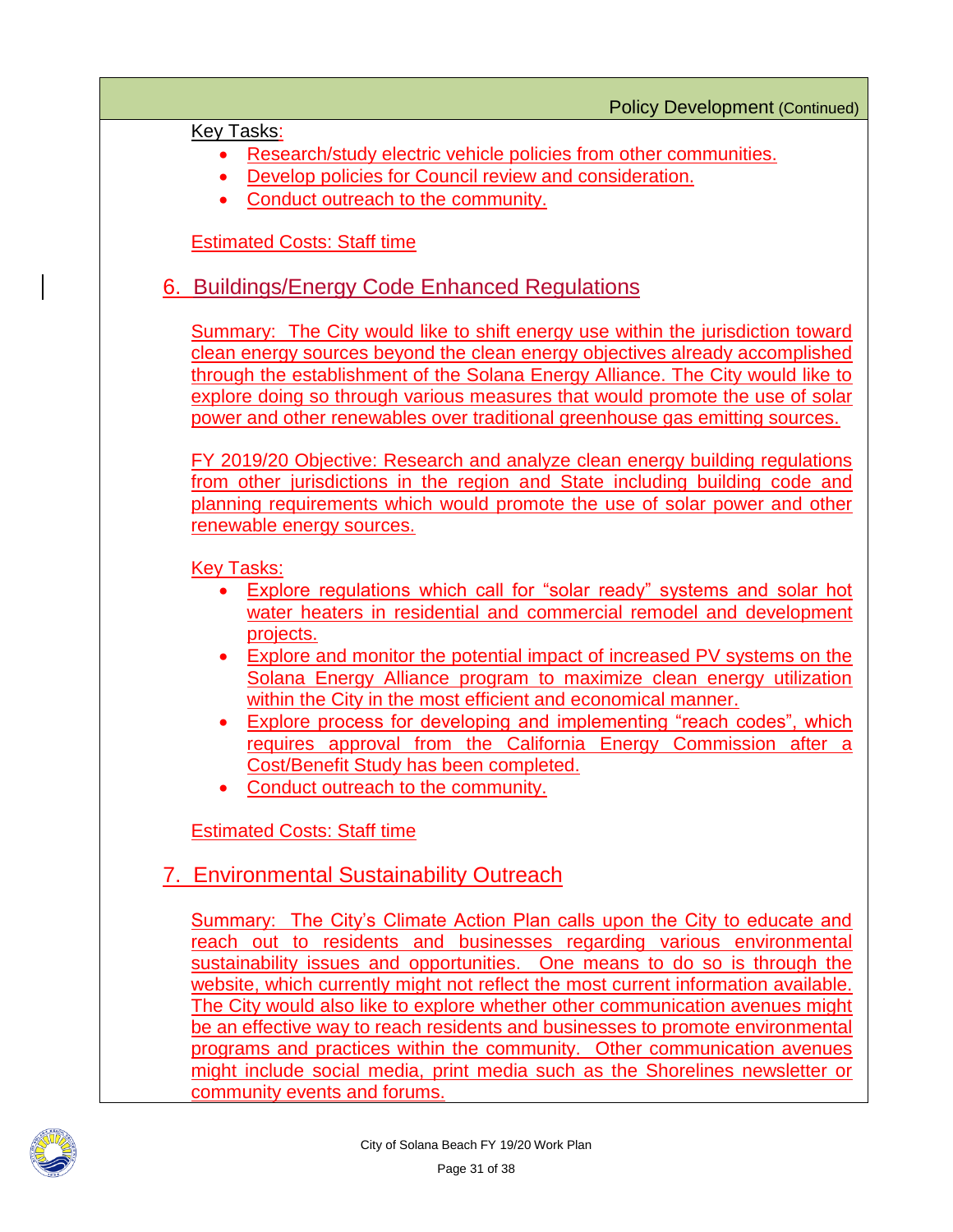FY 2019/20 Objective: Review the City's website for items which might fall under the environmental sustainability and/or Climate Action Plan umbrella and assess whether the information is the most up-to-date. Determine whether the current structure of the website is best-suited to present the information to residents and if not, develop a more user-friendly interface. Explore the potential for more community outreach prior to the Climate Action Commission meetings. This may include inviting special speakers on pre-approved topics of interest. Live recording and broadcasting of these special meetings may also be included.

**Key Tasks:** 

- Refresh and restructure sustainability content on the City's website.
- Explore other means to push information out to residents and businesses.
- Develop topics for speakers and schedule special meetings.

Estimated Costs: Staff time and potential increases costs for live broadcasting and recording of special meetings.

## 8. Trees

Summary: The right trees planted in the right place in an urban community offer many benefits beyond pleasing aesthetics. Trees can remove carbon dioxide from the atmosphere and thereby reduce the City's GHG emissions numbers. Trees also offer shade and cooling effects that will be important as the number of extreme heat days is projected to increase due to global warming effects. Healthy trees in the urban corridor and around homes are also important to reduce the threat and severity of wildfires which are also projected to increase in number and intensity.

FY 2019/20 Objective: Review urban tree policies in other communities to help develop a sound policy objective for the City. Explore whether the City should have a more comprehensive urban tree plan that would include guidelines for tree replacement and planting that would take into account which tree species are best suited for the local environmental conditions and sustainability goals. Determine whether the City should pursue more intensive efforts to map and monitor tree and vegetation health as a means to mitigate wildfire risk including defensible space policies citywide.

Key Tasks:

- Review other urban tree policies and assess the fiscal feasibility including staff resource time to support a sustainable tree policy for the City.
- Explore and provide residents and business with resources to help them plant and maintain vegetation on private property in a manner that aligns with the City's sustainability goals.

Estimated Costs: Staff time

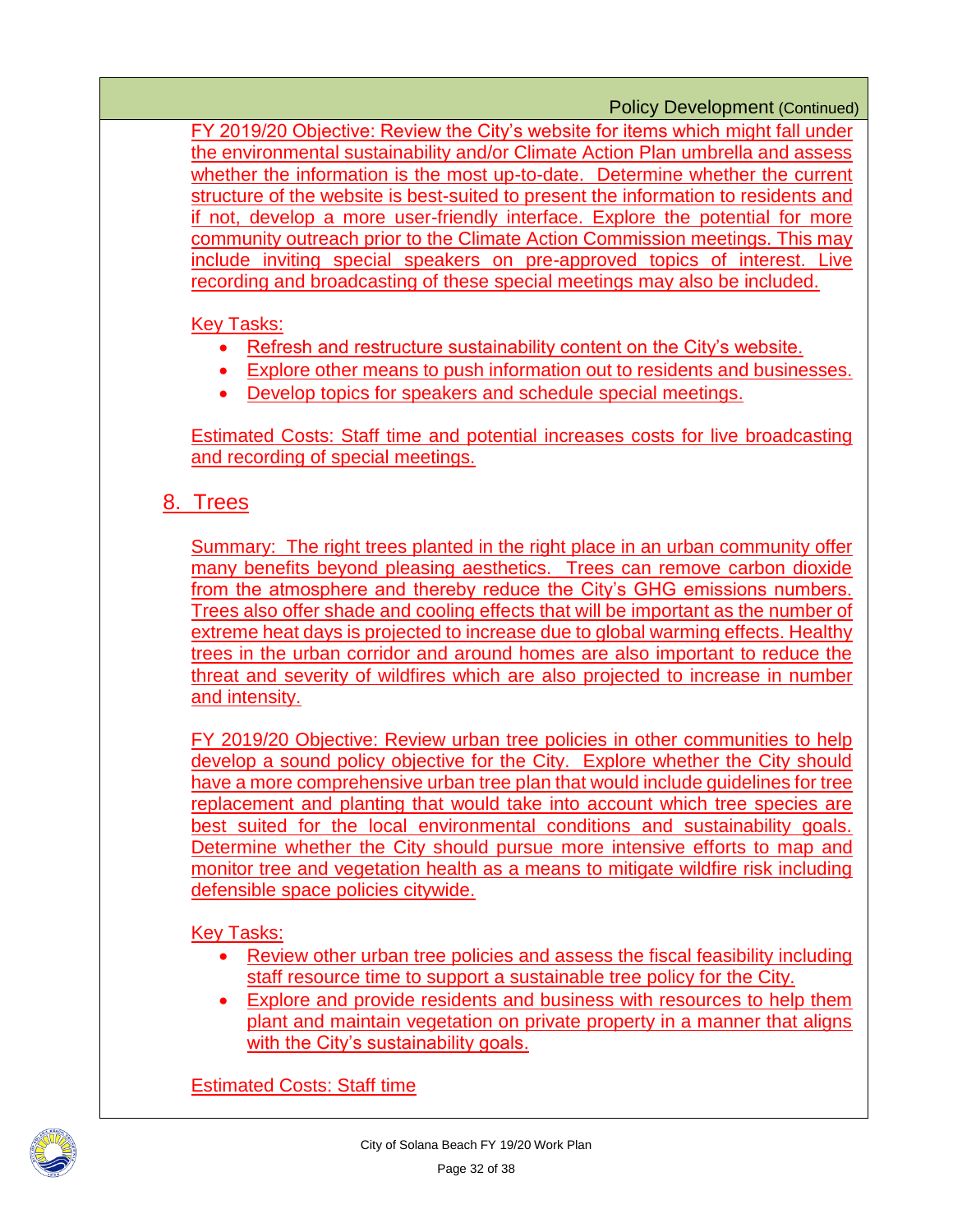#### B. Capital Projects

## 1. Solana Beach Pump Station (Timeframe: 24 months)

Summary: The Solana Beach Pump Station (SBPS) pumps approximately 92% of the City's sewage through a force main under the San Elijo Lagoon to the San Elijo Joint Powers Authority (SEJPA) water reclamation facility. The pump station was originally constructed in 1966 and upgraded in 1982.

FY 19/20 Objective: To upgrade the mechanical systems and to and construct an emergency overflow storage facility.

Key Tasks:

- Upgrade mechanical facilities including replacing pumps, piping, valves, and substandard wet-well and construct an emergency overflow storage facility.
- Construction started December 2018; anticipated completion January 2020

Estimated Cost: Construction costs are estimated to be \$6,200,000. This includes construction, contingency and other miscellaneous project-related costs such as construction management and inspection.

2. Major Storm Drain System Improvement Projects (Timeframe: 6-12 months)

Summary: There are a number of storm drain systems throughout the City that are in need of improvements/upgrades. This project provides ongoing design and construction of several additional storm drain system improvements throughout the City based on a priority ranking determined by Staff. One project that was constructed during FY 2018/2019 is drainage improvements along Glencrest Drive.

FY 2019/20 Objective: Improve storm drain infrastructure throughout the City.

Key Tasks:

- Identify priority projects.
- Complete design.
- Conduct public bidding process for major projects.
- Construct improvements.
- Develop details for the next project.

Estimated Cost: Estimated total cost of \$ \$250,000 for storm drain improvements in FY 2019/2020.

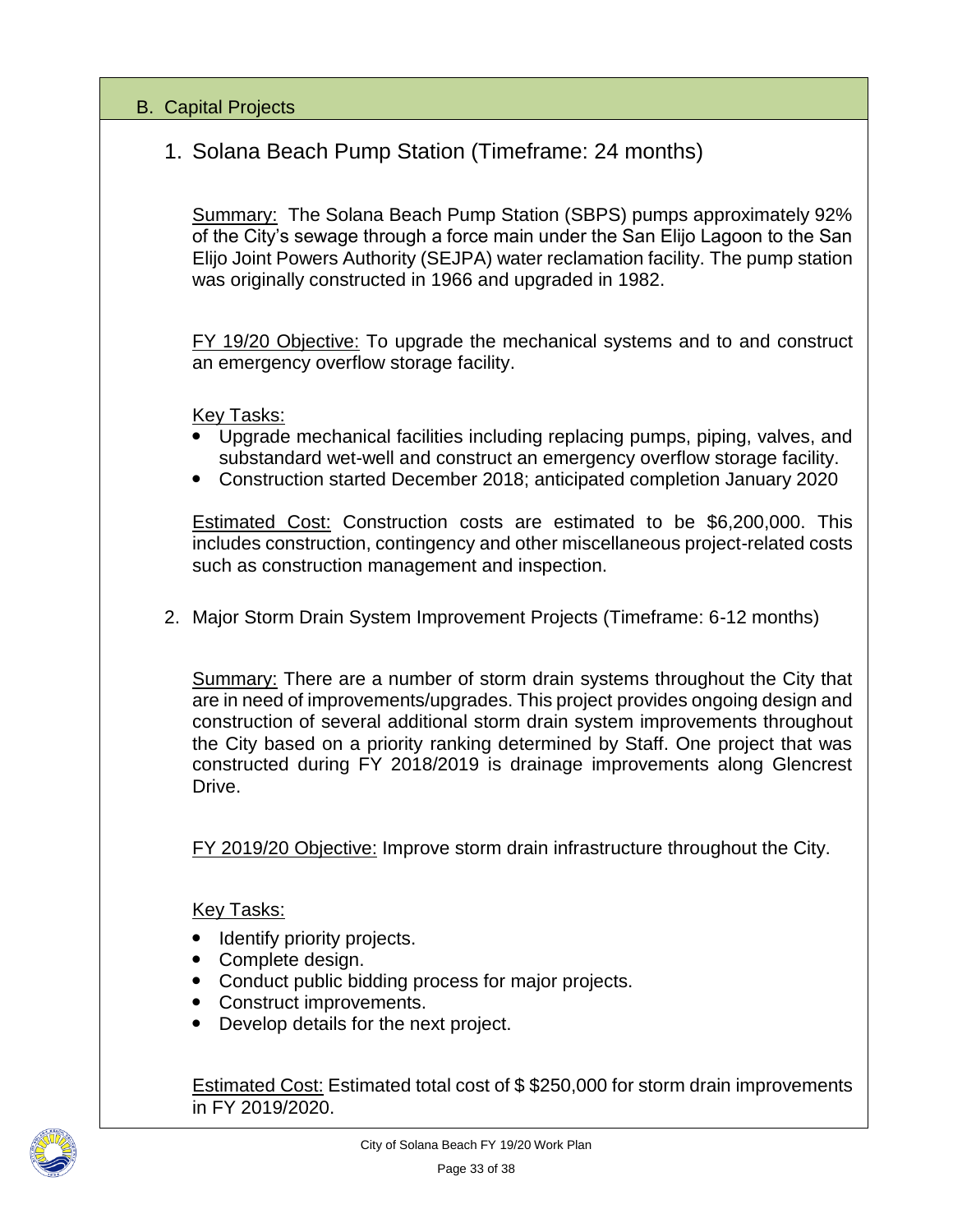#### C. Unprioritized Environmental Sustainability Issues

- Analyze Green purchasing policy.
- Neighborhood Electric Vehicles promote charging station infrastructure throughout the City by encouraging development projects to incorporate public charging stations – encourage public projects to incorporate charging stations when appropriate. The City installed three (3) EV charging stations at City Hall in FY 2012/2013. The City purchased an all-electric neighborhood vehicle for Staff use in FY 2014/2015.
- Develop and implement a small business energy efficiency and conservation program in cooperation with the Solana Energy Alliance and SDG&E.
- Develop and implement a voluntary "Clean Business Program."
- Continue to work with EDCO to monitor the potential regional development of a feasible curbside compost/food scrap program. EDCO is in the process of developing the region's first Anaerobic Digester (AD) to accept and process organics.
- Explore the development and implementation of Green Code initiatives such as a "solar ready" ordinance, "EV charging ready" ordinance and "greywater ready" ordinance for new development. Possible "Reach Codes" to be considered in Fall 2019
- Explore energy storage at City facilities.
- Bike Share/Car Share Program Council approved the Operator License with Gotcha LLC in May 2019 to launch a shared mobility pilot program that will include e-assist bicycles and EV ride share golf carts. This is a regional program including Del Mar and Encinitas and potentially Carlsbad and Oceanside to work with one vendor to operate the program for an 18 month period, after which it will be evaluated for possible extention. Staff will research the potential to bring a bike share, car share or some similar program to the City to promote alternative modes of transportation in the City. (Expected to be implemented by July 2019)
- Monitor the beach report card grades for Seascape Sur to see if additional actions need to be taken at that storm drain outlet.
- Explore a "Sea Level Rise" working group with the cities of Encinitas and Del Mar.
- Explore providing City incentives for the purchase of rain barrels.
- Explore providing City incentives for Electric Vehicle (EV) charging stations and promoting alternative modes of transportation.
- Explore potential to study air quality/public health throughout the City but primarily around the freeway.
- Develop a program for targeted Street Sweeping in high priority areas after major rain events.
- Develop an educational flyer for residents that live on or next to slopes on how to properly design and landscape slopes to protect them during storm events.
- Research chicken ordinances to potentially allow them in more zones.
- Update the City's Investment Policy to divest from fossil fuel investments at the time of maturity and to not invest in these companies in the future.

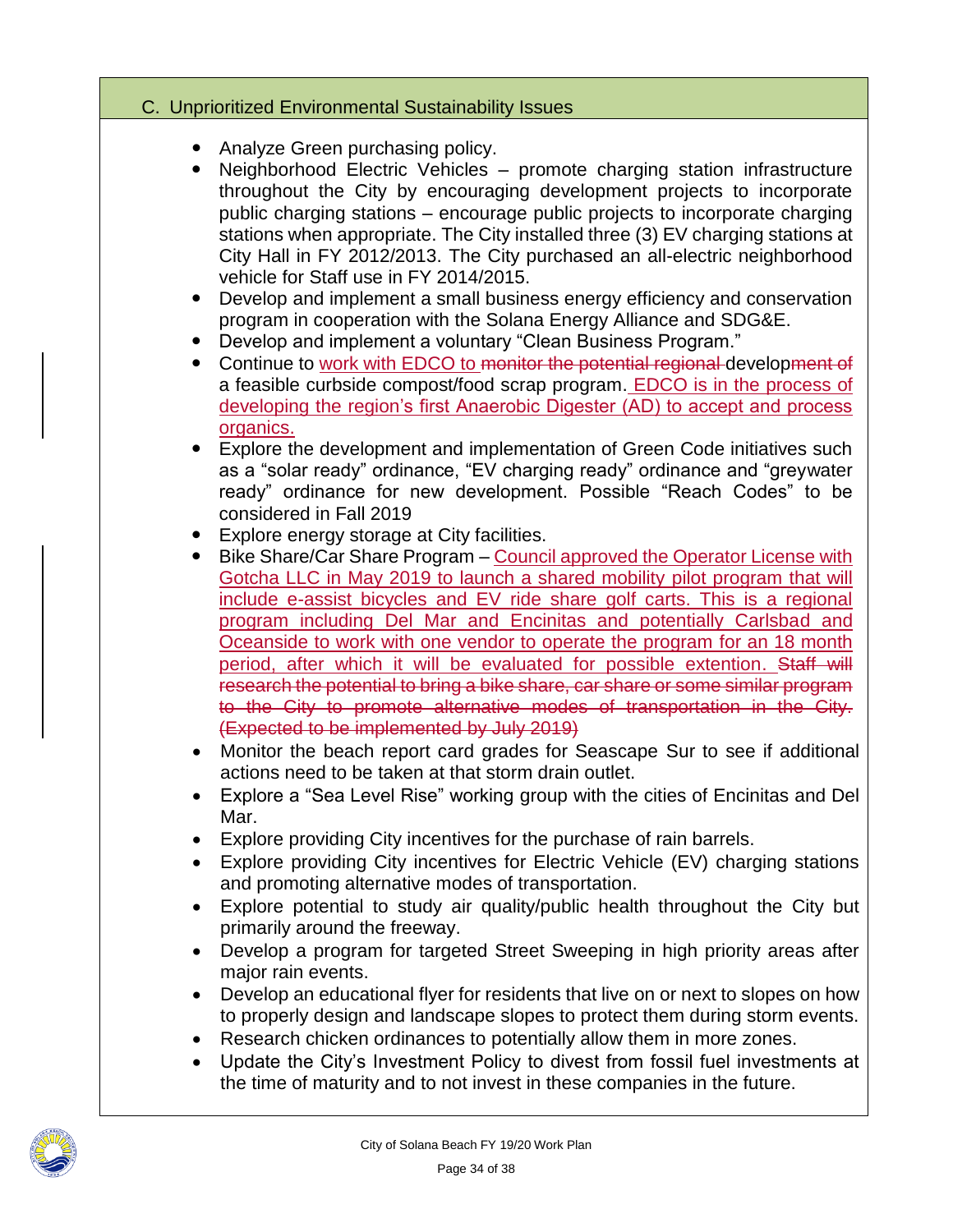## **FISCAL SUSTAINABILITY**

#### A. Economic Development

1. North County Transit District (NCTD) Property Planning & Related **Issues** 

Summary: NCTD issued a second Request For Proposals (RFP) in December 2014 and received four development proposals. The responses to this RFP were evaluated by a NCTD Selection Committee with local representation and a selected Development Team was recommended to the NCTD Board. In 2017, NCTD entered into an Exclusive Negotiation Agreement (ENA) with the selected developer and a pre-application review was completed by Community Development Staff on December 21, 2017. Due to several factors, NCTD terminated the ENA in 2018. City Staff and NCTD are reviewing terms of a Memorandum of Understanding (MOU) to facilitate development of the property.

FY 2018/19 Objective: Finalize, execute, and implement a MOU with NCTD in order to facilitate planning and development of the NCTD site and related financing of a public parking facility. The City would take the lead on facilitating a new RFP process to select a preferred developer for the property. The total project area includes the entire NCTD property, including the open space area at the corner of Lomas Santa Fe and North Cedros, however, the intention would be to develop the property in two separate phases.

- City Council review and consideration of a MOU with NCTD for future development and financing of a public parking facility.
- Implement the MOU with NCTD in order to facilitate development of the property.
- Prepare and issue a RFP to select a developer for the property.
- Select a preferred developer for the property.

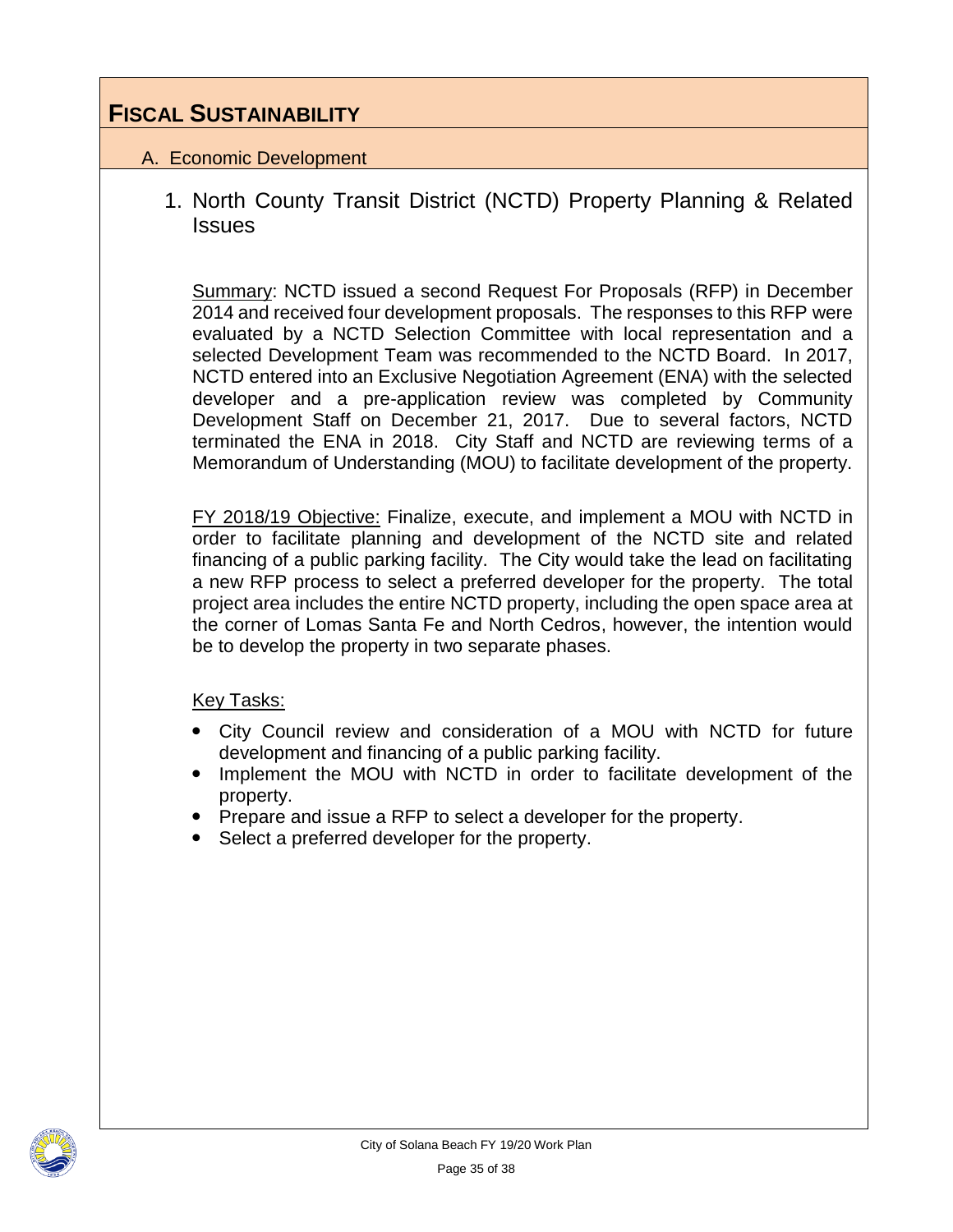#### B. Facility Asset Management

#### 1. Facilities/Asset Replacement Master Plan

Summary: The purpose of such an analysis and establishment of the fund will be to identify costs for the replacement or renovation of City facilities and assets, including buildings, beach stairs and the Lomas Santa Fe bridge, among other things.

FY 2018/19 Objective: The City has completed a preliminary condition assessment and associated costs for the all City facilities. Through FY 2018/19, Council has authorized a total of \$700,000 for this Master Plan. The FY 2019/20 objective is to keep funding this Master Plan and completing necessary maintenance projects at City facilities.

#### Key Tasks:

- Update City facility/asset inventory list.
- Prioritize maintenance and replacement costs.
- Continue funding this item in the FY 2019/2020 Adopted Budget.

Estimated Costs: The costs to fund the facility maintenance and replacement are significant and \$150,000 will be included in the FY 2019/2020 Budget considered by Council.

#### C. CalPERS Future Liability

1. Proactively Pursue Measures to Reduce CalPERS Future Liabilities

Summary: Council established and is funding a PARS Post-Employment Benefits Trust Fund in FY 2015/16 to fund Pension liabilities to initiate this objective. Council approved the PARS Trust Fund in October 2015 and has appropriated through FY 2017/2018 a total of \$1,515,656 for unfunded pension liabilities. The purpose of the establishment of this Trust would be to pay down the CalPERS unfunded future liability quicker and provide less volatility which would lower the overall costs to the City.

FY 2019/20 Objective: Continue to fund and/or establish an on-going budget line item to reduce CalPERS pension obligations.

#### Key Tasks:

- Continue funding the PARS Trust Fund in FY 2019/2020.
- Consider the development of a Council Policy on funding the PARS Trust Fund.

Estimated Costs: TBD. Council has requested Staff incorporate a funding mechanism into the annual budget process to continue to fund the Trust.

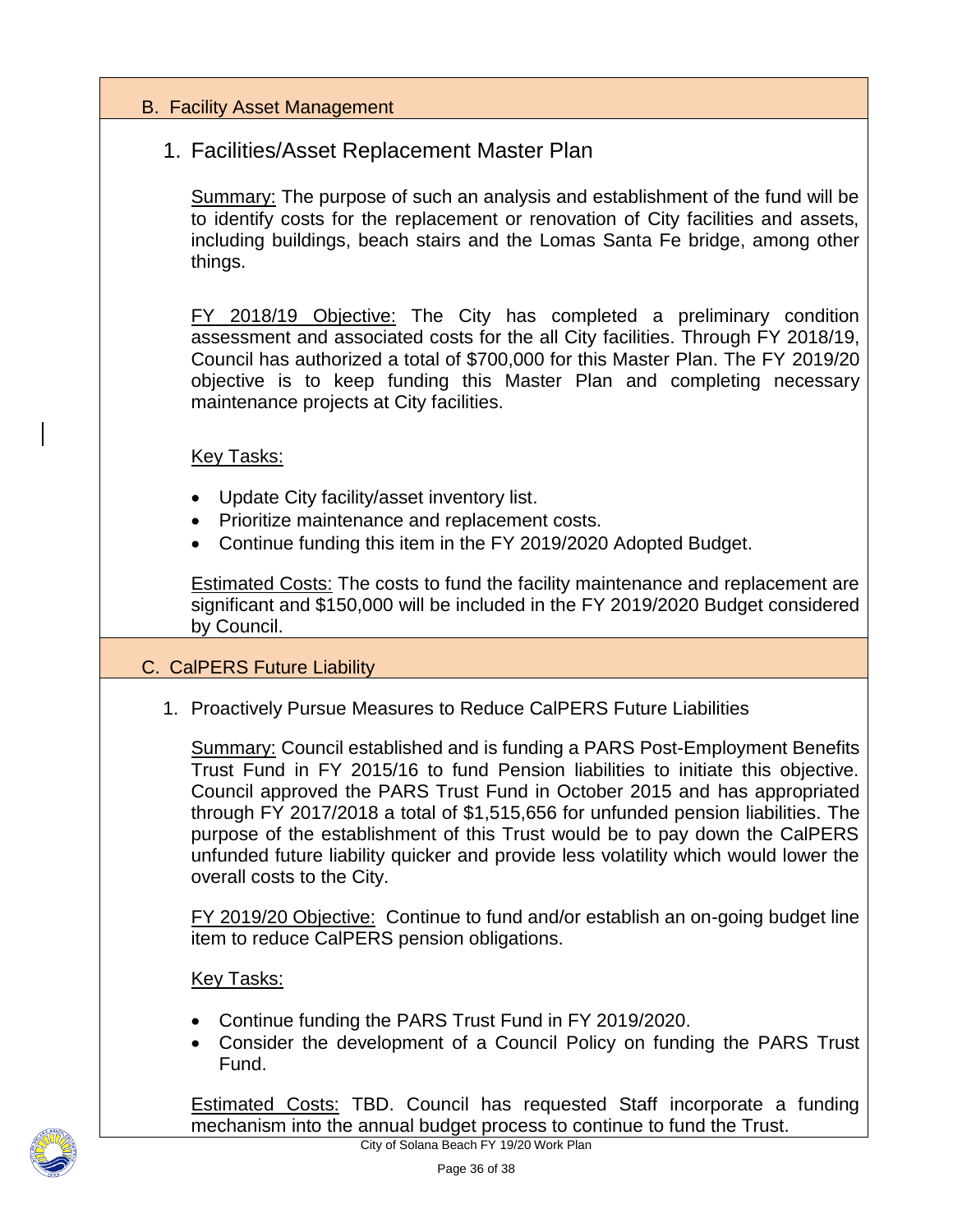#### D. OPEB Future Liability

## 1. Proactively Pursue Measures to Reduce Other Post-Employment Benefits (OPEB) Future Liabilities

Summary: Council established and is funding a PARS Post-Employment Benefits Trust Fund in FY 2015/16 to fund Other Post-Employment (Health) Benefits (OPEB) liabilities to initiate this objective. Council approved the PARS Trust Fund in October 2015 and has appropriated through FY 2017/2018 a total of \$409,227 for unfunded OPEB liabilities. The purpose of the establishment of this Trust would be to establish a long-term reserve to pay down the OPEB unfunded future liability quicker and provide less volatility which would lower the overall costs to the City.

FY 2019/20 Objective: Continue to fund and/or establish an on-going budget line item to reduce OPEB obligations.

Key Tasks:

- Continue funding the PARS Trust Fund in FY 2019/2020.
- Consider the development of a Council Policy on funding the PARS Trust Fund.

Estimated Costs: TBD. Council has requested Staff incorporate a funding mechanism into the annual budget process to continue to fund the Trust.

- E. Unbudgeted Significant New Priority Items
	- 1. Transition from At-Large to District-Based Council Member Elections

Summary: On February 20, 2018, the City received a letter asserting that the City's at-large electoral system violates the California Voting Rights Act (CVRA) because it dilutes the ability of Latinos (a protected class) to elect candidates of their choice or otherwise influence the outcome of Solana Beach's City Council elections as a result of racially polarized voting. The letter threatens litigation if the City declines to convert voluntarily to district-based elections for Councilmembers. On April 11, 2018, the City Council adopted Resolution 2018-042 declaring its intent to transition from at-large to district-based City Council elections and outlining the specific steps to facilitate the transition and estimating a timeframe for taking this action.

On July 10, 2018, City Council adopted Ordinance 488 establishing by-district electoral system for four city councilmembers as reflected on Map 410e and a separately-elected Mayor. Beginning with the general municipal election in November 2020, Councilmembers will be elected in electoral districts consistent with Map 410e.